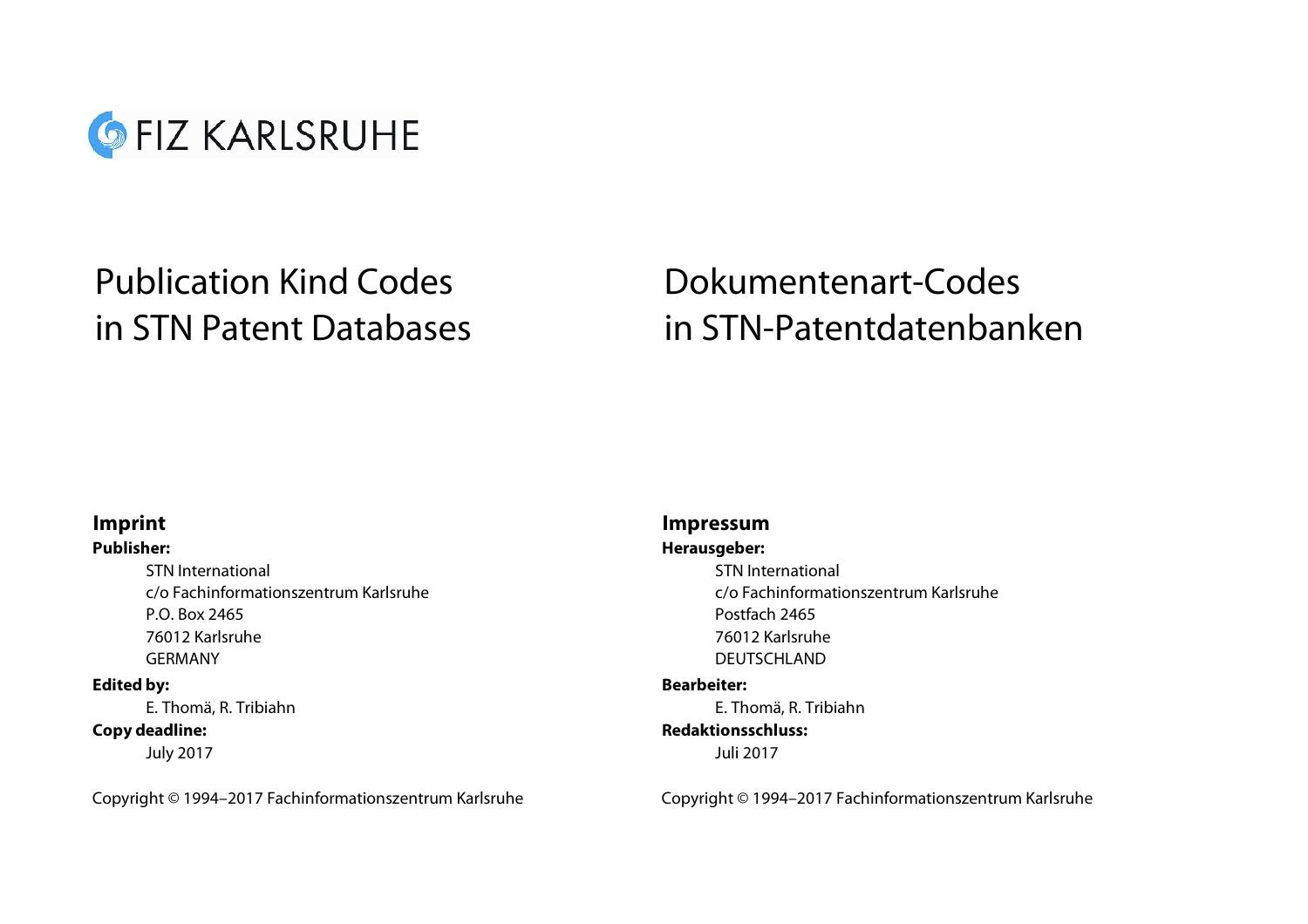This list shows the publication kind codes (/PK) used in the

**INPADOCDB**, and **INPADOCDB** *und* 

### **Derwent World Patents Index (DWPI)**

 The numbers given next to each code give an idea how many documents may be expected in a search by country and publication type in each database. The list includes only codes that actually have documents in a database.

 In DWPI certain codes were indexed twice in the past, e. g. the code EPA also covered the codes EPA1, EPA2, etc. At the same time the more specific codes EPA1, EPA2, etc. could also be used to access one desired kind of publication only. In order to be able to distinguish between codes such as USA (until 2000: Patent) and USA1 (from 2001: Patent application publication) this duplicate indexing was dropped.

 The numbers in **bold italics** for every country indicate the years of coverage of that country in each database.

 Die folgende Zusammenstellung verzeichnet die in den internationalen Patentdatenbanken

# **Chemical Abstracts (CAPLUS)**, **Chemical Abstracts (CAPLUS)**, **Derwent World Patents Index (DWPI)**

international patent databases, together with a short description. auftretenden Codes für die Dokumentenart (/PK) und ihre Bedeutung. The countries are sorted by country code. Die Länder sind nach ihren Zweibuchstaben-Codes sortiert.

 Die daneben aufgeführte Häufigkeit der einzelnen Codes gibt einen Hinweis, wieviele Dokumente bei der Recherche nach Ländern und Dokumentenarten zu erwarten sind. Die Liste enthält nur Codes, zu denen es Dokumente gibt.

 In DWPI wurden in der Vergangenheit bestimmte Codes doppelt indexiert, z. B. schloss EPA auch die Codes EPA1, EPA2 usw. ein. Zugleich konnte mit den spezifischen Codes EPA1, EPA2 usw. gesucht werden, um genau die bestimmte Publikationsart zu finden. Um Codes wie USA (bis 2000: Patent) und USA1 (ab 2001: Patentanmeldung) unterscheiden zu können, wurde auf diese doppelte Indexierung verzichtet.

 Die **fett und kursiv** gedruckten Daten zu jedem Land geben den Zeitraum der Erfassung in der jeweiligen Datenbank an.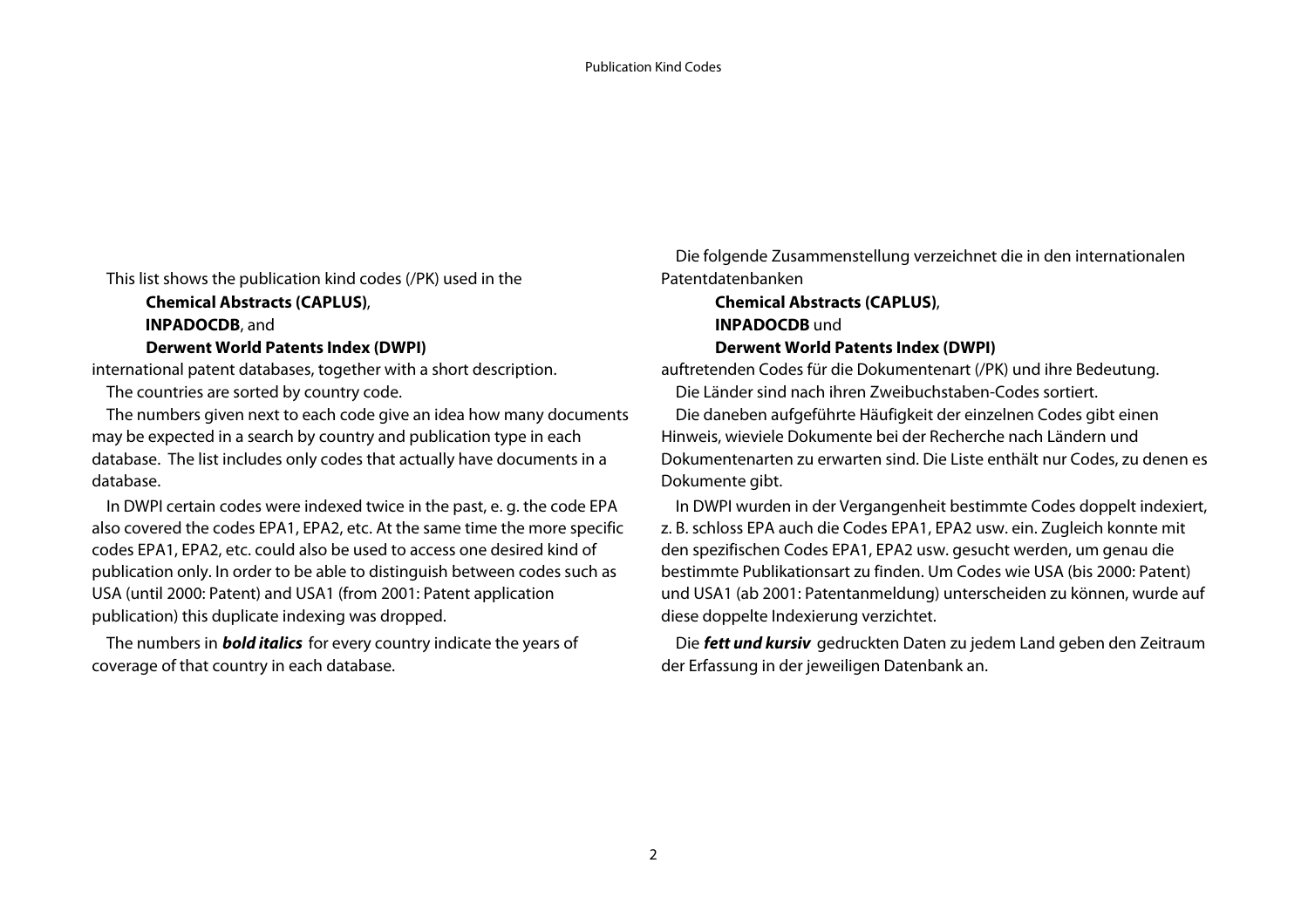| <b>CAPLUS</b> |      | <b>INPADOCDB</b> |                   | <b>DWPI</b> |                  |                                                                                                                  |                                                                                                          |
|---------------|------|------------------|-------------------|-------------|------------------|------------------------------------------------------------------------------------------------------------------|----------------------------------------------------------------------------------------------------------|
| Count         | Code | Count            | Code              | Count       | Code             | <b>Description English</b>                                                                                       | Erläuterung deutsch                                                                                      |
|               |      |                  |                   |             |                  |                                                                                                                  |                                                                                                          |
|               |      | AM               |                   |             |                  | Armenia                                                                                                          | Armenien                                                                                                 |
|               |      | 2001–            |                   |             |                  |                                                                                                                  |                                                                                                          |
|               |      |                  | 3 AMA2            |             |                  | Patent application                                                                                               | Patentanmeldung                                                                                          |
|               |      |                  | 1 AMU             |             |                  | <b>Utility Model</b>                                                                                             | Gebrauchsmuster                                                                                          |
|               |      |                  |                   |             |                  | <b>African Regional</b>                                                                                          | Afrikanische Regionale Organisation                                                                      |
| <b>AP</b>     |      | <b>AP</b>        |                   |             |                  | <b>Intellectual Property Organisation (ARIPO)</b>                                                                | für geistiges Eigentum (ARIPO)                                                                           |
| 2000-         |      | 1984-            |                   |             |                  |                                                                                                                  |                                                                                                          |
| 2749 APA      |      | 4072 APA         |                   |             |                  | <b>Granted Patent</b>                                                                                            | Patent                                                                                                   |
|               |      | 9612 APD0        |                   |             |                  | Patent application                                                                                               | Patentanmeldung                                                                                          |
|               |      |                  | 1 APU             |             |                  | <b>Utility Model</b>                                                                                             | Gebrauchsmuster                                                                                          |
|               |      |                  |                   |             |                  |                                                                                                                  |                                                                                                          |
| <b>AR</b>     |      | <b>AR</b>        |                   | <b>AR</b>   |                  | Argentina                                                                                                        | <b>Argentinien</b>                                                                                       |
| 1959, 1961,   |      | 1965, 1973-1985, |                   | 1975, 2015- |                  |                                                                                                                  |                                                                                                          |
| 1964, 2006-   |      | 1990-            |                   |             |                  |                                                                                                                  |                                                                                                          |
|               |      |                  |                   | 2933 ARA    |                  | Patent (only 1975)                                                                                               | Patent (nur 1975)                                                                                        |
| 37678 ARA1    |      | 142860 ARA1      |                   | 10922 ARA1  |                  | Patent of invention;                                                                                             | Erfindungspatent;                                                                                        |
|               |      |                  |                   |             |                  | Patent application (from 1996-09-25)                                                                             | Patentanmeldung (ab 1996-09-25)                                                                          |
| 1033 ARA2     |      | 2248 ARA2        |                   |             | 291 ARA2         | Divisional patent application (from 1996-09-25)                                                                  | Teilungsanmeldung (ab 1996-09-25)                                                                        |
| 4 ARA3        |      |                  | 206 ARA3          |             | <b>10 ARA3</b>   | Additional patent application (from 1996-09-25)                                                                  | Zusatzanmeldung (ab 1996-09-25)                                                                          |
| 113 ARA4      |      | 4902 ARA4        |                   |             | 428 ARA4         | Independent utility model application (from 1996-09-25)                                                          | Unabhängige Gebrauchsmusteranmeldung (ab 1996-09-25)                                                     |
| 1 ARA6        |      |                  | 4 ARA5<br>29 ARA6 |             | 3 ARA5<br>4 ARA6 | Divisional utility model application (from 1996-09-25)<br>Additional utility model application (from 1996-09-25) | Teilungsanmeldung für Gebrauchsmuster (ab 1996-09-25)<br>Zusatz-Gebrauchsmusteranmeldung (ab 1996-09-25) |
|               |      |                  |                   |             |                  |                                                                                                                  |                                                                                                          |
|               |      | 1965 ARQ         |                   |             |                  | Patent of importation                                                                                            | Einfuhrpatent                                                                                            |
| <b>AT</b>     |      | <b>AT</b>        |                   | <b>AT</b>   |                  | <b>Austria</b>                                                                                                   | Österreich                                                                                               |
| 1907-         |      | 1899-            |                   | 1975-       |                  |                                                                                                                  |                                                                                                          |
| 24230 ATA     |      | 93658 ATA        |                   | 87376 ATA   |                  | Examined patent application (before 2005-08)                                                                     | Geprüfte Anmeldung (vor 2005-08)                                                                         |
| 4034 ATA1     |      | 9690 ATA1        |                   | 9365 ATA1   |                  | Application with search report (from 2005-08)                                                                    | Patentanmeldung mit Recherchebericht (ab 2005-08)                                                        |
| 970 ATA2      |      | 2752 ATA2        |                   | 2860 ATA2   |                  | Application without search report (from 2005-08)                                                                 | Patentanmeldung ohne Recherchebericht (ab 2005-08)                                                       |
| 636 ATA3      |      | 1925 ATA3        |                   | 1872 ATA3   |                  | Search report (from 2005-08)                                                                                     | Recherchebericht (ab 2005-08)                                                                            |
| 1898 ATA4     |      | 5024 ATA4        |                   | 4889 ATA4   |                  | Like A2, published on same day as B1 (from 2005-08)                                                              | Wie A2, publiziert am selben Tag wie B1 (ab 2005-08)                                                     |
|               |      |                  | 227 ATA5          |             | 224 ATA5         | Supplementary search report (from 2005-08)                                                                       | Zusätzlicher Recherchebericht (ab 2005-08)                                                               |
|               |      |                  | <b>19 ATA8</b>    |             | <b>16 ATA8</b>   | Corrected first page (from 2005-08)                                                                              | Korrigierte Titelseite (ab 2005-08)                                                                      |
| 4 ATA9        |      |                  | 13 ATA9           |             | <b>11 ATA9</b>   | Corrected application (from 2005-08)                                                                             | Korrigierte Patentanmeldung (ab 2005-08)                                                                 |
| 33620 ATB     |      | 410948 ATB       |                   | 18347 ATB   |                  | Patent                                                                                                           | Patentschrift                                                                                            |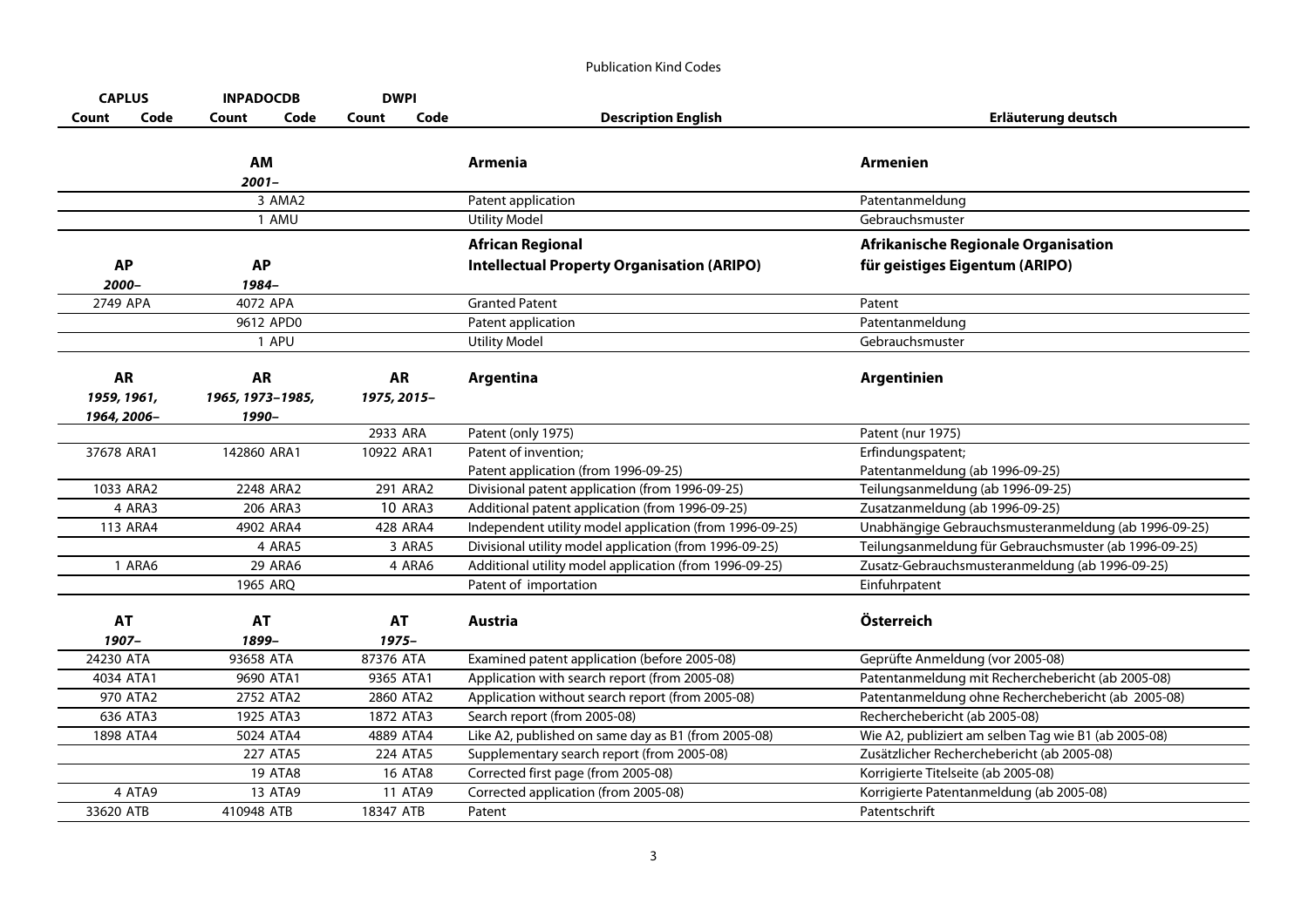| <b>CAPLUS</b>  | <b>INPADOCDB</b> | <b>DWPI</b>      |                                                     |                                                          |
|----------------|------------------|------------------|-----------------------------------------------------|----------------------------------------------------------|
| Code<br>Count  | Count<br>Code    | Code<br>Count    | <b>Description English</b>                          | Erläuterung deutsch                                      |
| 5050 ATB1      | 13319 ATB1       | 12851 ATB1       | Patent granted (from 2005-08)                       | Patentschrift (ab 2005-08)                               |
|                | 4 ATB2           | 1 ATB2           | Patent restricted after opposition (from 2005-08)   | Patentschrift, beschränkt nach Einspruch (ab 2005-08)    |
|                | 539 ATB8         | <b>10 ATB8</b>   | Corrected first page of granted patent              | Korrigierte Titelseite eines Patents                     |
|                | 39 ATB9          | 2 ATB9           | Corrected complete granted patent                   | Korrigierte Patentschrift                                |
| 245441 ATT     | 554405 ATT       |                  | Translation of a European patent                    | Übersetzung eines Europäischen Patents                   |
|                | 13917 ATU1       | 3867 ATU1        | Utility model with search report                    | Gebrauchsmuster mit Recherchebericht                     |
|                | 1415 ATU2        | 295 ATU2         | Utility model without search report                 | Gebrauchsmuster ohne Recherchebericht                    |
|                | 1350 ATU3        | 34 ATU3          | Utility model search report                         | Gebrauchsmuster-Recherchebericht                         |
|                | 43 ATU8          | 6 ATU8           | Corrected first page of a utility model             | Korrigierte Titelseite eines Gebrauchsmusters            |
|                | 21 ATU9          | 1 ATU9           | Corrected complete specification of a utility model | Korrigiertes Gebrauchsmuster                             |
| <b>AU</b>      | <b>AU</b>        | <b>AU</b>        | <b>Australia</b>                                    | <b>Australien</b>                                        |
| $1927 -$       | $1922 -$         | 1963-1969, 1983- |                                                     |                                                          |
| 310223 AUA     | 739056 AUA       | 591530 AUA       | Open to public inspection                           | Publikation der Anmeldung                                |
| 297088 AUA1    | 457735 AUA1      | 486774 AUA1      | Open to public inspection                           | Publikation der Anmeldung                                |
| 4643 AUA2      | 5532 AUA2        | 4947 AUA2        | Amended post open to public inspection              | Geänderte Publikation der Anmeldung                      |
|                | <b>51 AUA3</b>   |                  | Petty patent application                            | Anmeldung Petty Patent                                   |
| 5356 AUA4      | 20225 AUA4       | 20497 AUA4       | Granted / OPI Innovation Patent                     | Erteiltes/offengelegtes Innovationspatent                |
| <b>81 AUA5</b> | <b>187 AUA5</b>  | <b>158 AUA5</b>  | Pre-grant OPI innovation patent application         | Vor Erteilung offengelegte Anm. eines Innovationspatents |
| <b>42 AUA6</b> | <b>107 AUA6</b>  | 105 AUA6         | Amended post-grant OPI innovation patent            | Nach Erteilung geändertes Innovationspatent              |
|                | 30533 AUA8       | 61513 AUA8       | Corrected document (bibliographic data A1-A5)       | Korrigiertes Dokument (bibliographische Daten A1-A5)     |
| 435 AUA9       | 464 AUA9         | 412 AUA9         | Corrected document (complete reprint A1-A5)         | Korrigiertes Dokument (ganzes Dokument A1-A5)            |
|                |                  | 132285 AUB       | Patent specification                                | Patentschrift                                            |
| 1220 AUB1      | 5221 AUB1        | 1376 AUB1        | Standard Patent not preceded by OPI                 | Standard-Patent ohne vorherige Offenlegung               |
| 265076 AUB2    | 510790 AUB2      | 198056 AUB2      | Standard Patent preceded by OPI                     | Standard-Patent mit vorheriger Offenlegung               |
| 322 AUB3       | 3903 AUB3        | 1 AUB3           | Petty patent                                        | <b>Petty Patent</b>                                      |
| 975 AUB4       | 3641 AUB4        | 3244 AUB4        | Certified innovation patent (following A4 or A5)    | Zertifiziertes Innovationspatent (nach A4 oder A5)       |
|                | 3961 AUB8        | 3812 AUB8        | Corrected document (bibliographic data B1-B4)       | Korrigiertes Dokument (bibliographische Daten B1-B4)     |
| 2095 AUB9      | 2645 AUB9        | 2896 AUB9        | Corrected document (complete reprint B1-B4)         | Korrigiertes Dokument (ganzes Dokument B1-B4)            |
|                | 2348 AUC         |                  | Amended patent                                      | Geändertes Patent                                        |
|                | 6608 AUC1        | 3455 AUC1        | <b>Amended Standard Patent</b>                      | Geändertes Standard-Patent                               |
|                | <b>120 AUC4</b>  | 64 AUC4          | Amended certified innovation patent                 | Geändertes zertifiziertes Innovationspatent              |
|                | <b>19 AUC8</b>   | <b>10 AUC8</b>   | Corrected document (bibliographic data C1-C4)       | Korrigiertes Dokument (bibliographische Daten C1-C4)     |
|                | <b>96 AUC9</b>   | <b>54 AUC9</b>   | Corrected document (complete reprint C1-C4)         | Korrigiertes Dokument (ganzes Dokument C1-C4)            |
|                | 67312 AUD0       |                  | Patent application filed                            | Anmeldung wurde eingereicht                              |
|                | <b>19 AUS</b>    |                  | Design                                              | Design                                                   |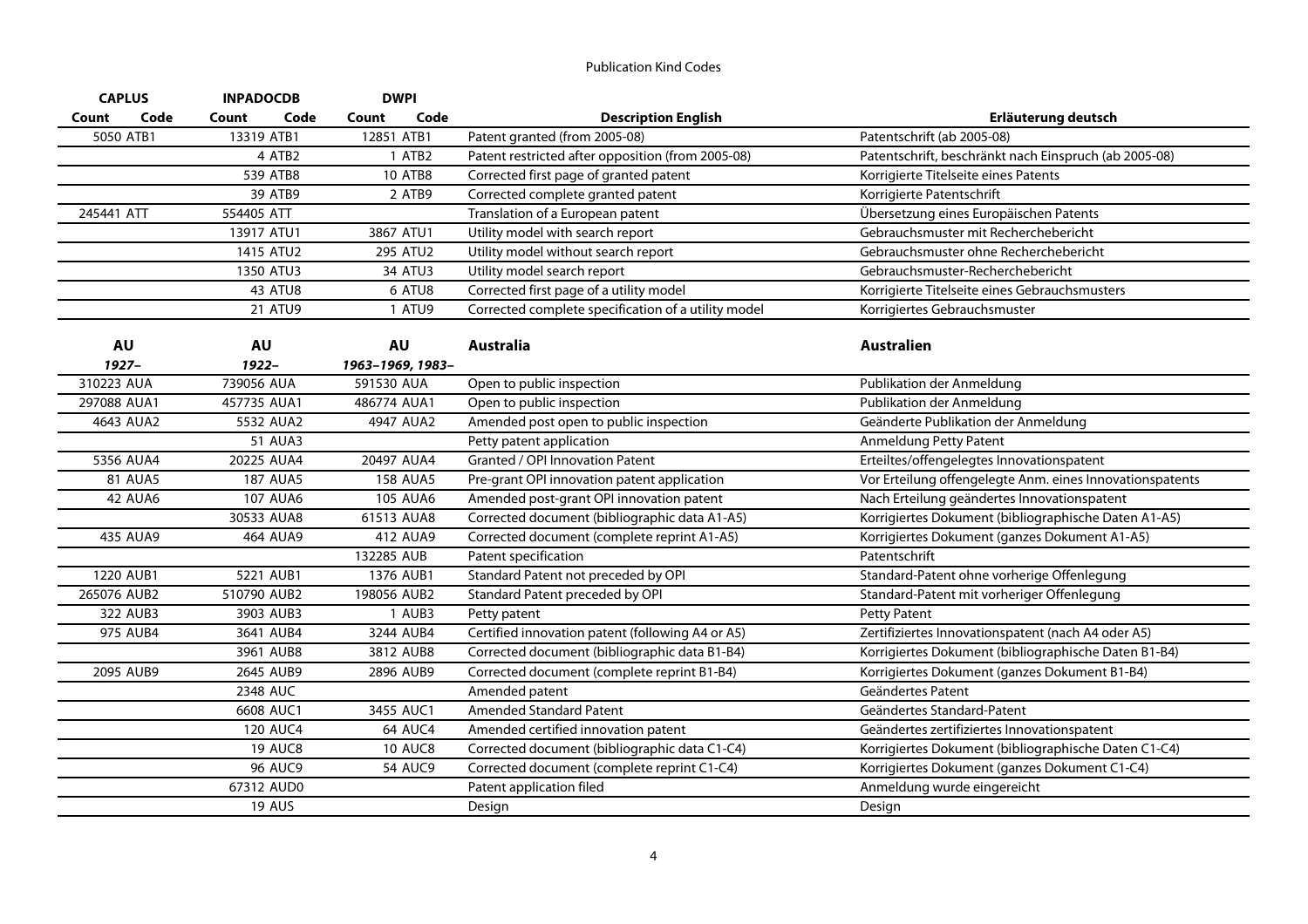| <b>CAPLUS</b>   |          | <b>INPADOCDB</b> |          | <b>DWPI</b>     |          |                                                                                                                                                   |                                                                                                                                            |
|-----------------|----------|------------------|----------|-----------------|----------|---------------------------------------------------------------------------------------------------------------------------------------------------|--------------------------------------------------------------------------------------------------------------------------------------------|
| Count           | Code     | Count            | Code     | Count           | Code     | <b>Description English</b>                                                                                                                        | Erläuterung deutsch                                                                                                                        |
|                 |          | BA<br>1998-2001  |          |                 |          | <b>Bosnia and Herzegovina</b>                                                                                                                     | <b>Bosnien-Herzegovina</b>                                                                                                                 |
|                 |          | 113 BAA          |          |                 |          | Patent application                                                                                                                                | Patentanmeldung                                                                                                                            |
|                 |          |                  | 102 BAB1 |                 |          | Entry into the register of a former YU patent                                                                                                     | Registrierung eines früheren YU-Patents                                                                                                    |
| BE<br>1928-2014 |          | BE<br>1926-2015  |          | BE<br>1963-2014 |          | <b>Belgium</b>                                                                                                                                    | <b>Belgien</b>                                                                                                                             |
| 11318 BEA       |          | 360487 BEA       |          | 165666 BEA      |          | Patent                                                                                                                                            | Patent                                                                                                                                     |
|                 |          |                  | 60 BEA0  |                 | 57 BEA0  | Unexamined application                                                                                                                            | Ungeprüfte Anmeldung                                                                                                                       |
| 58182 BEA1      |          | 179844 BEA1      |          |                 | 2 BEA1   | Patent application with search report (from 2017);<br>Patent (max. 20 years) original text (>1000000);<br>Patent of invention (French) (<1000000) | Patentanmeldung mit Recherchebericht (ab 2017);<br>Patent (20 Jahre) Originaltext (>1000000);<br>Erfindungspatent (Französisch) (<1000000) |
| 2669 BEA2       |          | 14648 BEA2       |          |                 |          | Patent (max. 20 years) modified text (>1000000);<br>Patent of invention (Dutch) (<1000000)                                                        | Patent (20 Jahre) geänderter Text (>1000000);<br>Erfindungspatent (Niederländisch) (<1000000)                                              |
| 3318 BEA3       |          | 10090 BEA3       |          | 8913 BEA3       |          | Patent (max. 20 years) original text and search report (>1000000);<br>Patent of invention (German) (<1000000)                                     | Patent (20 Jahre) Originaltext und Recherchebericht (>1000000);<br>Erfindungspatent (Deutsch) (<1000000)                                   |
| 2265 BEA4       |          | 7285 BEA4        |          |                 | 918 BEA4 | Patent (max. 20 years) modified text and search report (>1000000,<br>1987-2014);<br>Patent of improvement (French) (<1000000)                     | Patent (20 Jahre) geänd. Text + Recherchebericht (>1000000, 1987<br>$-2014$ :<br>Verbesserungspatent (Französisch) (<1000000)              |
| 1073 BEA5       |          | 3320 BEA5        |          | 2174 BEA5       |          | Patent (max. 20 years) amended claims (>1000000, 1988-2014);<br>Patent of improvement (Dutch) (<1000000)                                          | Patent (20 Jahre) geänderte Ansprüche (>1000000, 1988 - 2014);<br>Verbesserungspatent (Niederländisch) (<1000000)                          |
|                 | 701 BEA6 | 5302 BEA6        |          | 4327 BEA6       |          | Patent (max. 6 years) original text (>1000000, 1987-2012);<br>Patent of improvement (German) (<1000000)                                           | Patent (6 Jahre) Originaltext (>1000000, 1987 - 2012);<br>Verbesserungspatent (Deutsch) (<1000000)                                         |
|                 | 397 BEA7 | 4362 BEA7        |          |                 | 753 BEA7 | Patent (max. 6 years) modified text (>1000000, 1987-2011);<br>Patent of importation (French) (<1000000)                                           | Patent (6 Jahre) geänderter Text (>1000000, 1987 - 2011);<br>Einfuhrpatent (Französisch) (<1000000)                                        |
|                 | 3 BEA8   |                  | 102 BEA8 |                 |          | Patent of importation (Dutch) (<1000000)                                                                                                          | Einfuhrpatent (Niederländisch) (<1000000)                                                                                                  |
|                 |          |                  | 1 BEB1   |                 | 8 BEB1   | Patent for invention (max. 20 years) (from 2015)                                                                                                  | Erfindungspatent (20 Jahre) (ab 2015)                                                                                                      |
|                 |          |                  | 7 BEB3   |                 | 15 BEB3  | Patent for invention (max. 20 years) with search report (>1000000,<br>1994-2014)                                                                  | Erfindungspatent (20 Jahre) mit Recherchebericht (>1000000,<br>$1994 - 2014$                                                               |
|                 |          |                  | 8 BEB5   |                 | 4 BEB5   | Patent for invention (max. 20 years) with amended claims and<br>search report (>1000000, 1992-2013)                                               | Erfindungspatent (20 Jahre) mit geänd. Ansprüchen und<br>Recherchebericht (>1000000, 1992 - 2013)                                          |
|                 |          |                  | 4 BEB6   |                 | 3 BEB6   | Patent for invention (max. 6 years) text as filed (>1000000, 1988-<br>2005)                                                                       | Erfindungspatent (6 Jahre) Originaltext (>1000000, 1988 - 2005)                                                                            |
|                 |          |                  |          |                 | 1 BEB7   | Patent for invention (max. 6 years) text corrected (>1000000)                                                                                     | Erfindungspatent (6 Jahre) Text berichtigt (>1000000)                                                                                      |
|                 |          |                  |          | 93 BET          |          | Transfer to BE patent from EP application                                                                                                         | Übergang einer EP-Anmeldung in BE-Patent                                                                                                   |
|                 | 50 BET1  |                  | 93 BET1  |                 |          | Translation of EP patent in French (<1000000)                                                                                                     | Übersetzung EP-Patent (Französisch) (<1000000)                                                                                             |
|                 | 3 BET2   |                  | 8 BET2   |                 |          | Translation of EP patent in Dutch (<1000000)                                                                                                      | Übersetzung EP-Patent (Niederländisch) (<1000000)                                                                                          |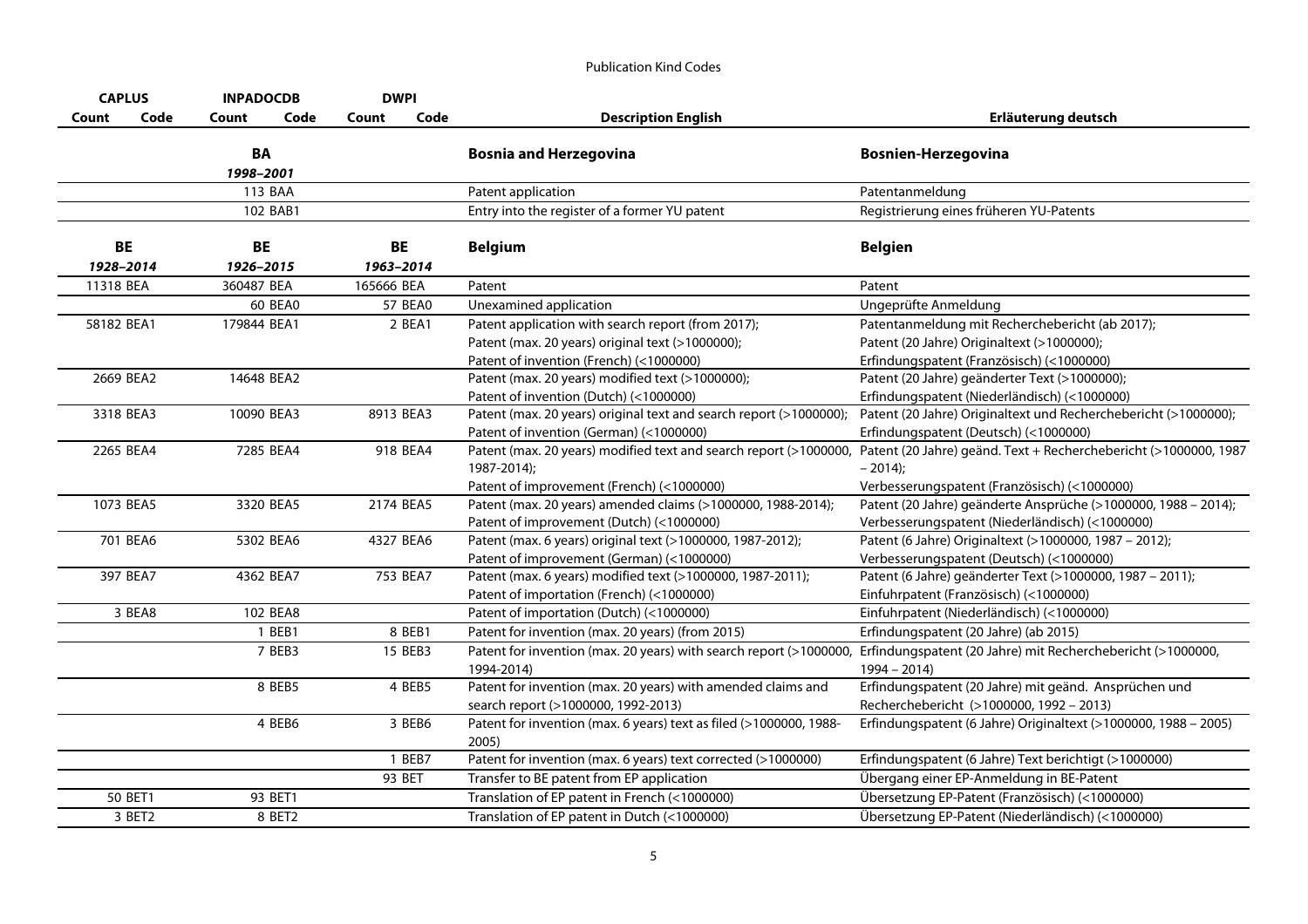|             | <b>CAPLUS</b>                                      |                      | <b>INPADOCDB</b> |            | <b>DWPI</b>           |                                                                                                                                                                                                                                  |                                                                                                                                             |
|-------------|----------------------------------------------------|----------------------|------------------|------------|-----------------------|----------------------------------------------------------------------------------------------------------------------------------------------------------------------------------------------------------------------------------|---------------------------------------------------------------------------------------------------------------------------------------------|
| Count       | Code                                               | Count                | Code             | Count      | Code                  | <b>Description English</b>                                                                                                                                                                                                       | Erläuterung deutsch                                                                                                                         |
|             |                                                    |                      |                  |            | 1 BET7                | European transfer                                                                                                                                                                                                                | Übergang aus EP                                                                                                                             |
|             | BG<br>2000-2014                                    | BG<br>1973-2014      |                  |            |                       | <b>Bulgaria</b>                                                                                                                                                                                                                  | <b>Bulgarien</b>                                                                                                                            |
|             | 4584 BGA                                           | 11468 BGA            |                  |            |                       | Published patent application (from 1993-12)                                                                                                                                                                                      | Veröff. Patentanmeldung (ab 1993-12)                                                                                                        |
|             |                                                    | 28189 BGA1           |                  |            |                       | Inventor's certificate                                                                                                                                                                                                           | Urheberschein                                                                                                                               |
|             |                                                    |                      | 254 BGA2         |            |                       | Additional Inventor's certificate                                                                                                                                                                                                | Zusatzurheberschein                                                                                                                         |
|             |                                                    |                      | 5543 BGA3        |            |                       | Patent (from 1980);                                                                                                                                                                                                              | Patent (ab 1980);                                                                                                                           |
|             |                                                    |                      |                  |            |                       | Patent patent (before 1980)                                                                                                                                                                                                      | Stammpatent (vor 1980)                                                                                                                      |
|             |                                                    |                      | 144 BGA4         |            |                       | Additional patent                                                                                                                                                                                                                | Zusatzpatent                                                                                                                                |
|             | 2695 BGB1                                          |                      | 5846 BGB1        |            |                       | Patent (second publication level) (from 1993-12)                                                                                                                                                                                 | Patent (Zweitpublikation) (ab 1993-12)                                                                                                      |
|             | 23 BGB2                                            |                      | 689 BGB2         |            |                       | Patent (first publication level) (from 1993-12)                                                                                                                                                                                  | Patent (Erstpublikation) (ab 1993-12)                                                                                                       |
|             |                                                    |                      | 1167 BGU         |            |                       | Published utility model application (from 1993-12)                                                                                                                                                                               | Veröffentlichte Gebrauchsmusteranmeldung (ab 1993-12)                                                                                       |
|             |                                                    |                      | 1619 BGU1        |            |                       | Utility model application laid open (from 1993-12)                                                                                                                                                                               | Offenlegung einer Gebrauchsmusteranmeldung (ab 1993-12)                                                                                     |
|             |                                                    |                      | 858 BGY1         |            |                       | Granted utility model (2nd publication level) (from 1993-12)                                                                                                                                                                     | Erteiltes Gebrauchsmuster (2. Publikationsstufe) (ab 1993-12)                                                                               |
|             |                                                    |                      | 22 BGY2          |            |                       | Granted utility model (first publication level) (from 1993-12)                                                                                                                                                                   | Erteiltes Gebrauchsmuster (erste Publikationsstufe) (ab 1993-12)                                                                            |
|             | <b>BR</b><br>1957-1958, 1961,<br>1964, 1971, 1975- | <b>BR</b><br>$1973-$ |                  |            | <b>BR</b><br>$1976 -$ | <b>Brazil</b>                                                                                                                                                                                                                    | <b>Brasilien</b>                                                                                                                            |
| 141361 BRA  |                                                    | 348956 BRA           |                  | 344909 BRA |                       | Unexamined patent application                                                                                                                                                                                                    | Ungeprüfte Patentanmeldung                                                                                                                  |
| 100793 BRA2 |                                                    | 162175 BRA2          |                  |            | 154155 BRA2           | Application for a patent of invention (from 2008-11);<br>Pipeline patent application (2008-2011);<br>Patent application for invention filed via PCT (from 2012);<br>Divisional application for a patent of invention (from 2012) | Patentanmeldung (ab 2008-11);<br>Pipeline-Patentanmeldung (2008-2011);<br>Patentanmeldung via PCT (ab 2012);<br>Teilungsanmeldung (ab 2012) |
|             |                                                    |                      |                  |            | 1084 BRA3             | Pipeline patent application                                                                                                                                                                                                      | Pipeline-Patentanmeldung                                                                                                                    |
|             |                                                    |                      | 1082 BRA8        |            | 1 BRA8                | Modified first page of appl. for patent of inv. (from 2008-11);<br>Modified first page of appl. for pipeline patent (2008-2011)                                                                                                  | Geänderte Titelseite einer Patentanmeldung (ab 2008);<br>Geänderte Titelseite einer Pipeline-Anmeldung (2008-2011)                          |
| 16558 BRB1  |                                                    | 28399 BRB1           |                  |            | 23821 BRB1            | Granted patent (from 2008-11);<br>Granted pipeline patent (from 2008-11 to 2011-12);<br>Granted patent filed via PCT (from 2012);<br>Granted divisional patent (from 2012)                                                       | Patent (ab 2008-11);<br>Pipeline-Patent (ab 2008-11 bis 2011-12);<br>Patent via PCT (ab 2012);<br>Teilungspatent (ab 2012)                  |
|             |                                                    |                      | 647 BRB8         |            |                       | Modified first page of B1                                                                                                                                                                                                        | Geänderte Titelseite zu B1                                                                                                                  |
|             |                                                    |                      | 1078 BRC1        |            |                       | Additional inventor's certificate                                                                                                                                                                                                | Zusatzerfinderzertifikat                                                                                                                    |
|             |                                                    |                      | 110 BRC2         |            |                       | Second additional inventor's certificate                                                                                                                                                                                         | 2. Zusatzerfinderzertifikat                                                                                                                 |
|             |                                                    |                      | 29 BRC3          |            |                       | Third additional inventor's certificate                                                                                                                                                                                          | 3. Zusatzerfinderzertifikat                                                                                                                 |
|             |                                                    |                      | 11 BRC4          |            |                       | Fourth additional invertor's certificate                                                                                                                                                                                         | 4. Zusatzerfinderzertifikat                                                                                                                 |
|             |                                                    |                      | 5 BRC5           |            |                       | Fifth additional invertor's certificate                                                                                                                                                                                          | 5. Zusatzerfinderzertifikat                                                                                                                 |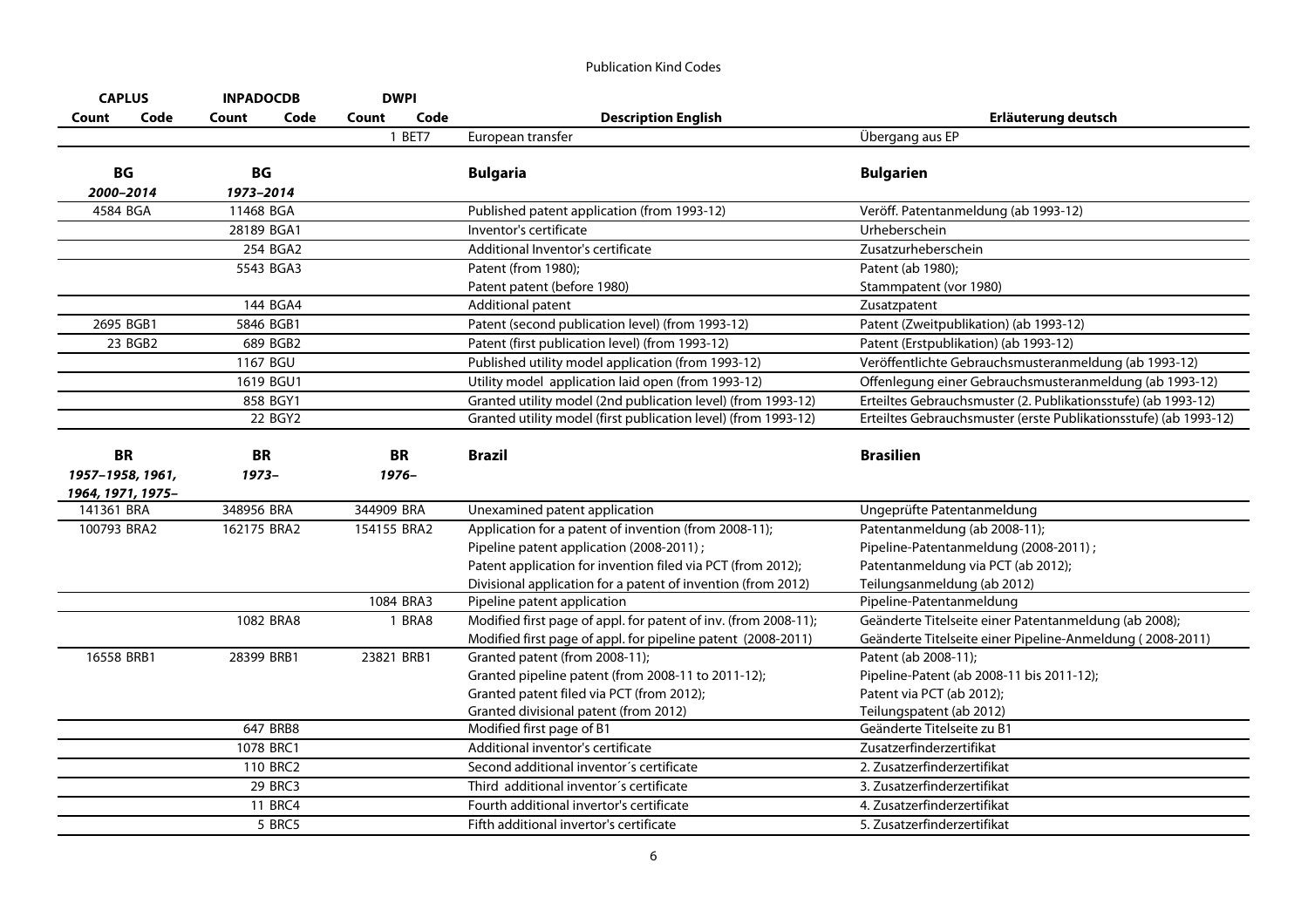| <b>CAPLUS</b>  |       | <b>INPADOCDB</b> | <b>DWPI</b>   |                                                                    |                                                               |
|----------------|-------|------------------|---------------|--------------------------------------------------------------------|---------------------------------------------------------------|
| Code<br>Count  | Count | Code             | Code<br>Count | <b>Description English</b>                                         | Erläuterung deutsch                                           |
|                |       | 2 BRC6           |               | Sixth additional invertor's certificate                            | 6. Zusatzerfinderzertifikat                                   |
|                |       | 1 BRC7           |               | Seventh additional invertor's certificate                          | 7. Zusatzerfinderzertifikat                                   |
|                |       | <b>16 BRC8</b>   |               | Eighth additional invertor's certificate                           | 8. Zusatzerfinderzertifikat                                   |
| 8157 BRD0      |       | 50844 BRD0       |               | Patent/utility model filing                                        | Anmeldung eines Patents/Gebrauchsmusters                      |
| <b>88 BRE2</b> |       | 372 BRE2         | 423 BRE2      | Application of certificate of addition of invention without search | Anmeldung eines Zusatzzertifikates einer Erfindung ohne       |
|                |       |                  |               | report (from 2008)                                                 | Recherchebericht (ab 2008)                                    |
|                |       |                  | 7 BREA        | Like E2, if applicant requests more than one certificate           | Wie E2, wenn Anmelder mehr als ein Zertifikat beantragt       |
|                |       |                  | 3 BREB        | Like E2, if applicant requests more than one certificate           | Wie E2, wenn Anmelder mehr als ein Zertifikat beantragt       |
| 7 BRF1         |       | 29 BRF1          | 59 BRF1       | Granted certificate of addition of invention                       | Zusatzzertifikat einer Erfindung                              |
|                |       | 1 BRK1           |               | Non-official translation of BR-A, not issued by patent office      | Nicht-offizielle Übersetzung eines BR-A                       |
|                |       | 850 BRS          |               | Application for industrial model (1st level) (1975-1996);          | Anmeldung eines Industriemodells (1. Level) (1975-1996);      |
|                |       |                  |               | Application for industrial design (1st level) (1975-2011)          | Anmeldung eines Industriedesigns (1. Level) (1975-2011)       |
|                |       | 5934 BRS1        |               | Request for registration of an industrial design (from 2012)       | Antrag auf Registrierung eines Industriedesigns (ab 2012)     |
|                |       | 82937 BRU        |               | Utility model application                                          | Gebrauchsmusteranmeldung                                      |
| 917 BRU2       |       | 20871 BRU2       | 19113 BRU2    | Utility model appl. without search report (from 2008-11)           | Gebrauchsmusteranm. ohne Recherchebericht (ab 2008-11)        |
|                |       | <b>27 BRU8</b>   |               | Corrected first page of a utility model appl. (from 2008-11)       | Korrigierte Titelseite einer Gebrauchsmusteranm. (ab 2008-11) |
| 56 BRY1        |       | 3579 BRY1        | 3017 BRY1     | Granted utility model (from 2008-11)                               | Erteiltes Gebrauchsmuster (ab 2008-11)                        |
|                |       | 38 BRY8          |               | Modified first page granted utility model (from 2008-11)           | Geänderte Titelseite erteiltes Gebrauchsmuster (ab 2008-11)   |
|                |       |                  |               |                                                                    |                                                               |
|                |       | BY               |               | <b>Belarus</b>                                                     | Weißrussland                                                  |
|                |       | 1994-            |               |                                                                    |                                                               |
|                |       | 46 BYC1          |               | Granted patent (from 1994-05)                                      | Patent (ab 1994-05)                                           |
|                |       | 4 BYU            |               | Utility model (from 1999-03)                                       | Gebrauchsmuster (ab 1999-03)                                  |
|                |       |                  |               |                                                                    |                                                               |
| CA             |       | CA               | CA            | Canada                                                             | Kanada                                                        |
| $1910 -$       |       | 1869-            | $1963 -$      |                                                                    |                                                               |
| 94 CAA         |       | 1274661 CAA      | 546094 CAA    | Patent (before 1973, 1-1275150)                                    | Patent (vor 1973, 1-1275150)                                  |
| 630003 CAA1    |       | 953621 CAA1      | 449748 CAA1   | Application laid open (>2000000);                                  | Offengelegte Anmeldung (>2000000);                            |
|                |       |                  |               | Patent (from 1973, 1-1275150)                                      | Patent (ab 1973, 1-1275150)                                   |
| 3881 CAA2      |       |                  |               | Division of patent (1-1275150)                                     | Teilungspatent (1-1275150)                                    |
| 126 CAB        |       | 348 CAB          | 75 CAB        | Reissue of patent (1-1275150)                                      | Patent, Neuveröffentlichung (1-1275150)                       |
| 210888 CAC     |       | 426385 CAC       | 407027 CAC    | Patent, second level (>2000000);                                   | Patent, 2. Veröffentlichung (>2000000);                       |
|                |       |                  |               | Patent (from 1990-10-16, 1275151-2000000)                          | Patent (ab 1990-10-16, 1275151-2000001)                       |
| 348 CAC2       |       |                  |               | Division of patent (1275151-2000000)                               | Teilungspatent (1275151-2000000)                              |
| 68 CAE         |       | <b>187 CAE</b>   | 133 CAE       | Reissue of patent (from 1990-10-16, >1275150)                      | Patent, Neuveröffentlichung (ab 1990-10-16, >1275150)         |
|                |       | 28 CAF           | 11 CAF        | Reexamination certificate                                          | Reexaminationszertifikat                                      |
|                |       | 86288 CAS        |               | Registered Design (from 1861)                                      | Eingetragenes Design (ab 1861)                                |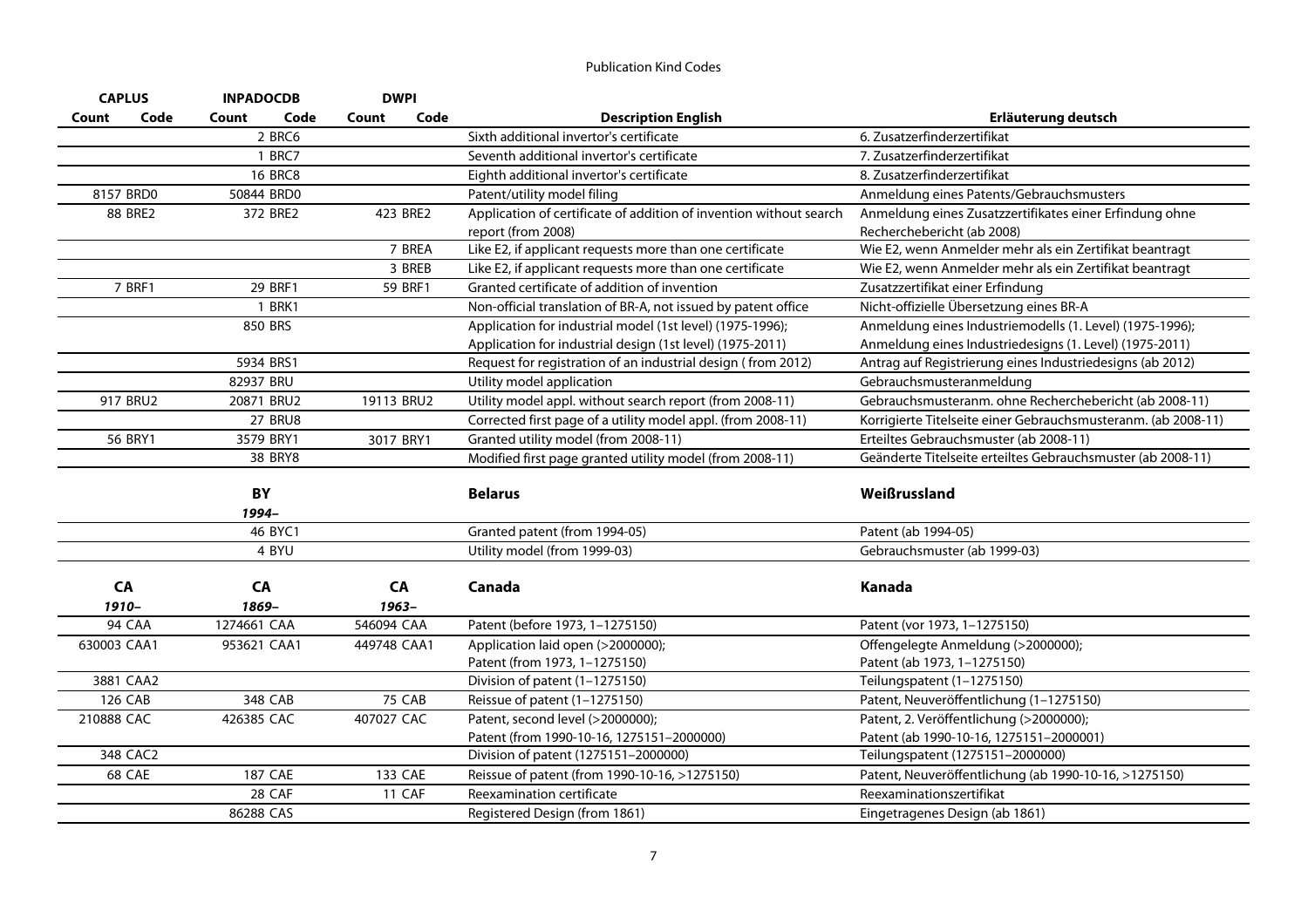| <b>CAPLUS</b> |          | <b>INPADOCDB</b>   | <b>DWPI</b>           |                                                           |                                                                     |
|---------------|----------|--------------------|-----------------------|-----------------------------------------------------------|---------------------------------------------------------------------|
| Count         | Code     | Count              | Code<br>Code<br>Count | <b>Description English</b>                                | Erläuterung deutsch                                                 |
| <b>CH</b>     |          | <b>CH</b>          | <b>CH</b>             | <b>Switzerland</b>                                        | <b>Schweiz</b>                                                      |
| 1910-         |          | 1888-              | 1963-                 |                                                           |                                                                     |
| 14358 CHA     |          | 558547 CHA         | 159827 CHA            | Patent specification (1888 to 1929-01);                   | Patent (1888 bis 1929-01);                                          |
|               |          |                    |                       | Patent without examination (1929-01 to 1975-02, <559000)  | Patent ohne Prüfung (1929-01 bis 1975-02, <559000)                  |
| 1072 CHA1     |          | 3084 CHA1          | 3037 CHA1             | Patent application with search report (from 2008-07)      | Patentanmeldung mit Recherchebericht (ab 2008-07)                   |
| 1780 CHA2     |          | 8030 CHA2          | 7841 CHA2             | Patent application without search report (from 2008-07)   | Patentanmeldung ohne Recherchebericht (ab 2008-07)                  |
|               | 607 CHA3 | 2329 CHA3          | 321 CHA3              | Examined patent application (1978 to 2008-06, >559000);   | Auslegeschrift (1978 bis 2008-06, >559000);                         |
|               |          |                    |                       | Search report (from 2008-07)                              | Recherchenbericht (ab 2008-07)                                      |
|               |          | 6673 CHA4          |                       | Document laid open (first level, searched and preliminary | Offenlegungsschrift (1. Stufe, recherchiert und vorläufige Prüfung) |
|               |          |                    |                       | examination) (1962-02 to 1977-08)                         | (1962-02 bis 1977-08)                                               |
| 41846 CHA5    |          | 133271 CHA5        | 15571 CHA5            | Patent specification (until 2008-06, >559000)             | Erteiltes Patent (bis 2008-06, >559000)                             |
|               |          | 249 CHA8           | 192 CHA8              | Corrected first page (>559000)                            | Berichtigung Titelseite (>559000)                                   |
|               | 8 CHA9   | 30 CHA9            | 17 CHA9               | Corrected document (>559000)                              | Berichtigung ganze Schrift (>599000)                                |
| 339 CHB       |          | 1856 CHB           | 2256 CHB              | Patent with examination (1962-07 to 1975-02, <559000)     | Patent mit Prüfung (1962-07 bis 1975-02, <559000)                   |
| 1717 CHB1     |          | 5973 CHB1          | 5852 CHB1             | Assigned Patent (from 2008-07)                            | Erteiltes Patent (ab 2008-07)                                       |
| 1201 CHB5     |          | 1895 CHB5          | 320 CHB5              | Patent with examination (>559000)                         | Patent mit Prüfung (>559000)                                        |
|               |          | 71 CHB8            | 57 CHB8               | Corrected first page (from 2008-07)                       | Berichtigung Titelseite (ab 2008-07)                                |
|               | 6 CHB9   | <b>19 CHB9</b>     | <b>18 CHB9</b>        | Corrected document (from 2008-07)                         | Berichtigung ganze Schrift (ab 2008-07)                             |
|               |          | 39 CHC1            | 9 CHC1                | Partial withdrawal of CH patent (>559000)                 | Teilverzicht eines CH-Patents (>559000)                             |
|               |          | 4 CHC <sub>2</sub> |                       | Partial annulment of CH patent (>559000)                  | Teilnichtigkeit eines CH-Patents (>559000)                          |
|               |          | 1 CHC3             |                       | Second partial withdrawal of CH patent (from 2008-07)     | Zweiter Teilverzicht eines CH-Patents (ab 2008-07)                  |
|               |          | 2 CHC9             |                       | Correction of C-publication (>559000)                     | Berichtigung C-Schrift (>559000)                                    |
| 1251 CHD      |          | 196 CHD            |                       | Searched and examined patent application (1962-1977)      | Auslegeschrift (1962-1977)                                          |
|               |          | 698 CHE            |                       | Addition of patent (1-699)                                | Zusatzpatent $(1 - 699)$                                            |
|               |          | 24 CHH1            |                       | Partial withdrawal of CH/EP patent (>559000)              | Teilverzicht eines CH/EP-Patents (>559000)                          |
|               |          | 2 CHH <sub>2</sub> |                       | Partial annulment of CH/EP patent (>559000)               | Teilnichtigkeit eines CH/EP-Patents (>559000)                       |
|               |          | 1 CHH <sub>3</sub> |                       | Second partial withdrawal of CH/EP patent (from 2008-07)  | Zweiter Teilverzicht eines CH/EP-Patents (ab 2008-07)               |
|               |          | 1 CHH9             |                       | Rectified H document (from 2006)                          | Berichtigung H-Schrift (ab 2006)                                    |
|               |          |                    |                       |                                                           |                                                                     |
|               |          | CL                 |                       | <b>Chile</b>                                              | <b>Chile</b>                                                        |
|               |          | 2005-              |                       |                                                           |                                                                     |
|               |          | 13259 CLA1         |                       | Patent application (from 1991-08)                         | Patentanmeldung (ab 1991-08)                                        |
|               |          | <b>52 CLB</b>      |                       | Granted patent                                            | <b>Erteiltes Patent</b>                                             |
|               |          | 1856 CLS1          |                       | Industrial design application                             | Anmeldung eines Industrie-Designs                                   |
|               |          | 329 CLU1           |                       | Utility model application (from 1991-08)                  | Gebrauchsmusteranmeldung (ab 1991-08)                               |
|               |          | 5 CLY              |                       | Utility model (from 1991-01)                              | Gebrauchsmuster (ab 1991-01)                                        |
|               |          |                    |                       |                                                           |                                                                     |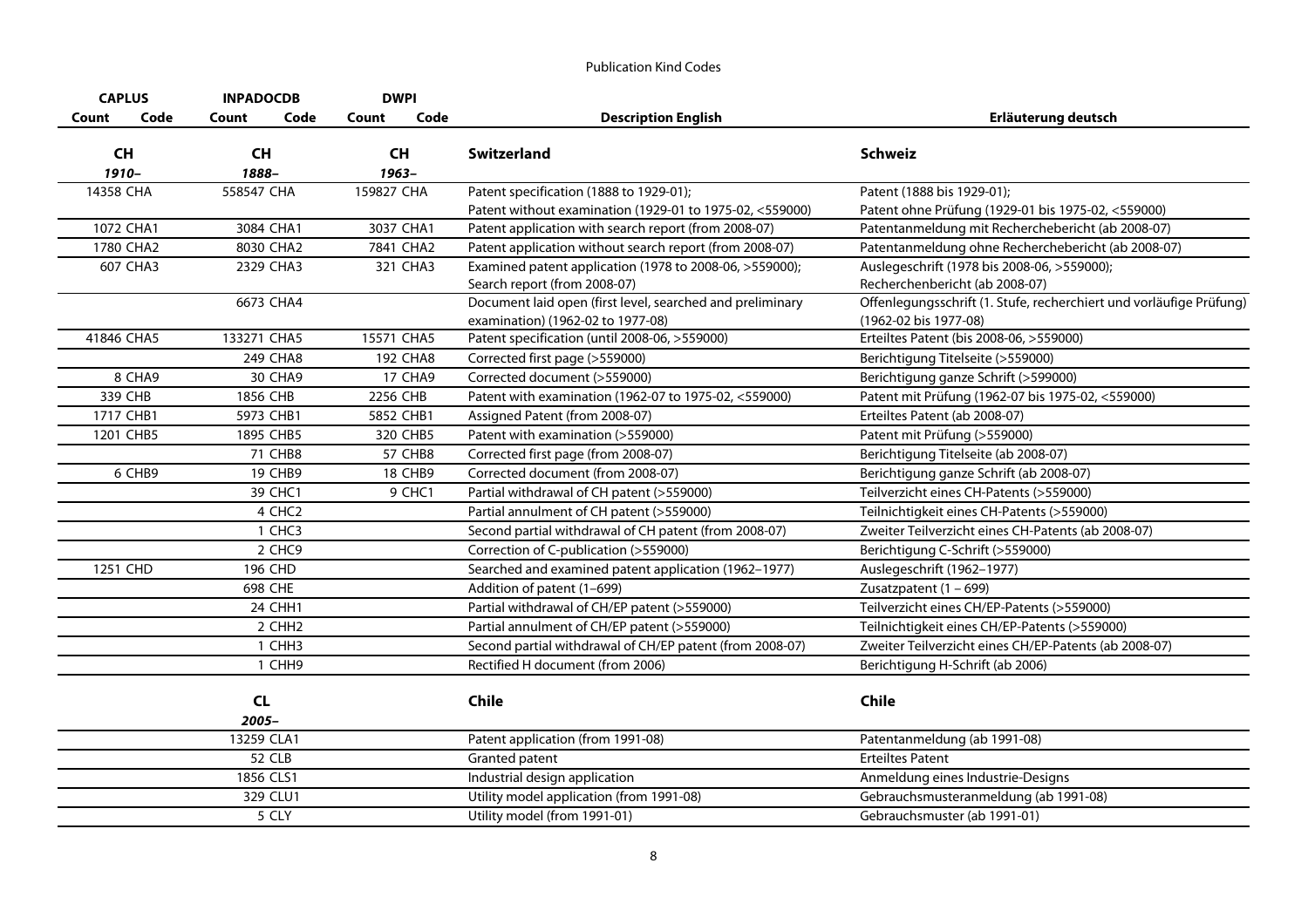| <b>CAPLUS</b>      | <b>INPADOCDB</b>   | <b>DWPI</b>        |                                                               |                                                             |
|--------------------|--------------------|--------------------|---------------------------------------------------------------|-------------------------------------------------------------|
| Code<br>Count      | Code<br>Count      | Code<br>Count      | <b>Description English</b>                                    | Erläuterung deutsch                                         |
| <b>CN</b><br>1985- | <b>CN</b><br>1985- | <b>CN</b><br>1985- | China                                                         | China                                                       |
| 3625054 CNA        | 6903625 CNA        | 6641307 CNA        | Unexamined application open for public inspection             | Veröffentlichung einer ungeprüften Anmeldung                |
|                    | <b>174 CNA8</b>    | <b>142 CNA8</b>    | Corrected first page of patent application (from 2010-04)     | Berichtigte Titelseite einer Patentanmeldung (ab 2010-04)   |
| 4 CNA9             | <b>11 CNA9</b>     | <b>10 CNA9</b>     | Complete corrected patent application (from 2010-04)          | Berichtigte Patentanmeldung (ab 2010-04)                    |
| 1071007 CNB        | 1887052 CNB        | 1855451 CNB        | Granted Patent (from 2010-04);                                | Erteiltes Patent (ab 2010-04);                              |
|                    |                    |                    | Examined application open for public inspection (until 1993)  | Veröffentlichung einer geprüften Anmeldung (bis 1993)       |
|                    | <b>101 CNB8</b>    | <b>107 CNB8</b>    | Corrected first page of granted patent (from 2010-04)         | Berichtigte Titelseite eines erteilten Patents (ab 2010-04) |
|                    | 84 CNB9            | <b>98 CNB9</b>     | Corrected full specification of granted patent (from 2010-04) | Beichtigte Patentschrift (ab 2010-04)                       |
| 284119 CNC         | 576466 CNC         | 556446 CNC         | Granted patent (until 2010-04)                                | Erteiltes Patent (bis 2010-04)                              |
|                    | 365 CNK1           |                    | Non-official translation of CN-A, not issued by patent office | Nicht-offizielle Übersetzung eines CN-A                     |
|                    | <b>11 CNK2</b>     |                    | Non-official translation of CN-B, not issued by patent office | Nicht-offizielle Übersetzung eines CN-B                     |
|                    | 4 CNK3             |                    | Non-official translation of CN-C, not issued by patent office | Nicht-offizielle Übersetzung eines CN-C                     |
|                    | <b>32 CNK4</b>     |                    | Non-official translation of CN-U, not issued by patent office | Nicht-offizielle Übersetzung eines CN-U                     |
|                    | <b>34 CNK5</b>     |                    | Non-official translation of CN-Y, not issued by patent office | Nicht-offizielle Übersetzung eines CN-Y                     |
|                    | <b>39 CNS</b>      |                    | Registered design (from 2007-09);                             | Eingetragenes Design (ab 2007-09);                          |
|                    |                    |                    | Design application (1985-04 to 2007-08)                       | Designanmeldung (1985-04 bis 2007-08)                       |
| 155518 CNU         | 4982952 CNU        | 4818799 CNU        | Registered utility model (from 2010-04);                      | Eingetragenes Gebrauchsmuster (ab 2010-04);                 |
|                    |                    |                    | Utility model application (until 1993)                        | Gebrauchsmusteranmeldung (bis 1993)                         |
|                    | <b>163 CNU8</b>    | <b>157 CNU8</b>    | Corrected first page of utility model (from 2010-04)          | Berichtigte Titelseite eines Gebrauchstmusters (ab 2010-04) |
| 1 CNU9             | <b>45 CNU9</b>     | <b>42 CNU9</b>     | Corrected full specification of utility model (from 2010-04)  | Berichtigtes Gebrauchsmuster (ab 2010-04)                   |
| 18761 CNY          | 1309397 CNY        | 582940 CNY         | Granted utility model (until 2010-04)                         | Erteiltes Gebrauchsmuster (bis 2010-04)                     |
|                    | CO<br>1995-        |                    | Colombia                                                      | <b>Kolumbien</b>                                            |
|                    | 11558 COA1         |                    | Patent application                                            | Patentanmeldung                                             |
|                    | 11583 COA2         |                    | Patent application derived from a PCT application             | Patentanmeldung abgeleitet von einer PCT-Anmeldung          |
|                    | 628 COU1           |                    | Utility model application (from 1925)                         | Gebrauchsmusteranmeldung (ab1925)                           |
| <b>CR</b><br>2007- | <b>CR</b><br>1993- |                    | <b>Costa Rica</b>                                             | <b>Costa Rica</b>                                           |
| 5872 CRA           | 7068 CRA           |                    | Patent application                                            | Patentanmeldung                                             |
|                    | 974 CRS            |                    | Industrial design application                                 | Anmeldung eines Industrie-Designs                           |
| 7 CRU              | <b>144 CRU</b>     |                    | Utility model application                                     | Gebrauchsmusteranmeldung                                    |
|                    |                    |                    |                                                               |                                                             |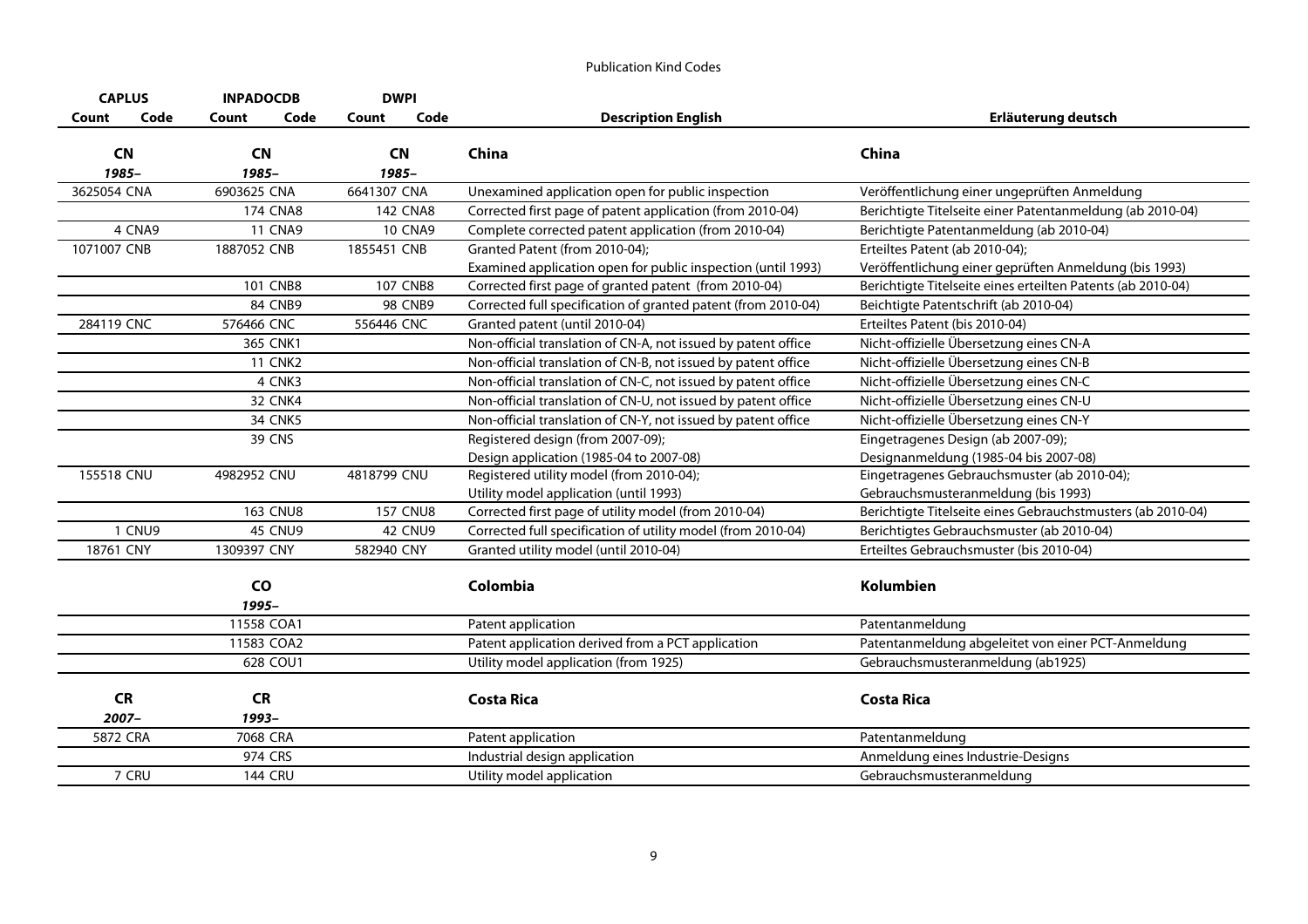| <b>CAPLUS</b> | <b>INPADOCDB</b> | <b>DWPI</b>   |                                                                   |                                                              |
|---------------|------------------|---------------|-------------------------------------------------------------------|--------------------------------------------------------------|
| Code<br>Count | Code<br>Count    | Code<br>Count | <b>Description English</b>                                        | Erläuterung deutsch                                          |
| <b>CS</b>     | <b>CS</b>        | <b>CS</b>     | Czechoslovakia                                                    | Tschechoslovakei                                             |
| 1955-1993     | 1957-1993        | 1967-1992     | (cf. CZ, SK)                                                      | (vgl. CZ, SK)                                                |
|               | 1545 CSA         | 113961 CSA    | Examined accepted specification                                   | Veröffentlichung einer geprüften Anmeldung                   |
|               | 29672 CSA1       | 1 CSA1        | Application for Inventor's certificate (from 1973)                | Anmeldung eines Urheberscheins (ab 1973)                     |
|               | 6448 CSA2        | 6636 CSA2     | Patent application (from 1973)                                    | Patentanmeldung (ab 1973)                                    |
|               | 6707 CSA3        |               | Patent application (from 1991)                                    | Patentanmeldung (ab 1991)                                    |
| 29113 CSB1    | 103653 CSB1      |               | Inventor's certificate                                            | Urheberschein                                                |
| 10744 CSB2    | 23256 CSB2       |               | Patent (from 1973); Basic patent (>87000, before 1973)            | Patent (ab 1973); Hauptpatent (>87000, vor 1973)             |
| 277 CSB3      | 558 CSB3         |               | Dependent inventor's certificate (from 1973);                     | Abhängiger Urheberschein (ab 1973);                          |
|               |                  |               | Additonal Inventor's certificate (>87000, before 1973)            | Zusatzurheberschein (>87000, vor 1973)                       |
| 32 CSB4       | 68 CSB4          |               | Dependent patent (from 1973);                                     | Abhängiges Patent (ab 1973);                                 |
|               |                  |               | Additional patent (>87000, before 1973)                           | Zusatzpatent (>87000, vor 1973)                              |
|               | 275 CSB5         |               | Patent specification (>87001, before 1973)                        | Patentschrift (>87001, vor 1973)                             |
| 935 CSB6      | 2057 CSB6        | 705 CSB       | Patent specification (from 1991)                                  | Patentschrift (ab 1991)                                      |
|               | 5 CSC            |               | Patent specification                                              | Patentschrift                                                |
|               |                  |               |                                                                   |                                                              |
|               | CU               |               | Cuba                                                              | <b>Kuba</b>                                                  |
|               | 1968-            |               |                                                                   |                                                              |
|               | 1207 CUA         |               | All types of publications (1907 to 1984)                          | Alle Publikationstypen (1907 bis 1984)                       |
|               | 1351 CUA1        |               | Inventor's certificate (Patent law 1983, 1985 to 2012-03)         | Urheberschein (PatG 1983, 1985 bis 2012-03)                  |
|               | 6 CUA2           |               | Inventor's certificate of addition (law 1983, 1985 to 2012-03)    | Zusatzurheberschein (PatG 1983, 1985 bis 2012-03)            |
|               | 663 CUA3         |               | Certificate of patent of invention (1985 to 2012-03)              | Patentschrift (1985 bis 2012-03)                             |
|               | 1 CUA5           |               | Author's certificate (1985 to 1994)                               | Urheberschein (1985 bis 1994)                                |
|               | <b>20 CUA6</b>   |               | Application for author's certificate for pharmaceutical products  | Anmeldung eines Urheberscheins für pharmazeutisches Produkt  |
|               |                  |               | (1998 to 2012-03)                                                 | (1998 bis 2012-03)                                           |
|               | 1382 CUA7        |               | Application for patent of invention for pharmaceutical product    | Patentanmeldung für pharmazeutisches Produkt (1998 bis 2012- |
|               |                  |               | (1998 to 2012-03);                                                | 03);                                                         |
|               |                  |               | Application for patent of invention (from 2012-04)                | Patentanmeldung (ab 2012-04)                                 |
|               | <b>266 CUB1</b>  |               | Granted patent of invention (from 2012-04)                        | Patent (ab 2012-04)                                          |
|               | <b>17 CUB6</b>   |               | Author's certificate for pharmaceutical product (1996 to 2012-03) | Urheberschein für pharmazeut. Produkt (1996 bis 2012-03)     |
|               | 133 CUB7         |               | Certificate for patent of invention for pharmaceutical product    | Patentschrift für pharmazeut. Produkt (1996 bis 2012-03)     |
|               |                  |               | (1996 to 2012-03)                                                 |                                                              |
|               | <b>98 CUL</b>    |               | Abstract (1907 to 1995-01)                                        | Zusammenfassung (1907 bis 1995-01)                           |
|               | 36 CUS4          |               | Industrial model application (from 2012-04)                       | Anmeldung eines Industriemodells (ab 2012-04)                |
|               | <b>11 CUS6</b>   |               | Granted industrial model (from 2012-04)                           | Erteiltes Industriemodell (ab 2012-04)                       |
|               | 1 CUU            |               | Utility model application (from 2012-04)                          | Gebrauchsmusteranmeldung (ab 2012-04)                        |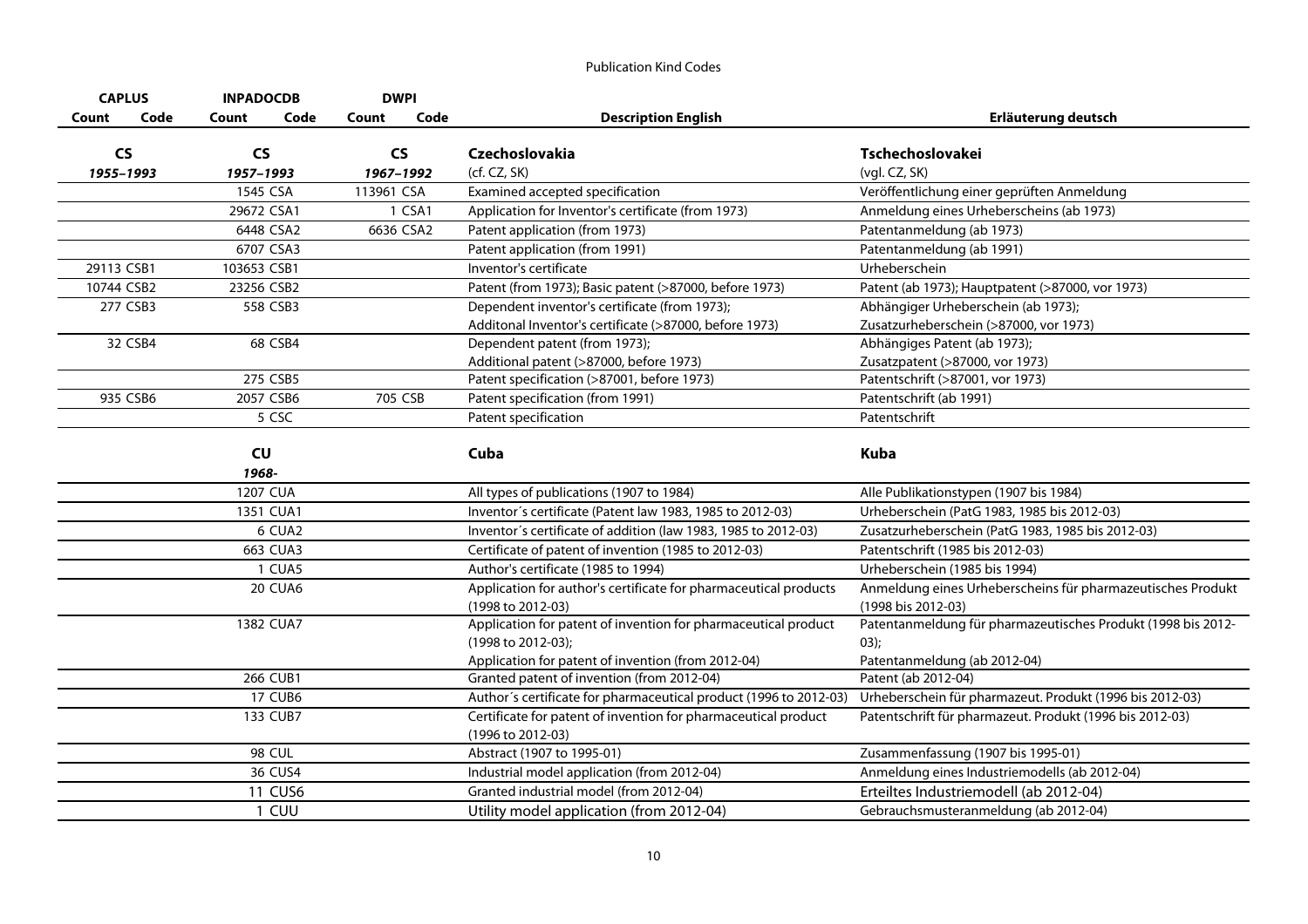| <b>CAPLUS</b> |           | <b>INPADOCDB</b>     |      | <b>DWPI</b> |        |                                                                                  |                                                                   |
|---------------|-----------|----------------------|------|-------------|--------|----------------------------------------------------------------------------------|-------------------------------------------------------------------|
| Count         | Code      | Count                | Code | Count       | Code   | <b>Description English</b>                                                       | Erläuterung deutsch                                               |
|               |           | <b>CY</b>            |      |             |        | <b>Cyprus</b>                                                                    | Zypern                                                            |
|               |           | $1921 -$<br>2038 CYA |      |             |        | Patent (1921 to 1998-03)                                                         | Patent (1921 bis 1998-03)                                         |
|               |           | 544 CYB1             |      |             |        | Granted patent (from 1998-04)                                                    | Erteiltes Patent (ab 1998-04)                                     |
|               |           | 32 CYB2              |      |             |        | Granted patent, second level (from 1998-04)                                      | Erteiltes Patent, 2. Level (ab 1998-04)                           |
|               |           | 11442 CYT1           |      |             |        | Translation of EP granted patent                                                 | Übersetzung eines erteilten EP-Patents                            |
|               |           |                      |      |             |        |                                                                                  |                                                                   |
| <b>CZ</b>     |           | <b>CZ</b>            |      | CZ          |        | <b>Czech Republic</b>                                                            | <b>Tschechische Republik</b>                                      |
| 1993-         |           | 1993-                |      | 1993-       |        | (cf. CS)                                                                         | $(vgl. CS)$                                                       |
|               |           | 57123 CZA3           |      | 57207 CZA3  |        | Application for patent                                                           | Patentanmeldung                                                   |
| 16896 CZB6    |           | 29057 CZB6           |      | 28655 CZB6  |        | Patent                                                                           | Patent                                                            |
|               |           | 30719 CZU1           |      |             |        | Utility model                                                                    | Gebrauchsmuster                                                   |
|               |           |                      |      |             |        |                                                                                  |                                                                   |
| <b>DD</b>     |           | <b>DD</b>            |      | <b>DD</b>   |        | Germany (Ex G. D. R.)                                                            | <b>Deutschland (Ex DDR)</b>                                       |
| 1954-         |           | 1952-2003            |      | 1963-1990   |        |                                                                                  |                                                                   |
|               |           | 53202 DDA            |      | 169260 DDA  |        | Economic patent                                                                  | Wirtschaftspatent                                                 |
| 23732 DDA1    |           | 107210 DDA1          |      |             |        | Provisional economic patent (sec. 17 (1) Patent law 1983);                       | Wirtschaftspatent (§ 17 (1) PatG 1983);                           |
|               |           |                      |      |             |        | Provisional economic patent, (main), formal examination (sec. 5                  | Wirtschaftspatent, Hauptpatent, formell geprüft (§ 5 (1) ÄndG /   |
|               |           |                      |      |             |        | (1) extension act, patent law 1963)                                              | PatG 1963)                                                        |
|               | 349 DDA2  | 1446 DDA2            |      |             |        | Provisional economic patent (additional), formal examination (sec.               | Wirtschaftspatent, Zusatzpatent, formell geprüft (§ 5 (1) ÄndG /  |
|               | 3709 DDA3 | 12755 DDA3           |      |             | 1 DDA3 | 5 (1) extension act, patent law 1963)<br>Economic patent (sec. 18 (2) law 1983); | PatG 1963)<br>Wirtschaftspatent (§ 18 (2) PatG 1983);             |
|               |           |                      |      |             |        | Economic patent, substantial exam. (sec. 29(1) law 1950)                         | Wirtschaftspatent, Hauptpatent, sachlich gepr. (§ 29 (1) PatG     |
|               | 89 DDA4   | 148 DDA4             |      |             | 1 DDA4 | Economic patent (additional), substantial examination (sec. 29(1)                | Wirtschaftspatent, Zusatzpatent, sachlich geprüft (§ 29 (1) PatG  |
|               |           |                      |      |             |        | patent law 1950)                                                                 | 50)                                                               |
| 20209 DDA5    |           | 42817 DDA5           |      | 3173 DDA5   |        | Provisional exclusive patent (sec. 17(1) patent law 1983);                       | Ausschließungspatent (§ 17 (1) PatG 1983);                        |
|               |           |                      |      |             |        | Exclusive patent, formal examination (sec. 5 (1) extension act,                  | Ausschließungspatent, Hauptpatent, formell geprüft (§ 5 (1) ÄndG  |
|               |           |                      |      |             |        | patent law 1963)                                                                 | / PatG 1963)                                                      |
|               | 165 DDA6  | 335 DDA6             |      |             |        | Provisional exclusive patent (additional patent), formal                         | Ausschließungspatent, Zusatzpatent, formell geprüft (§ 5 (1) ÄndG |
|               |           |                      |      |             |        | examination (sec. 5(1) extension act, patent law 1963)                           | / PatG 1963)                                                      |
|               | 1129 DDA7 | 3787 DDA7            |      | 1998 DDA7   |        | Public notice for inspection of patent application (1992);                       | Aufgebot zur Akteneinsicht in Patentanmeldung (1992);             |
|               |           |                      |      |             |        | Exclusive patent (sec. 18 (2) law 1983);                                         | Ausschließungspatent (§ 18 (2) PatG 1983);                        |
|               |           |                      |      |             |        | Exclusive patent, substantial exam. (sec. 29 (1) law 1950)                       | Ausschließungspatent, Hauptpatent, sachlich gepr. (§ 29 (1) PatG  |
|               | 2 DDA8    | <b>12 DDA8</b>       |      |             | 5 DDA8 | Exclusive patent (additional), substantial examination (sec. 29(1)               | Ausschließungspatent, Zusatzpatent, sachlich geprüft (§ 29 (1)    |
|               |           |                      |      |             |        | patent law 1950)                                                                 | PatG 1950)                                                        |
|               | 82 DDA9   | 226 DDA9             |      | 229 DDA9    |        | Application laid open (sec. 10 (3) extension act)                                | Offenlegungsschrift (§ 10 (3) ErstrG)                             |
|               |           | 6020 DDB             |      | 13315 DDB   |        | Economic patent                                                                  | Wirtschaftspatent                                                 |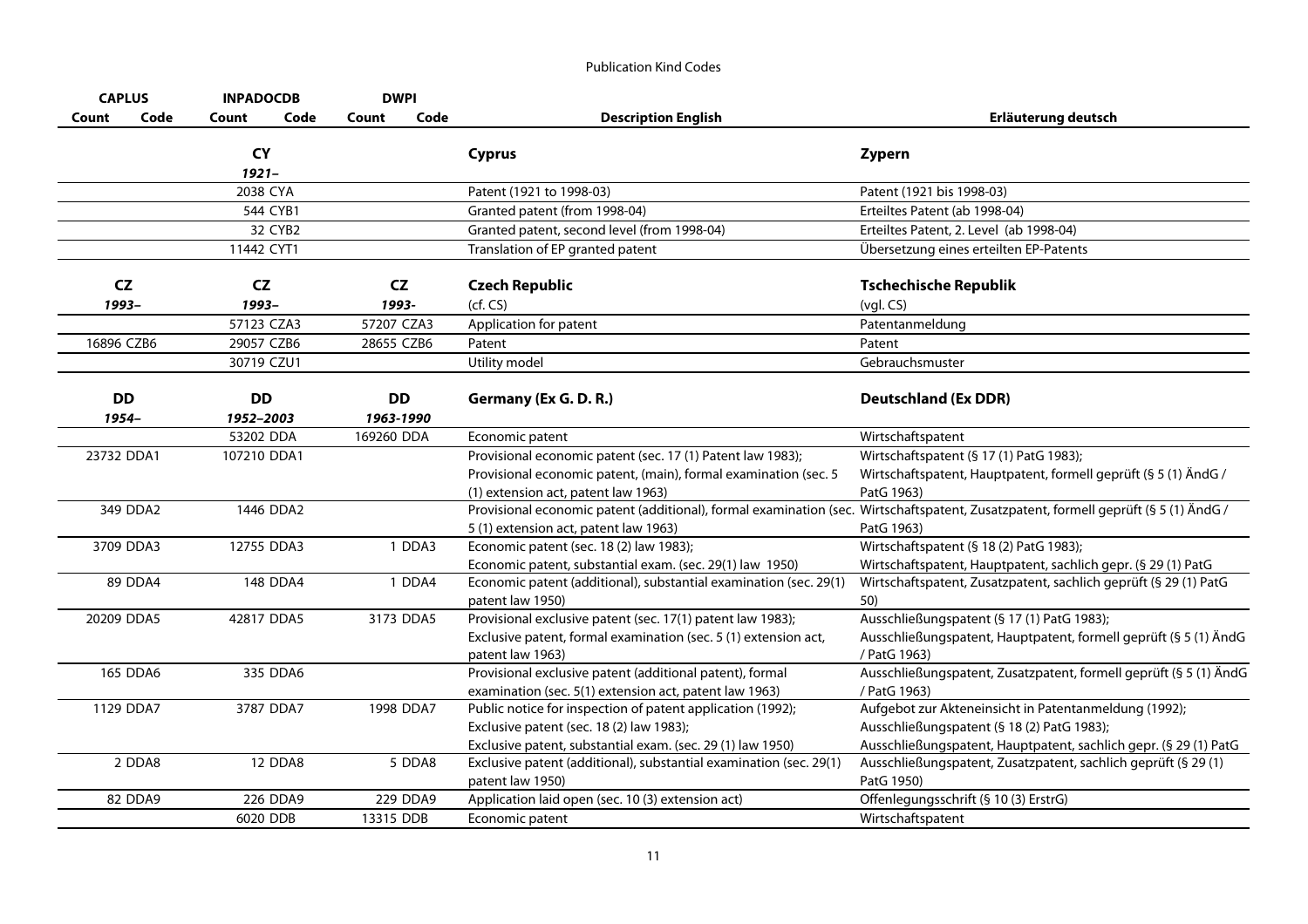| <b>CAPLUS</b><br><b>INPADOCDB</b> |               | <b>DWPI</b>   |                                                                      |                                                                                                                                     |
|-----------------------------------|---------------|---------------|----------------------------------------------------------------------|-------------------------------------------------------------------------------------------------------------------------------------|
| Code<br>Count                     | Count<br>Code | Code<br>Count | <b>Description English</b>                                           | Erläuterung deutsch                                                                                                                 |
| 1103 DDB1                         | 6764 DDB1     | 228 DDB1      | Granted patent, no substantial examination (from 1992);              | Patentschrift ohne sachliche Prüfung (ab 1992);                                                                                     |
|                                   |               |               | Economic patent (sec. 18 (1) patent law 1983);                       | Wirtschaftspatent nach § 18 (1) PatG 83);                                                                                           |
|                                   |               |               | Economic patent (main), substantial examination (sec. 16(1)          | Wirtschaftspatent, Hauptpatent, sachlich geprüft (§ 16 (1) ÄndG /                                                                   |
|                                   |               |               | extension act, patent law 1963)                                      | PatG 1963)                                                                                                                          |
| 1 DDB2                            | 32 DDB2       |               | Public notice for inspection of exclusive patent (sec. 18 (2) patent | Aufgebot zur Akteneinsicht in Ausschließungspatent (§ 18 (2)                                                                        |
|                                   |               |               | law 83 / extension act)                                              | PatG 1983 / ErstrG)                                                                                                                 |
| 121 DDB3                          | 513 DDB3      | 462 DDB3      | Exclusive patent (sec. 18 (1) patent law 1983)                       | Ausschließungspatent (§ 18 (1) PatG 1983)                                                                                           |
| 371 DDB5                          | 1746 DDB5     | 1793 DDB5     | Patent specification, 2nd publication (law 1983 extension act)       | Patentschrift, Zweitpublikation (PatG 1983 / ErstrG)                                                                                |
|                                   |               | 47 DDC        | Examined granted patent                                              | Patentschrift                                                                                                                       |
| 53 DDC2                           | 244 DDC2      | 1 DDC2        |                                                                      | Economic patent, amended (sec. 19 patent law 1983) or corrected Wirtschaftspatent, berichtigt (§ 19 PatG 1983) oder korrigiert bzw. |
|                                   |               |               | or amended (sec. 23 VerfAO 1983)                                     | geändert (§ 23 VerfAO 1983)                                                                                                         |
| 15 DDC4                           | 50 DDC4       | 19 DDC4       | Exclusive patent, corrected (sec. 19 patent law 1983 or sec. 23      | Ausschließungspatent, berichtigt (§ 19 PatG 1983) oder korrigiert                                                                   |
|                                   |               |               | VerfAO 1983)                                                         | (§ 23 VerfAO 1983)                                                                                                                  |
| 2 DDC5                            | 1 DDC5        | 2 DDC5        | Patent specification, 3rd publ. (patent law 1983 extension act)      | Patentschrift, Drittpublikation (PatG 83 / ErstrG)                                                                                  |
|                                   | 1 DDT1        |               | Translation under CMEA agreement                                     | Übersetzung im RGW                                                                                                                  |
|                                   |               | 2 DDT9        | Translation under Havanna Agreement                                  | Übersetzung nach Havanna-Abkommen                                                                                                   |
|                                   | 5517 DDU      |               | Utility model                                                        | Gebrauchsmuster                                                                                                                     |
|                                   |               |               |                                                                      |                                                                                                                                     |
| <b>DE</b>                         | DE            | <b>DE</b>     | Germany                                                              | <b>Deutschland</b>                                                                                                                  |
| 1877-                             | 1877-         | 1963-         |                                                                      |                                                                                                                                     |
| 36497 DEA                         | 130 DEA       | 910416 DEA    | Document laid open;                                                  | Offenlegungsschrift;                                                                                                                |
|                                   |               |               | Translation of EP or PCT application (until 1983-08-11)              | Übersetzung zu EP-/PCT-Anmeldung (bis 1983-08-11)                                                                                   |
| 570454 DEA1                       | 2255942 DEA1  | 1026217 DEA1  | Document laid open, 1st publication                                  | Offenlegungsschrift, 1. Veröff.                                                                                                     |
|                                   | 9412 DEA5     | 9248 DEA5     | Reference to international publication in German                     | Hinweis auf internationale Veröffentlichung in Deutsch                                                                              |
|                                   | 2992 DEA8     | 2983 DEA8     | Corrected first page of OPI document (from 2004)                     | Berichtigte Titelseite der Offenlegungsschrift (ab 2004)                                                                            |
| 386 DEA9                          | 850 DEA9      | 849 DEA9      | Corrected complete OPI document (from 2004)                          | Berichtigte Offenlegungsschrift (ab 2004)                                                                                           |
| 3449 DEB                          | 303493 DEB    | 213123 DEB    | Examined accepted specification                                      | Auslegeschrift                                                                                                                      |
| 2547 DEB1                         | 32210 DEB1    |               | Examined accepted specification, 1st publication                     | Auslegeschrift, 1. Veröff.                                                                                                          |
| 36437 DEB2                        | 213162 DEB2   |               | Examined accepted specification, 2nd publication                     | Auslegeschrift, 2. Veröff.                                                                                                          |
| 12702 DEB3                        | 34277 DEB3    | 34080 DEB3    | Patent specification, 1st publication (from 2004)                    | Patentschrift, 1. Veröffentlichung (ab 2004)                                                                                        |
| 64410 DEB4                        | 177848 DEB4   | 175569 DEB4   | Patent specification, 2nd publication (from 2004)                    | Patentschrift, 2. Veröffentlichung (ab 2004)                                                                                        |
|                                   | 1602 DEB8     | 1597 DEB8     | Corrected first page of patent (from 2004)                           | Berichtigte Titelseite der Patentschrift (ab 2004)                                                                                  |
| 479 DEB9                          | 994 DEB9      | 990 DEB9      | Corrected complete patent specification (from 2004)                  | Berichtigte Patentschrift (ab 2004)                                                                                                 |
|                                   | 919829 DEC    | 226409 DEC    | Granted patent                                                       | Patentschrift                                                                                                                       |
| 15948 DEC1                        | 73910 DEC1    | 47590 DEC1    | Patent specification, 1st publication                                | Patentschrift, 1. Veröffentlichung                                                                                                  |
| 74605 DEC2                        | 352962 DEC2   | 129887 DEC2   | Patent specification, 2nd publication                                | Patentschrift, 2. Veröffentlichung                                                                                                  |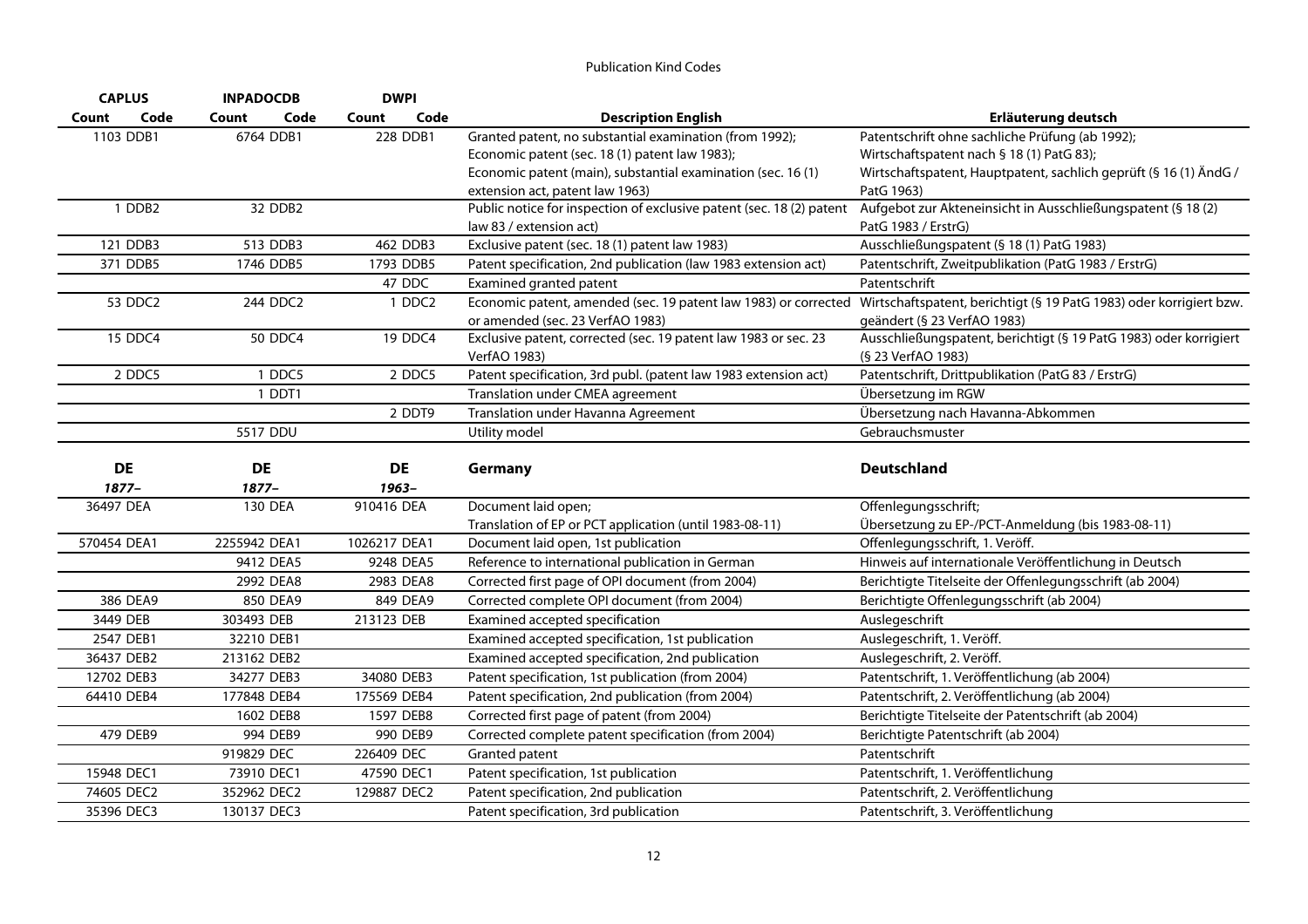|       | <b>CAPLUS</b>  | <b>INPADOCDB</b> | <b>DWPI</b>   |                                                                                                                                   |                                                                    |
|-------|----------------|------------------|---------------|-----------------------------------------------------------------------------------------------------------------------------------|--------------------------------------------------------------------|
| Count | Code           | Code<br>Count    | Code<br>Count | <b>Description English</b>                                                                                                        | Erläuterung deutsch                                                |
|       |                | 5 DEC4           |               | Patent specification, 4th publication                                                                                             | Patentschrift, 4. Veröffentlichung                                 |
|       | 951 DEC5       | 3193 DEC5        | 2836 DEC5     | Patent specification modified after opposition (from 2004)                                                                        | Patentschrift, geändert nach Einspruchsverfahren (ab 2004)         |
|       |                | 9 DEC8           | 9 DEC8        | Corrected first page of a modified patent specification (from 2004) Berichtigte Titelseite der geänderten Patentschrift (ab 2004) |                                                                    |
|       | 13 DEC9        | 43 DEC9          | 38 DEC9       | Corrected complete specification of a modified patent (from 2004) Berichtigte geänderte Patentschrift (ab 2004)                   |                                                                    |
|       |                | 1039808 DED1     |               | Serial number for granted EP patent with DE designation                                                                           | Aktenzeichen für EP-Patent mit DE-Benennung                        |
|       |                | 5917 DED2        |               | PCT publication in German language                                                                                                | PCT-Publikation in deutscher Sprache                               |
|       |                |                  | 598653 DEE    | DE serial number for EP patent in English/French                                                                                  | DE-Nummer für EP-Patent in Englisch/Französisch                    |
|       |                |                  | 422705 DEG    | DE serial number for EP patent in German                                                                                          | DE-Nummer für EP-Patent in Deutsch                                 |
|       |                | 601 DEI1         |               | Application of supplementary protection certificate (SPC)                                                                         | Anmeldung eines Zusatz-Schutzzertifikats (SPC)                     |
|       |                | 432 DEI2         |               | Grant of supplementary protection certificate (SPC)                                                                               | Erteilung eines Zusatz-Schutzzertifikats (SPC)                     |
|       |                | 127 DET          | 15600 DET     | Translation of PCT application, 1st publication                                                                                   | Übersetzung einer PCT-Anmeldung, 1. Veröff.                        |
|       | 3376 DET0      |                  | 1210 DET0     | Translation of PCT application (until 2003)                                                                                       | Übersetzung einer PCT-Anmeldung (bis 2003)                         |
|       |                | 23127 DET1       |               | Translation of published EP/WO application (from 2004);                                                                           | Übersetzung einer EP/WO-Anmeldung (ab 2004);                       |
|       |                |                  |               | Translation of EP claims                                                                                                          | Übersetzung der EP-Ansprüche                                       |
|       |                | 481862 DET2      | 147182 DET2   | Translation of EP patent specification                                                                                            | Übersetzung einer EP-Patentschrift                                 |
|       |                | 8153 DET3        |               | Translation of EP patent after modification (from 2004);                                                                          | Übersetzung einer geänderten EP-Patentschrift (ab 2004);           |
|       |                |                  |               | Translation of EP patent after opposition                                                                                         | Übersetzung eines EP-Patents nach Einspruch                        |
|       |                | 708 DET4         |               | Translation of EP patent or corrected EP patent (from 2004);                                                                      | Übersetzung einer (evtl. berichtigten) EP-Patentschrift (ab 2004); |
|       |                |                  |               | Translation of corrected EP patent specification                                                                                  | Übersetzung einer berichtigten EP-Patentschrift                    |
|       | 24673 DET5     | 38559 DET5       | 41779 DET5    | Translation of PCT application (from 2004)                                                                                        | Übersetzung einer PCT-Anmeldung (ab 2004)                          |
|       |                | 2152 DET8        | 2162 DET8     | Corrected first page of a DE-T document (from 2004)                                                                               | Berichtigte Titelseite eines DE-T-Dokuments (ab 2004)              |
|       |                | 372 DET9         | 363 DET9      | Corrected complete specification of a translation (from 2004)                                                                     | Berichtigte Übersetzung (ab 2004)                                  |
|       |                | 770585 DEU       |               | Utility model                                                                                                                     | Gebrauchsmuster                                                    |
|       | 55254 DEU1     | 616039 DEU1      | 333911 DEU1   | Utility model, 1st publication                                                                                                    | Gebrauchsmuster, 1. Veröffentlichung                               |
|       |                | 347 DEU8         | 326 DEU8      | Corrected first page of a utility model (from 2004)                                                                               | Berichtigte Titelseite einer Gebrauchsmusterschrift (ab 2004)      |
|       | <b>59 DEU9</b> | 203 DEU9         | 184 DEU9      | Corrected complete utility model specification (from 2004)                                                                        | Berichtigte Gebrauchsmusterschrift (ab 2004)                       |
|       |                |                  |               |                                                                                                                                   |                                                                    |
|       | <b>DK</b>      | DK               | <b>DK</b>     | <b>Denmark</b>                                                                                                                    | <b>Dänemark</b>                                                    |
|       | 1909-          | 1895-            | $1974-$       |                                                                                                                                   |                                                                    |
|       | 45568 DKA      | 105791 DKA       | 101056 DKA    | Patent application (from 1978);                                                                                                   | Patentanmeldung (ab 1978);                                         |
|       |                |                  |               | WPI: Granted patent (until 1978-06-12)                                                                                            | WPI: Patent (bis 1978-06-12)                                       |
|       | 364 DKA1       | 1112 DKA1        |               | Patent application (from 2012-12)                                                                                                 | Patentanmeldung (ab 2012-12)                                       |
|       |                | 3 DKA8           |               | Corrected first page of patent application (from 2012-12)                                                                         | Korrigierte Titelseite einer Patentanmeldung (ab 2012-12)          |
|       | 1 DKA9         | 8 DKA9           |               | Corrected patent application (from 2012-12)                                                                                       | Korrigierte Patentanmeldung (ab 2012-12)                           |
|       | 16323 DKB      | 55436 DKB        |               | Examined application open for public inspection                                                                                   | Auslegeschrift                                                     |
|       | 5452 DKB1      | 12481 DKB1       | 13033 DKB     | Patent specification (patent law 1993)                                                                                            | Patentschrift (PatG 1993)                                          |
|       | <b>10 DKB2</b> | <b>27 DKB2</b>   |               | Patent specification amended after opposition (law 1993)                                                                          | Patentschrift geändert nach Einspruch (PatG 1993)                  |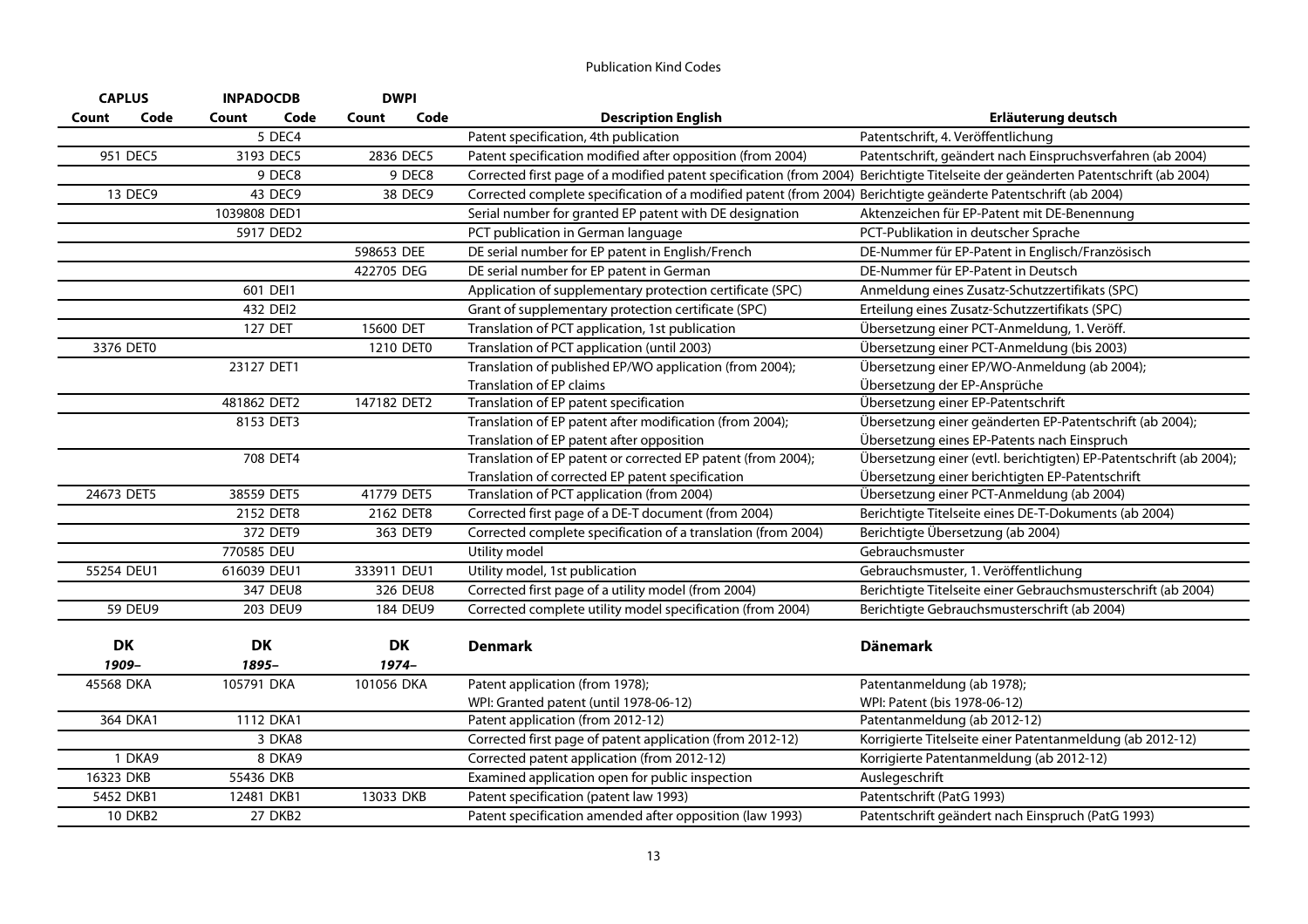| <b>CAPLUS</b>   | <b>INPADOCDB</b> |       | <b>DWPI</b> |                                                                                                                            |                                                            |
|-----------------|------------------|-------|-------------|----------------------------------------------------------------------------------------------------------------------------|------------------------------------------------------------|
| Code<br>Count   | Count<br>Code    | Count | Code        | <b>Description English</b>                                                                                                 | Erläuterung deutsch                                        |
| 2 DKB3          | <b>18 DKB3</b>   |       |             | Patent specification amended after administrative re-examination Patentschrift geändert nach wiederholter Prüfung von Amts |                                                            |
|                 |                  |       |             | (patent law 1993)                                                                                                          | wegen (PatG 1993)                                          |
|                 | 5 DKB8           |       |             | Corrected first page of patent (from 1993-05)                                                                              | Korrigierte Titelseite eines Patents (ab 1993-05)          |
| 2 DKB9          | <b>16 DKB9</b>   |       |             | Corrected patent (from 1993-05)                                                                                            | Korrigierte Patentschrift (ab 1993-05)                     |
| 11470 DKC       | 146919 DKC       |       |             | Patent specification                                                                                                       | Patentschrift                                              |
|                 | 53831 DKD0       |       |             | Patent application filed;                                                                                                  | Patentanmeldung wurde eingereicht;                         |
|                 |                  |       |             | Patent application filed (annulled)                                                                                        | Patentanmeldung eingereicht (annulliert)                   |
|                 | 1 DKK1           |       |             | Non-official translation of DK-A, not issued by patent office                                                              | Nicht-offizielle Übersetzung eines DK-A                    |
|                 | 10 DKL           |       |             | Patent application                                                                                                         | Patentanmeldung                                            |
|                 | 46 DKT1          |       |             | Translation of the claims of an EP patent application                                                                      | Übersetzung der Ansprüche einer EP-Anmeldung               |
|                 | 145552 DKT3      |       |             | Translation of an EP patent specification                                                                                  | Übersetzung einer EP-Patentschrift                         |
|                 | 2600 DKT4        |       |             | Translation of an amended EP patent specification                                                                          | Übersetzung einer geänderten EP-Patentschrift              |
|                 | 519 DKT5         |       |             | Corrected translation of an EP patent specification                                                                        | Berichtigte Übersetzung einer EP-Patentschrift             |
|                 | 34 DKT6          |       |             | EP patent with limited claims valid in DK (from 2010)                                                                      | EP-Patent mit beschränkten Ansprüchen (ab 2010)            |
| <b>127 DKU1</b> | 408 DKU1         |       |             | Utility model application (from 1992)                                                                                      | Gebrauchsmusteranmeldung (ab 1992)                         |
| 236 DKU3        | 6162 DKU3        |       |             | Utility model, without examination (from 1992)                                                                             | Gebrauchsmuster, ohne Prüfung (ab 1992)                    |
| <b>46 DKU4</b>  | 454 DKU4         |       |             | Utility model, with examination (from 1992)                                                                                | Gebrauchsmuster, mit Prüfung (ab 1992)                     |
| 18 DKY3         | 67 DKY3          |       |             | Utility model, without examination, after U1 (from 1992)                                                                   | Gebrauchsmuster, ohne Prüfung, nach U1 (ab 1992)           |
| <b>10 DKY4</b>  | 38 DKY4          |       |             | Utility model, with examination, after U1/U3 (from 1992)                                                                   | Gebrauchsmuster, mit Prüfung, nach U1/U3 (ab 1992)         |
|                 | <b>17 DKY5</b>   |       |             | Amended utility model, without exam., after U3 (from 1993)                                                                 | Geänd. Gebrauchsmuster, ohne Prüfung, nach U3 (ab 1993)    |
| <b>10 DKY6</b>  | 106 DKY6         |       |             | Amended utility model, with exam., after U3/U4 (from 1992)                                                                 | Geänd. Gebrauchsmuster, mit Prüfung, nach U3/U4 (ab 1992)  |
|                 | 2 DKZ6           |       |             | Amended utility model, with exam., after U1/Y3 or U1/Y4 (from                                                              | Geänd. Gebrauchsmuster, mit Prüfung, nach U1/Y3 oder U1/Y4 |
|                 |                  |       |             | 1992)                                                                                                                      | (ab 1992)                                                  |
|                 | <b>DO</b>        |       |             | <b>Dominican Republic</b>                                                                                                  | Dominikanische Republik                                    |
|                 | $2001 -$         |       |             |                                                                                                                            |                                                            |
|                 | 3748 DOA         |       |             | Patent application                                                                                                         | Patentanmeldung                                            |
|                 | 423 DOS          |       |             | Industrial design application                                                                                              | Anmeldung eines Industriedesigns                           |
|                 | 115 DOU          |       |             | Utility model application                                                                                                  | Gebrauchsmusteranmeldung                                   |
|                 |                  |       |             |                                                                                                                            |                                                            |
|                 | <b>DZ</b>        |       |             | <b>Algeria</b>                                                                                                             | <b>Algerien</b>                                            |
|                 | 2000-2005        |       |             |                                                                                                                            |                                                            |
|                 | 1755 DZA1        |       |             | Patent of invention                                                                                                        | Erfindungspatent                                           |
| EA              | EA               |       |             |                                                                                                                            | Eurasische Patentübereinkunft                              |
| 2007-           | 1996-            |       |             | <b>Eurasian Patent Convention</b>                                                                                          |                                                            |
|                 | 45524 EAA1       |       |             |                                                                                                                            |                                                            |
|                 |                  |       |             | Patent application with search report                                                                                      | Patentanmeldung mit Recherchebericht                       |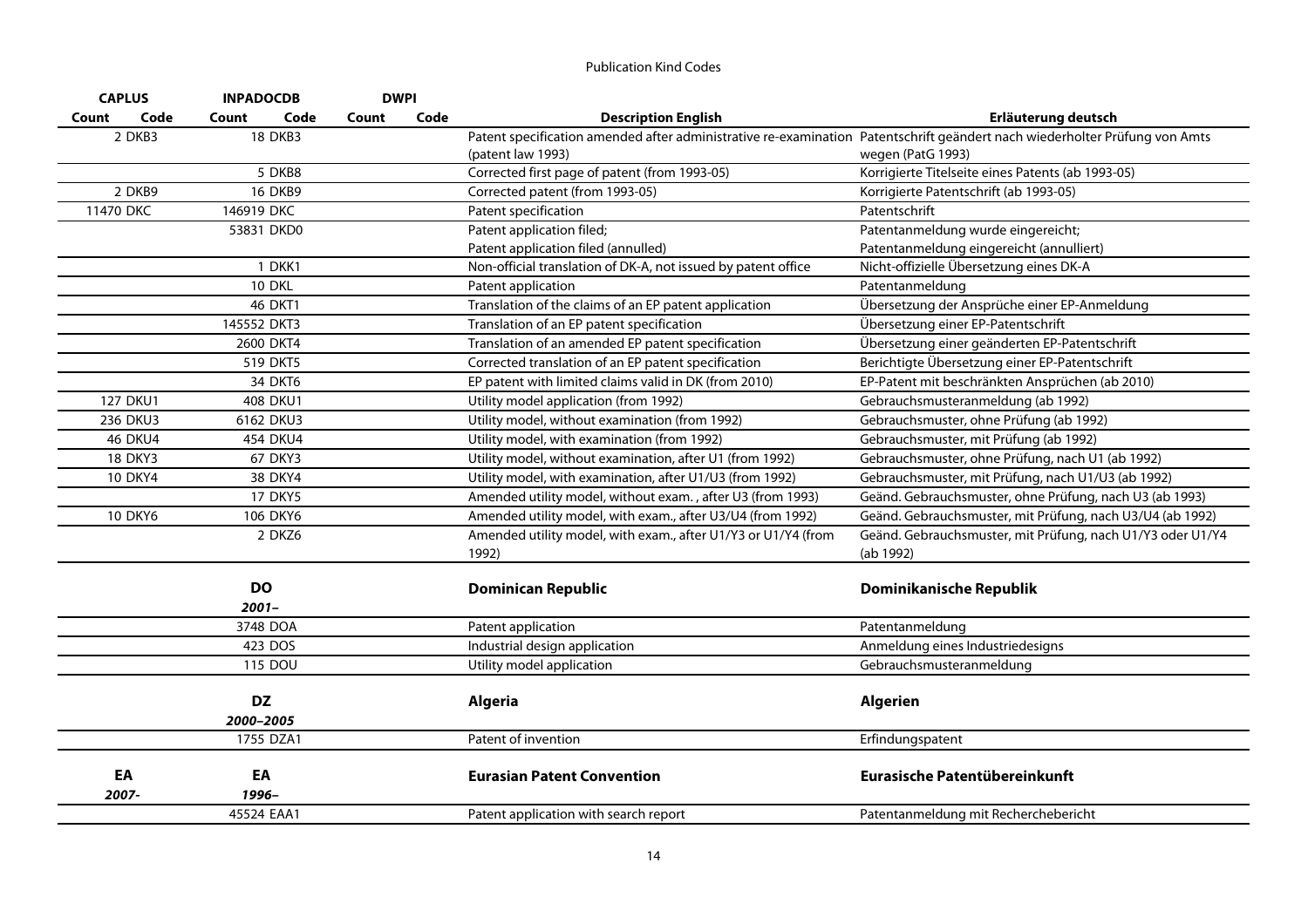| <b>CAPLUS</b> |          | <b>INPADOCDB</b> |        | <b>DWPI</b>  |      |                                                         |                                                          |
|---------------|----------|------------------|--------|--------------|------|---------------------------------------------------------|----------------------------------------------------------|
| Count         | Code     | Count            | Code   | Count        | Code | <b>Description English</b>                              | Erläuterung deutsch                                      |
|               |          | 864 EAA2         |        |              |      | Patent application without search report                | Patentanmeldung ohne Recherchebericht                    |
|               |          | 785 EAA3         |        |              |      | Search report                                           | Recherchebericht                                         |
|               |          | 115 EAA8         |        |              |      | Modified first page                                     | Geänderte Titelseite                                     |
|               |          |                  | 3 EAA9 |              |      | Modified complete specification                         | Geändertes Dokument                                      |
| 22086 EAB1    |          | 27214 EAB1       |        |              |      | Patent                                                  | Patent                                                   |
|               | 4 EAB2   | 8 EAB2           |        |              |      | Amended specification of an Eurasian patent             | Geänderte Eurasische Patentschrift                       |
|               |          | 7 EAB3           |        |              |      | New specification after limitation procedure            | Neue Patentschrift nach Beschränkung                     |
|               |          | <b>47 EAB8</b>   |        |              |      | Corrected first page granted patent                     | Korrigierte Titelseite eines erteilten Patents           |
|               | 213 EAB9 | 184 EAB9         |        |              |      | Corrected complete specification                        | Korrigierte komplette Patentschrift                      |
|               |          | EC               |        |              |      | <b>Ecuador</b>                                          | <b>Ecuador</b>                                           |
|               |          | 1990-            |        |              |      |                                                         |                                                          |
|               |          | 9364 ECA         |        |              |      | Patent application                                      | Patentanmeldung                                          |
|               |          | 1929 ECS         |        |              |      | Industrial design application                           | Anmeldung eines Industrie-Designs                        |
|               |          | 491 ECU          |        |              |      | Utility model application                               | Gebrauchsmusteranmdeldung                                |
|               |          |                  |        |              |      |                                                         |                                                          |
| EE            |          | EE               |        |              |      | <b>Estonia</b>                                          | <b>Estland</b>                                           |
| 2000-         |          | 1994-            |        |              |      |                                                         |                                                          |
| 2579 EEA      |          | 5129 EEA         |        |              |      | Published patent application                            | Veröffentlichte Patentanmeldung                          |
| 1656 EEB1     |          | 2866 EEB1        |        |              |      | <b>Granted Patent</b>                                   | Patentschrift                                            |
|               |          | 2 EEB2           |        |              |      | Amended granted patent (first)                          | Geänderte Patentschrift (erste)                          |
|               |          | 1399 EEU1        |        |              |      | Registered utility model                                | Eingetragenes Gebrauchsmuster                            |
|               |          |                  | 2 EEU2 |              |      | Registered utility model, description modified (first)  | Eingetr. Gebrauchsmuster, Beschreibung geändert (erste)  |
|               |          | 1 EEU3           |        |              |      | Registered utility model, description modified (second) | Eingetr. Gebrauchsmuster, Beschreibung geändert (zweite) |
| EG            |          | EG               |        |              |      | <b>Egypt</b>                                            | Ägypten                                                  |
| 2000-         |          | $1976 -$         |        |              |      |                                                         |                                                          |
| 4035 EGA      |          | 13796 EGA        |        |              |      | Patent for invention; Patent of addition                | Erfindungspatent; Zusatzpatent                           |
|               |          |                  |        |              |      |                                                         |                                                          |
| EP            |          | EP               |        | <b>EP</b>    |      | <b>European Patent Organisation</b>                     | Europäische Patentorganisation                           |
| 1978-         |          | 1978-            |        | 1978-        |      |                                                         |                                                          |
|               |          |                  |        | 480907 EPA   |      | European patent application (WPI: before DW 1992-20)    | Europäische Patentanmeldung (WPI: vor DW 1992-20)        |
| 1046793 EPA1  |          | 2201894 EPA1     |        | 1847812 EPA1 |      | European patent application with search report          | Europäische Patentanmeldung mit Recherchebericht         |
| 405321 EPA2   |          | 982104 EPA2      |        | 750777 EPA2  |      | European patent application without search report       | Europäische Patentanmeldung ohne Recherchebericht        |
| 213614 EPA3   |          | 636125 EPA3      |        | 446327 EPA3  |      | European search report                                  | Europäischer Recherchenbericht                           |
|               |          | 514524 EPA4      |        | 162061 EPA4  |      | Supplementary search report (Code on document: A3)      | Zusätzlicher Recherchebericht (Code auf Dokument: A3)    |
|               |          | 3460 EPA8        |        | 3378 EPA8    |      | Modified first page (from 2001)                         | Korrigierte Titelseite (ab 2001)                         |
|               |          |                  |        |              |      |                                                         |                                                          |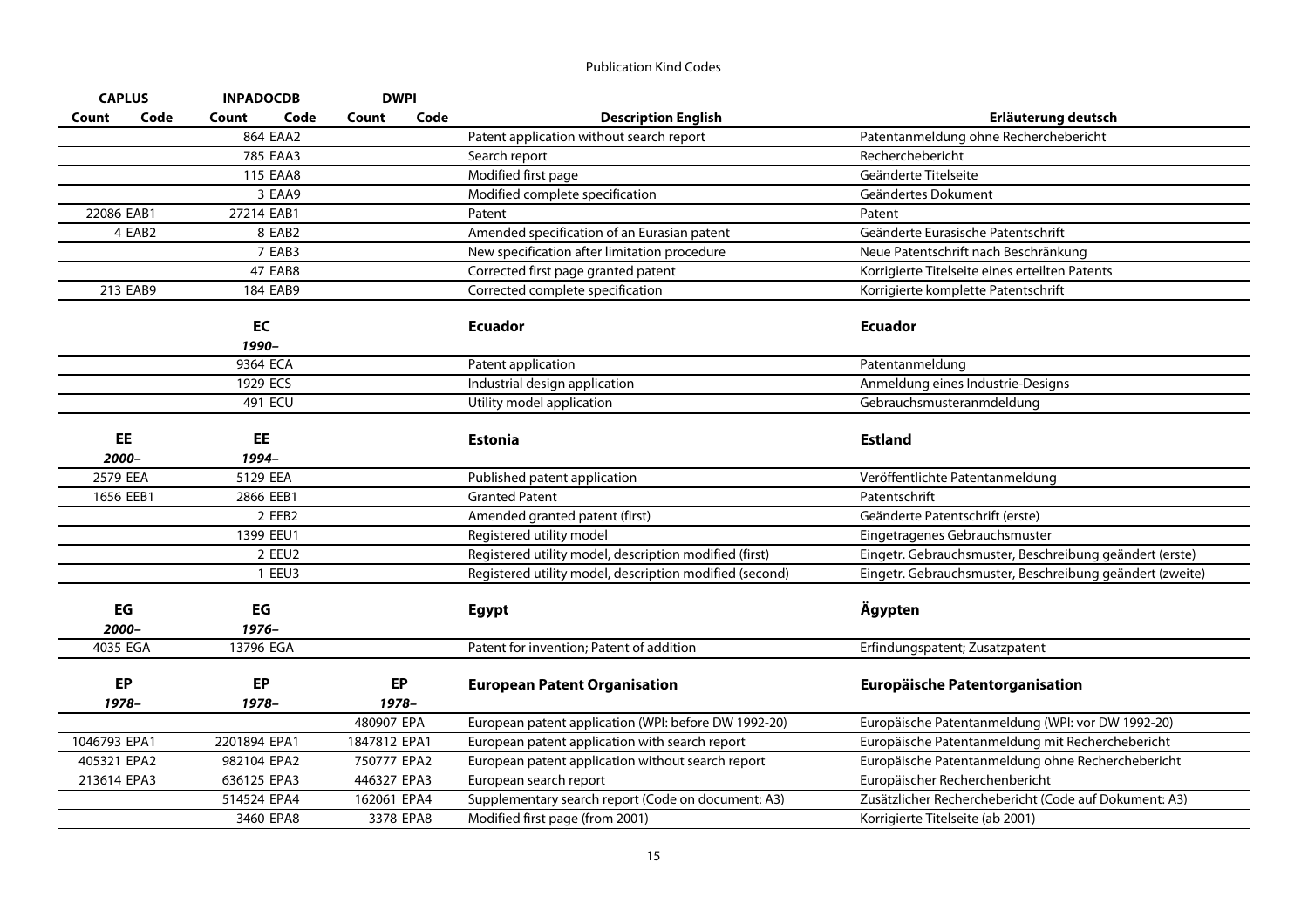| <b>CAPLUS</b> | <b>INPADOCDB</b> | <b>DWPI</b>                         |                                                                  |                                                                                                                                                                  |
|---------------|------------------|-------------------------------------|------------------------------------------------------------------|------------------------------------------------------------------------------------------------------------------------------------------------------------------|
| Code          | Code<br>Count    | Code<br>Count                       | <b>Description English</b>                                       | Erläuterung deutsch                                                                                                                                              |
| 1007 EPA9     | 2278 EPA9        | 2276 EPA9                           | Modified complete specification (from 2001)                      | Korrigierte Europäische Patentanmeldung (ab 2001)                                                                                                                |
|               |                  | 187414 EPB                          | European patent specification (before DW 1992-20)                | Europäische Patentschrift (vor DW 1992-20)                                                                                                                       |
| 661881 EPB1   | 1525623 EPB1     | 1292435 EPB1                        | European patent specification                                    | Europäische Patentschrift                                                                                                                                        |
| 11597 EPB2    | 21846 EPB2       | 21615 EPB2                          | New European patent specification (after opposition proc.)       | Neue Europäische Patentschrift (nach Einspruchsverfahren)                                                                                                        |
|               | 338 EPB3         | 330 EPB3                            | European patent specification (after limitation procedure)       | Europäische Patentschrift (nach Beschränkung)                                                                                                                    |
|               | 10463 EPB8       | 10356 EPB8                          | Modified first page of European patent specification (from 2001) | Berichtigte Titelseite einer Europäischen Patentschrift (ab 2001)                                                                                                |
|               | 5187 EPB9        | 5144 EPB9                           | Modified European patent specification (from 2001)               | Berichtigte Europäische Patentschrift (ab 2001)                                                                                                                  |
|               |                  | 10 EPBA                             | Subsequent B3 for same serial number                             | Weiteres B3 zu derselben Nummer                                                                                                                                  |
| ES            | ES               | ES                                  | <b>Spain</b>                                                     | <b>Spanien</b>                                                                                                                                                   |
|               |                  |                                     |                                                                  | Erteiltes Patent ohne Prüfung (vor 1987);                                                                                                                        |
|               |                  |                                     |                                                                  | Patentanmeldung (ab 1987)                                                                                                                                        |
| 72133 ESA1    |                  |                                     |                                                                  | Erfindungspatent (ab 1978);                                                                                                                                      |
|               |                  |                                     | Patent application with search report (>2000000, from 1987)      | Patentanmeldung mit Recherchebericht (>2000000, ab 1987)                                                                                                         |
| 1784 ESA2     | 18371 ESA2       | 5537 ESA2                           | Certificate of addition (until 1878 to 1989);                    | Zusatzzertifikat (1878 bis 1989);                                                                                                                                |
|               |                  |                                     | Patent application without search report (>2000000)              | Patentanmeldung ohne Recherchebericht (>2000000)                                                                                                                 |
| 398 ESA3      | 28906 ESA3       |                                     | Patent of importation (1878 to 1989)                             | Einfuhrpatent (1878 bis 1989)                                                                                                                                    |
|               | 805 ESA4         |                                     | Translation of claims and drawings of EP application (>2000000,  | Übersetzung der Ansprüche mit Zeichungen einer EP-Anmeldung                                                                                                      |
|               |                  |                                     | 1987-01 to 1990-12)                                              | (>2000000, 1987-01 bis 1990-12)                                                                                                                                  |
| 344 ESA5      |                  |                                     | Patent, fictive 2nd publication                                  | Patent, fiktive 2. Veröffentlichung                                                                                                                              |
| 3941 ESA6     | 18413 ESA6       |                                     | Patent of invention without search report (to 2126538);          | Erfindungspatent, ohne Recherchebericht (bis 2126538);                                                                                                           |
|               |                  |                                     | Patent of addition (from 2126539)                                | Zusatzpatent (ab 2126539)                                                                                                                                        |
|               |                  |                                     |                                                                  | Patentanmeldung ohne Recherchebericht                                                                                                                            |
|               |                  | 134 ESA8                            | Modified first page patent application (>2000000, from 2011)     | Berichtigte Titelseite Patentanmeldung (>2000000, ab 2011)                                                                                                       |
|               | 120 ESA9         | 96 ESA9                             | Corrected complete patent application (>2000000)                 | Berichtigte vollständige Patentanmeldung (>2000000)                                                                                                              |
|               |                  | 7909 ESB                            | Patent with search report (from 1987)                            | Patent mit Recherchebericht (ab 1987)                                                                                                                            |
| 14196 ESB1    | 47423 ESB1       | 45985 ESB1                          | Patent published with search report (>2000000)                   | Patent veröffentlicht mit Recherchebericht (>2000000)                                                                                                            |
| 1773 ESB2     | 4069 ESB2        | 3957 ESB2                           | Patent published after examination (>2000000)                    | Patent veröffentlicht nach Prüfung (>2000000)                                                                                                                    |
|               | 480 ESB3         |                                     | Translation of granted EP patent (until 1992)                    | Übersetzung eines EP-Patents (bis 1992)                                                                                                                          |
|               | 285 ESB8         | 268 ESB8                            | Modified first page granted patent (>2000000, from 2011)         | Geänderte Titelseite erteiltes Patent (>2000000, ab 2011)                                                                                                        |
|               | 50 ESB9          | 49 ESB9                             | Corrected complete granted patent (> 2000000, from 2011)         | Berichtigtes vollständiges Patent (>2000000, ab 2011)                                                                                                            |
|               | 60558 ESD0       |                                     | Patent application filed (>2000000)                              | Patentanmeldung wurde eingereicht (>2000000)                                                                                                                     |
|               | 3857 ESH1        |                                     | Privilege of invention (1826 to 1878)                            | Erfindungsprivileg (1826 bis 1878)                                                                                                                               |
|               | 1138 ESH3        |                                     | Privilege of importation (1826 to 1878)                          | Importprivileg (1826 bis 1878)                                                                                                                                   |
|               | 2 ESK1           |                                     | Non-official translation of ES-A, not issued by patent office    | Nichtoffizielle Übersetzung eines ES-A                                                                                                                           |
|               | 2883 ESR         |                                     | Separately published search report (until 2012)                  | Separat veröffentlichter Recherchebericht (bis 2012)                                                                                                             |
|               | 1946-            | $1827 -$<br>301272 ESA1<br>152 ESA8 | $1981 -$<br>54195 ESA<br>47260 ESA1<br>1467 ESA6                 | Patent granted without examination (pre-1987);<br>OPI application (from 1987)<br>Patent of invention (1878 to 1996);<br>Patent application without search report |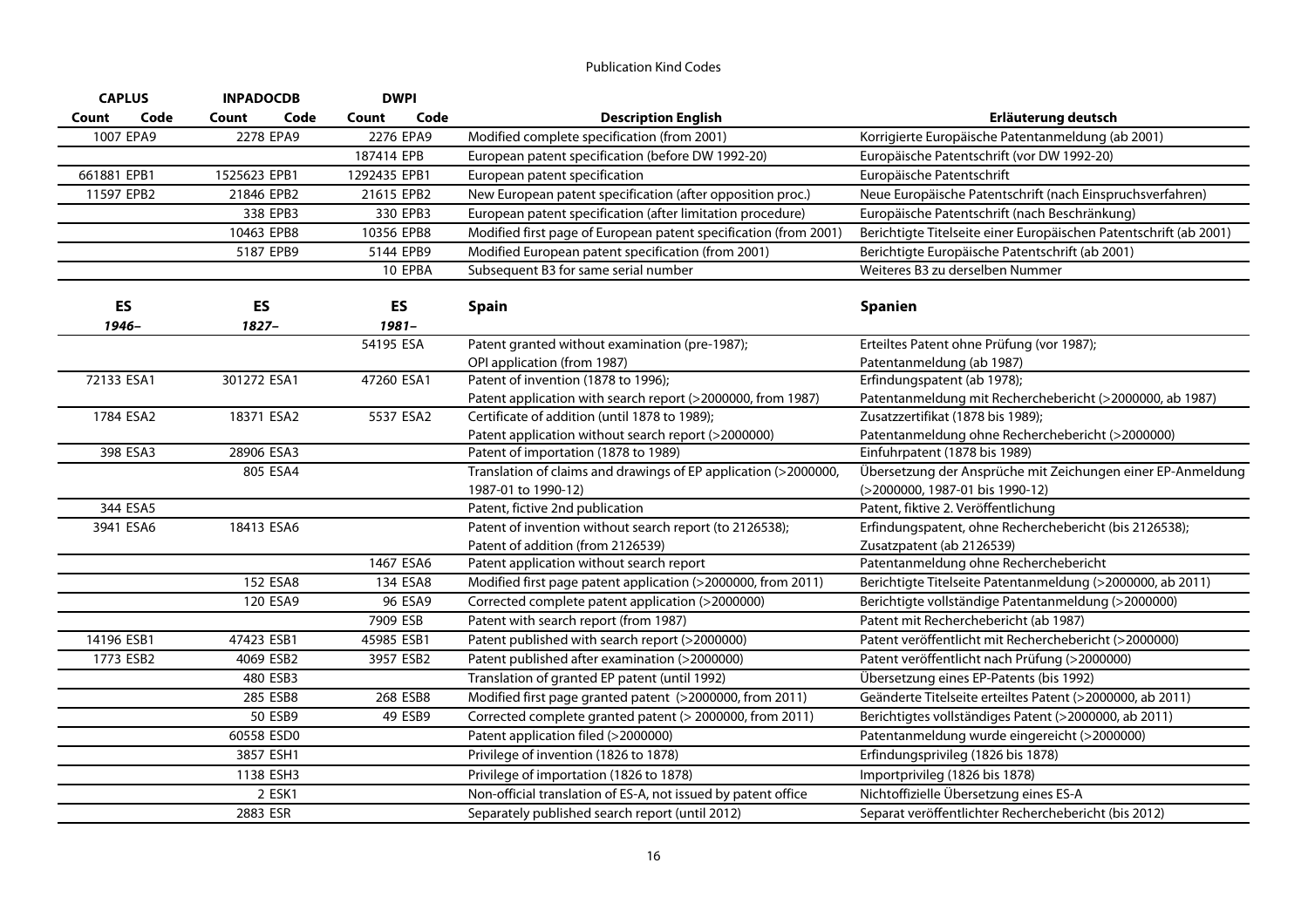|             | <b>CAPLUS</b> | <b>INPADOCDB</b>   | <b>DWPI</b>   |                                                                   |                                                             |
|-------------|---------------|--------------------|---------------|-------------------------------------------------------------------|-------------------------------------------------------------|
| Count       | Code          | Code<br>Count      | Code<br>Count | <b>Description English</b>                                        | Erläuterung deutsch                                         |
|             |               | 2589 ESR1          | 1405 ESR1     | Separately published search report (from 2013)                    | Separat veröffentlichter Recherchebericht (ab 2013)         |
|             |               | 107 ESR2           | 90 ESR2       | International search report (from 2013)                           | Internationaler Recherchebericht (ab 2013)                  |
|             |               | 4523 EST1          | 4409 EST1     | Translation of claims and drawings of EP application (from 1992), | Übersetzung der Ansprüche mit Zeichungen einer EP-Anmeldung |
|             |               |                    |               | former A4                                                         | (ab 1992), früher A4                                        |
|             |               | 2 EST <sub>2</sub> |               | Revised translation of claims and drawings of EP application      | Geänd. Übersetzung Ansprüche/Zeichnungen EP-Anmeldung       |
| 209741 EST3 |               | 406889 EST3        | 385881 EST3   | Translation of granted EP patent (>2000000), former B3            | Übersetzung eines EP-Patents (>2000000), früher B3          |
|             |               | 241 EST4           | 99 EST4       | Revised translation of granted EP patent (>2000000)               | Geänderte Übersetzung eines EP-Patents (>2000000)           |
|             |               | 6916 EST5          | 2962 EST5     | Translation of modified EP patent (>2000000, from 1996)           | Übersetzung eines geänderten EP-Patents (>2000000, ab 1996) |
|             |               | 10 EST6            | 1 EST6        | Translation of a PCT international application (from 1998)        | Übersetzung einer PCT-Anmeldung (ab 1998)                   |
|             |               | 194 EST7           | 190 EST7      | Translation of modified EP patent after limitation (from 2013)    | Übersetzung eines geänd. EP-Patents nach Beschränkung (ab   |
|             |               | 366 EST8           | 344 EST8      | Modified first page of translated EP application (from 2011)      | Geänderte Titelseite übersetzte EP-Anmeldung (ab 2011)      |
|             |               | 294 EST9           | 277 EST9      | Corrected complete translated EP application (from 2011)          | Berichtigte komplette übersetzte EP-Anmeldung (ab 2011)     |
|             |               | 309095 ESU         | 17265 ESU     | Utility model application (>1000000, from 1929)                   | Gebrauchsmusteranmeldung (>1000000, ab 1929)                |
|             |               | 23 ESU4            |               | Utility model application (duplicated dossiers) (from 1929)       | Gebrauchsmusteranmeldung (doppelte Akten) (ab 1929)         |
|             |               | 270 ESU8           | 240 ESU8      | Modified first page utility model (>1000000)                      | Geänderte Titelseite Gebrauchsmuster (>1000000)             |
|             |               | 77 ESU9            | 70 ESU9       | Corrected complete specification utlity model (>1000000)          | Berichtigtes Gebrauchsmuster (>1000000)                     |
|             |               | 18 ESX1            |               | Same as A1 (duplicated dossiers) (until 1996)                     | Wie A1 (doppelte Akten) (bis 1996)                          |
|             |               | 1 ESX3             |               | Same as A3 (duplicated dossiers) (until 1989)                     | Wie A3 (doppelte Akten) (bis 1989)                          |
|             |               | 290004 ESY         |               | Utility model (>1000000, from 1929)                               | Gebrauchsmuster (>1000000, ab 1929)                         |
|             |               | 17 ESY4            |               | Utility model (duplicated dossiers) (from 1929)                   | Gebrauchsmuster (doppelte Akten) (ab 1929)                  |
|             | FI            | F1                 | F1            | <b>Finland</b>                                                    | <b>Finnland</b>                                             |
|             | 1960-         | 1842-              | 1974-         |                                                                   |                                                             |
| 43415 FIA   |               | 139659 FIA         | 116667 FIA    | Patent (1-37835);                                                 | Patent (1-37835);                                           |
|             |               |                    |               | Unexamined application (>40000, from 1968)                        | Ungeprüfte Anmeldung (>40000, ab 1968)                      |
|             |               | 117883 FIA0        |               | Patent application filed (1978 to 2011-11)                        | Patentanmeldung eingereicht (1978 bis 2001-11)              |
| 30231 FIB   |               | 85793 FIB          | 11263 FIB     | Examined application (40001-99285);                               | Auslegeschrift (>40000);                                    |
|             |               |                    |               | Grantd patent (>100000)                                           | Patent (>100000)                                            |
|             | 4 FIB1        |                    | 25619 FIB1    | Patent (patent law 1996, >100000, from 1997)                      | Patent (PatG 1996, >100000, ab 1997)                        |
|             |               | 22 FIB2            |               | Amended granted patent after opposition (>100000)                 | Geändertes Patent nach Einspruch (>100000)                  |
|             |               | 4 FIB3             |               | Granted patent after limitation (from 2012)                       | Patent nach Beschränkung (ab 2012)                          |
| 16624 FIC   |               | 58111 FIC          |               | Patent (>40001-99285)                                             | Patentschrift (40001 - 99285)                               |
|             |               | 14037 FIL          |               | Abstract published                                                | Zusammenfassung                                             |
|             |               | 1 FIS1             |               | Industrial design                                                 | Industriedesign                                             |
|             |               | 1 FIT3             |               | Translation of EP patent (from 1999)                              | Übersetzung eines EP-Patents (ab 1999)                      |
|             |               | 10653 FIU0         |               | Utility model application filed (1992 to 2011-11)                 | Gebrauchsmusteranmeldung eingereicht (1992 bis 2011-11)     |
|             |               | 11307 FIU1         |               | Utility model granted (from 1992)                                 | Eingetragenes Gebrauchsmuster (ab 1992)                     |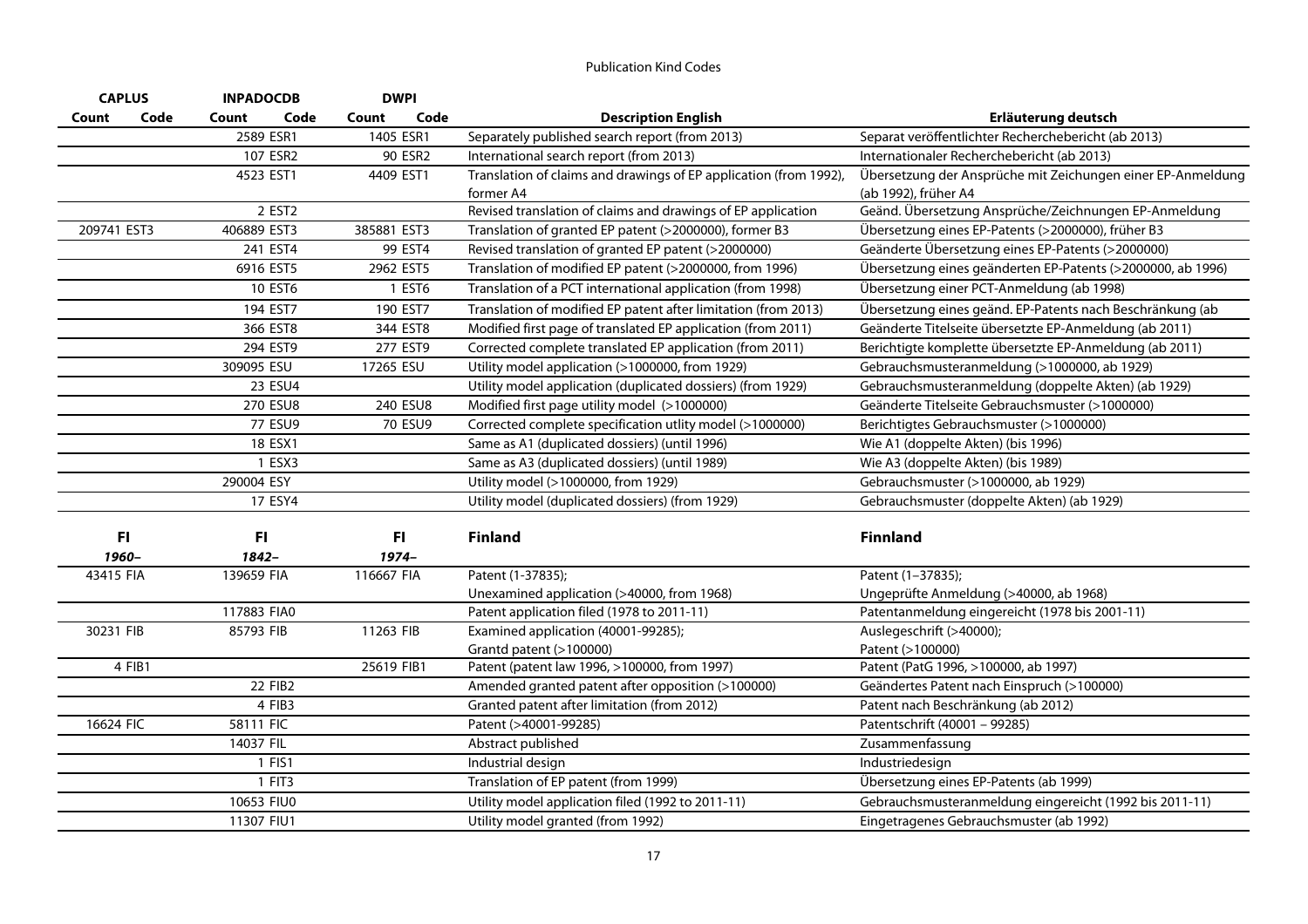| <b>CAPLUS</b>  | <b>INPADOCDB</b> | <b>DWPI</b>   |                                                                    |                                                          |
|----------------|------------------|---------------|--------------------------------------------------------------------|----------------------------------------------------------|
| Code<br>Count  | Count<br>Code    | Code<br>Count | <b>Description English</b>                                         | Erläuterung deutsch                                      |
| <b>FR</b>      | <b>FR</b>        | <b>FR</b>     | France                                                             | <b>Frankreich</b>                                        |
| 1900-          | 1858-            | $1963 -$      |                                                                    |                                                          |
| 3205 FRA       | 1274915 FRA      |               | Patent of invention (until 1968, <2000000)                         | Erfindungspatent (bis 1968, <2000000)                    |
|                |                  | 580010 FRA    | Granted patent (until 1969);                                       | Erteiltes Patent (bis 1969);                             |
|                |                  |               | OPI application (from 1969)                                        | Patentanmeldung (ab 1969)                                |
| 264790 FRA1    | 899711 FRA1      | 361686 FRA1   | Application for patent of invention, 1st publ. (>2000000)          | Patentanmeldung, 1. Publ. (>2000000)                     |
| 4660 FRA2      | 18052 FRA2       | 65 FRA2       | Application for cert. of addition, 1st publ. (>2000000)            | Anmeldung eines Zusatzzertifikats, 1. Publ. (>2000000)   |
| 2326 FRA3      | 17718 FRA3       | 11187 FRA3    | Application for cert. of utility, 1st publ. (>2000000))            | Anmeldung eines Gebrauchszert., 1. Publ. (>2000000)      |
| <b>16 FRA4</b> | 43 FRA4          |               | Appl. for cert. of add. to cert. of utility, 1st publ. (>2000000)  | Anm. Zusatzgebrauchszert., 1. Publ. (>2000000)           |
| 30540 FRA5     | 97426 FRA5       |               | Patent, 1st & only publ. (1969 to 1973, >2000000)                  | Patent, 1. u. einzige Publ. (1969 bis 1973, >2000000)    |
| 1143 FRA6      | 5352 FRA6        |               | Certificate of addition to patent, 1st & only publ. (>2000000)     | Zusatzzertifikat, 1. u. einzige Publ. (>2000000)         |
| 397 FRA7       | 5883 FRA7        |               | Certificate of utility, 1st & only publ. (>2000000)                | Gebrauchszert., 1. u. einzige Publ. (>2000000)           |
| 8 FRA8         | <b>36 FRA8</b>   |               | Cert. of addition to cert. of utility, 1st & only publ. (>2000000) | Zusatzgebrauchszert., 1. u. einzige Publ. (>2000000)     |
| 189101 FRB1    | 619613 FRB1      | 83454 FRB1    | Patent of invention, 2nd publication (>2000000)                    | Erfindungspatent, 2. Publ. (>2000000)                    |
| 3581 FRB2      | 14111 FRB2       |               | Certificate of addition to patent, 2nd publ. (>2000000)            | Zusatzpatent, 2. Publ. (>2000000)                        |
| 5946 FRB3      | 58935 FRB3       | 2231 FRB3     | Cert. of utility, 2nd publ. (>2000000)                             | Gebrauchszert., 2. Publ. (>2000000)                      |
| 38 FRB4        | <b>26 FRB4</b>   |               | Cert. of addition to cert. of utility, 2nd publ. (>2000000)        | Zusatzgebrauchszert., 2. Publ. (>2000000)                |
| <b>182 FRE</b> | 95335 FRE        | 2064 FRE      | Certificate of addition to patent of inv. (until 1968, <100000)    | Zusatzzertifikat zu Patent (bis 1968, <100000)           |
|                | 336 FRF          |               | Cert. of addition to special patent for medicament (<1000)         | Zusatzzertifikat zu Arzneimittelpatent (<1000)           |
| 401 FRM        | 8096 FRM         | 7251 FRM      | Special patent for medicament (1960 to 1968, <10000)               | Arzneimittelpatent (1960 bis 1968, <10000)               |
| 2 FRT          | 4 FRT            |               | Translation of European patent application (from 1980)             | Übersetzung einer Europäischen Patentanmeldung (ab 1980) |
| GB             | <b>GB</b>        | GB            | <b>United Kingdom</b>                                              | Großbritannien                                           |
| $1901 -$       | 1855-            | 1963-         |                                                                    |                                                          |
| 234661 GBA     | 2130807 GBA      | 895098 GBA    | Patent specification (patent law 1949, < 2000000);                 | Patentschrift (PatG 1949, < 2000000);                    |
|                |                  |               | Patent application (patent law 1977, >2000000)                     | Patentanmeldung (PatG 1977, > 2000000)                   |
|                | 4819 GBA8        | 948 GBA8      | Corrected first page of patent application (>2000000)              | Berichtigte Titelseite der Patentanmeldung (>2000000)    |
| 236 GBA9       | 1115 GBA9        | 111 GBA9      | Corrected complete patent application (>2000000)                   | Berichtigte vollständige Patentanmeldung (>2000000)      |
|                | 248804 GBAA      |               | Patent specification, app. year in number (1900 to 1921)           | Patentschrift, Anmeldejahr in Nummer (1900 bis 1921)     |
| 82628 GBB      | 359970 GBB       | 347667 GBB    | Amended patent specification (patent law 1949, < 2000000);         | Geänderte Patentschrift (PatG 1949, <2000000);           |
|                |                  |               | Patent specification (>2000000)                                    | Patentschrift (> 2000000)                                |
|                | 1158 GBB8        | 547 GBB8      | Corrected first page of patent specification (>2000000)            | Berichtigte Titelseite der Patentschrift (>2000000)      |
|                | 810 GBC          | 277 GBC       | Amended or corrected patent specification (>2000000)               | Geänderte oder berichtigte Patentschrift (>2000000)      |
|                | 45 GBC2          | 21 GBC2       | Complete re-issue of C specification (>2000000)                    | Vollständige Neuveröffentlichung C-Schrift (>2000000)    |
|                | 4 GBC3           | 4 GBC3        | Complete re-issue of C2 specification (>2000000)                   | Vollständige Neuveröffentlichung C2-Schrift (>2000000)   |
|                | 927601 GBD0      |               | Patent application filed                                           | Patentanmeldung eingereicht                              |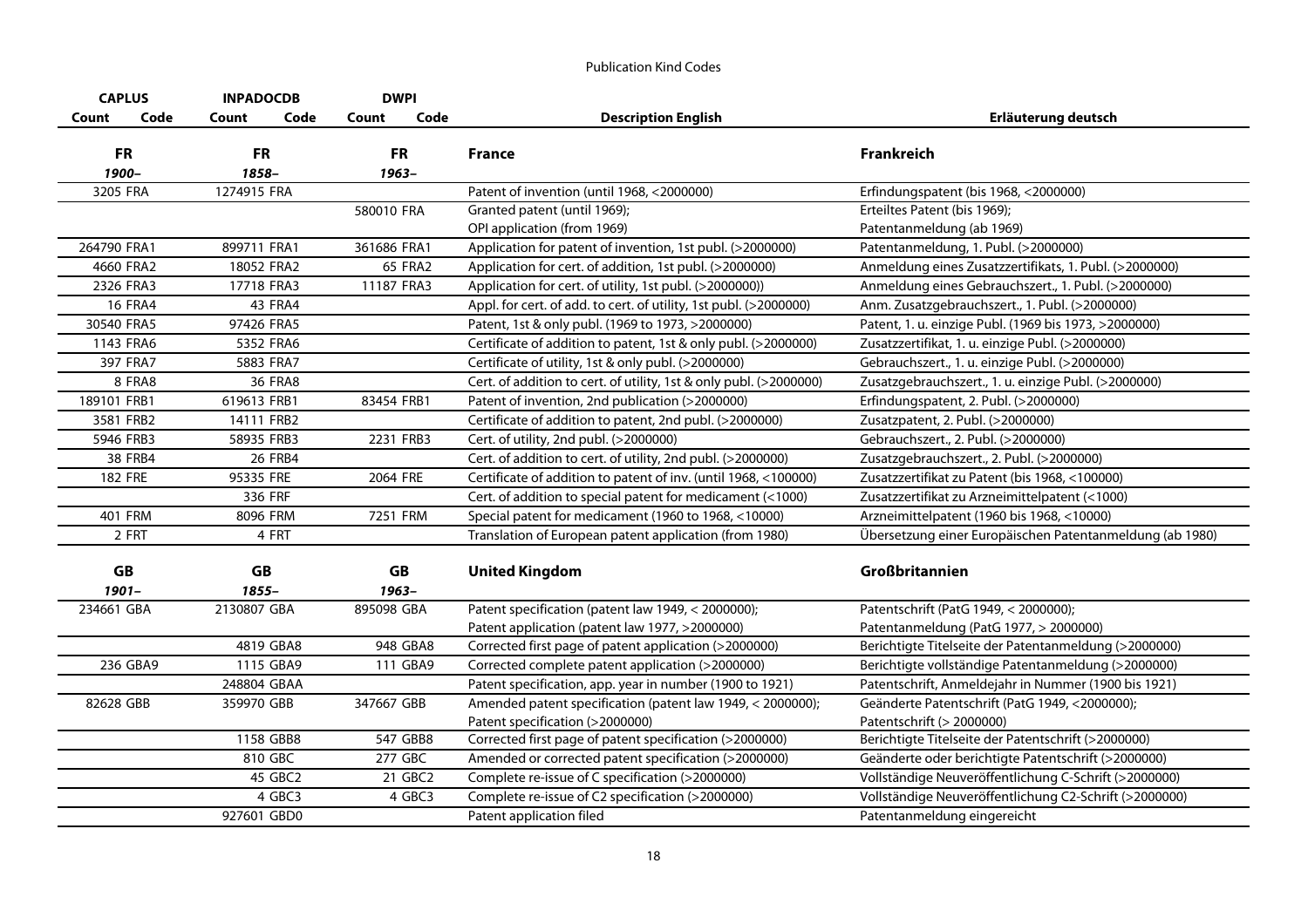| <b>CAPLUS</b> | <b>INPADOCDB</b> | <b>DWPI</b>   |                                                                      |                                                               |
|---------------|------------------|---------------|----------------------------------------------------------------------|---------------------------------------------------------------|
| Code<br>Count | Code<br>Count    | Code<br>Count | <b>Description English</b>                                           | Erläuterung deutsch                                           |
|               |                  |               | <b>Cooperation Council</b>                                           |                                                               |
| GC            | GC               | GC            | for the Arab States of the Gulf (GCC)                                | Kooperationsrat der Arabischen Golfstaaten                    |
| 2002-         | 2002-2007        | 2004-         |                                                                      |                                                               |
| 2854 GCA      | 419 GCA          | 5088 GCA      | Granted patent                                                       | <b>Erteiltes Patent</b>                                       |
|               |                  | 10 GCB        | Granted patent                                                       | <b>Erteiltes Patent</b>                                       |
|               | GE               |               | Georgia                                                              | Georgien                                                      |
|               | 2000-            |               |                                                                      |                                                               |
|               | <b>10 GEA</b>    |               | Published application for invention, 1st publ. (from 1992-05);       | Veröff. Anmeldung für Erfindung, 1. Veröff. (ab 1992-05);     |
|               |                  |               | Patent for invention, 1st and only publication (from 1992-05);       | Erfindungspatent, 1. und einzige Veröff. (ab 1992-05);        |
|               |                  |               | Imported patent, 1st publication (from 1992-05)                      | Importpatent, 1. Veröff. (ab 1992-05)                         |
|               | 3744 GEB         |               | Patent for invention, 2nd publication (from 1992-05);                | Erfindungspatent, 2. Veröff. (ab 1992-05);                    |
|               |                  |               | Imported patent, 2nd publication (from 1992-05)                      | Importpatent, 2. Veröff. (ab 1992-05)                         |
|               | <b>11 GEU</b>    |               | Publ. Application for utility model, 1st publication (from 1992-05); | Anmeldung für Gebrauchsmuster, 1. Veröff. (ab 1992-05);       |
|               |                  |               | Patent for utility model, 1st and only publication (from 1992-05)    | Erteiltes Gebrauchsmuster, 1. und einzige Veröff (ab 1992-05) |
|               | 1119 GEY         |               | Patent for utility model, 2nd publication (from 1992-05)             | Erteiltes Gebrauchsmuster, 2. Veröff. (ab 1992-05)            |
| GR            | GR               |               | <b>Greece</b>                                                        | Griechenland                                                  |
| 2000-         | 1920-70, 77-     |               |                                                                      |                                                               |
| 1403 GRA      | 6828 GRA         |               | Patent application (law 1987)                                        | Patentanmeldung (PatG 1987)                                   |
|               | 63393 GRB        |               | Patent (law 1987)                                                    | Patent (PatG 1987)                                            |
| 466 GRB1      |                  |               | Patent without preceding A (law 1987)                                | Patent ohne vorherige A-Publ. (PatG 1987)                     |
| 332 GRB2      |                  |               | Patent with preceding A (law 1987)                                   | Patent mit vorheriger A-Publ. (PatG 1987)                     |
|               | 359 GRB7         |               | Patent of addition (1920 to 1987)                                    | Zusatzpatent (1920 bis 1987)                                  |
|               | 1467 GRT1        |               | Translation of EP claims (law 1987)                                  | Übersetzung von EP-Ansprüchen (PatG 1987)                     |
| 3964 GRT3     | 26679 GRT3       |               | Translation of EP patent (law 1987)                                  | Übersetzung eines EP-Patents (PatG 1987)                      |
|               | 1494 GRU         |               | Utility model application (law 1987)                                 | Gebrauchsmusteranmeldung (PatG 1987)                          |
|               | 1724 GRY         |               | Utility model (law 1987)                                             | Gebrauchsmuster (PatG 1987)                                   |
|               |                  |               |                                                                      |                                                               |
|               | GT<br>$1961 -$   |               | Guatemala                                                            | Guatemala                                                     |
|               | 6088 GTA         |               | Patent application; Divisional patent application                    | Patentanmeldung; Teilungsanmeldung                            |
|               | 992 GTS          |               | Industrial design application;                                       | Industriedesignanmeldung;                                     |
|               |                  |               | Divisional industrial design application                             | Industriedesign-Teilungsanmeldung                             |
|               | 153 GTU          |               | Utility model application; Divisional utility model application      | Gebrauchsmusteranmeldung; Teilungsanmeldung                   |
|               |                  |               |                                                                      |                                                               |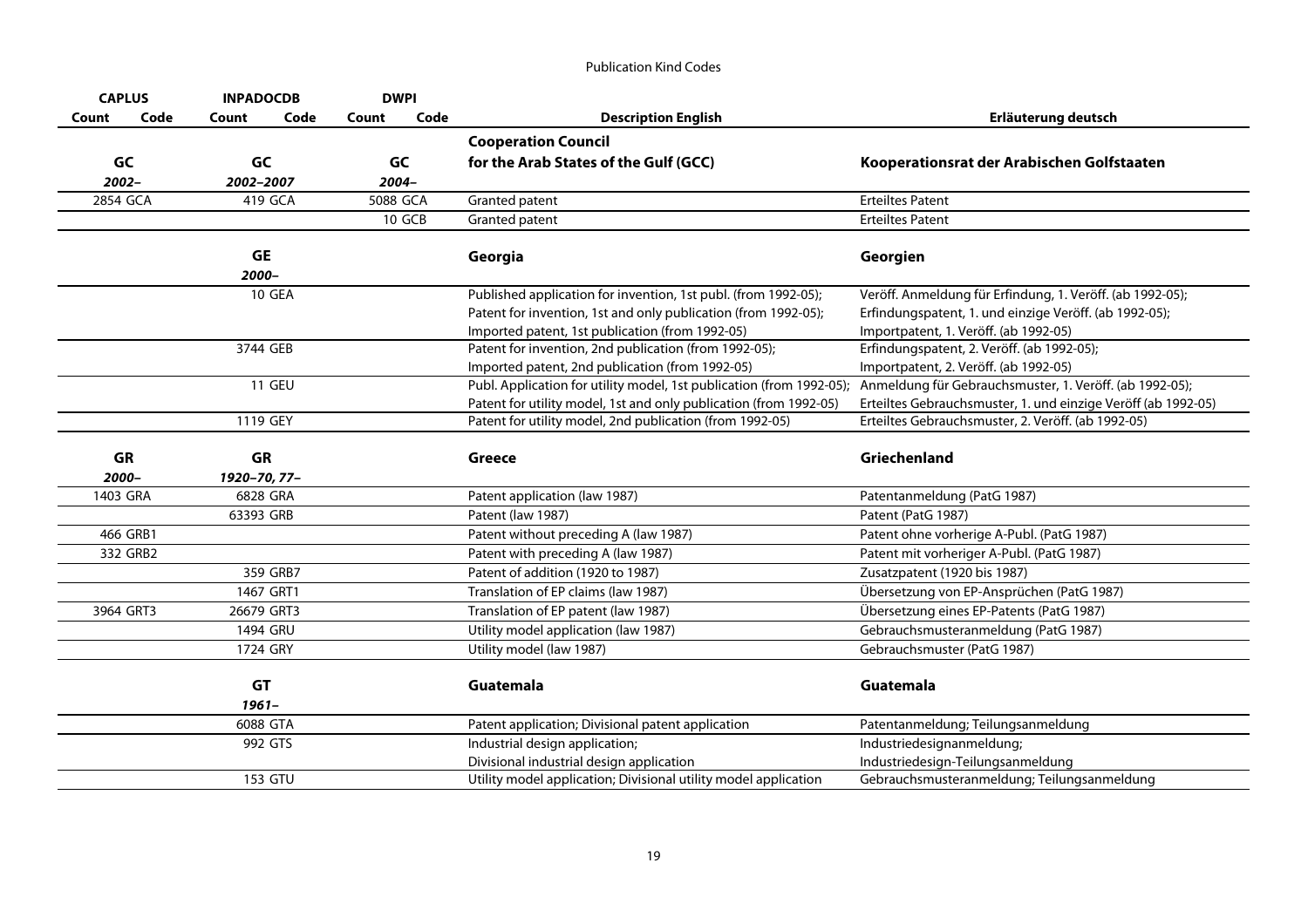| <b>CAPLUS</b>      | <b>INPADOCDB</b>   | <b>DWPI</b>    |                                                                                     |                                                                                              |
|--------------------|--------------------|----------------|-------------------------------------------------------------------------------------|----------------------------------------------------------------------------------------------|
| Code<br>Count      | Count<br>Code      | Code<br>Count  | <b>Description English</b>                                                          | Erläuterung deutsch                                                                          |
| HK<br>2000-        | HK<br>1976-        | HK<br>$2011 -$ | <b>Hong Kong</b>                                                                    | Hongkong                                                                                     |
|                    | 23500 HKA          |                | UK patents registered                                                               | Registrierung eines GB-Patents                                                               |
|                    |                    | 67306 HKA0     | Registration of CN, EP or GB patent application, no document,<br>only Gazette entry | Registrierung einer CN-, EP- oder GB-Anmeldung, keine Publ., nur<br>Bekanntgabe im Amtsblatt |
| 43700 HKA1         | 109245 HKA1        | 33581 HKA1     | Standard patent                                                                     | Standard-Patent                                                                              |
| 2325 HKA2          | 7444 HKA2          | 3135 HKA2      | Short-term patent                                                                   | Kurzzeitpatent                                                                               |
|                    | <b>HN</b><br>1996- |                | <b>Honduras</b>                                                                     | <b>Honduras</b>                                                                              |
|                    | <b>1778 HNA</b>    |                | Patent application                                                                  | Patentanmeldung                                                                              |
|                    | 181 HNS1           |                | Industrial design applicatiom                                                       | Industriedesignanmeldung                                                                     |
|                    | 48 HNU             |                | Utility model applicatiom                                                           | Gebrauchsmusteranmeldung                                                                     |
| <b>HR</b><br>2000- | <b>HR</b><br>1994- |                | <b>Croatia</b>                                                                      | <b>Kroatien</b>                                                                              |
| 6992 HRA2          | 11133 HRA2         |                | Patent application without search report (from 1992)                                | Patentanmeldung ohne Recherchebericht (ab 1992)                                              |
|                    | <b>48 HRA8</b>     |                | Corrected first page of a patent application (from 2000)                            | Berichtigte Titelseite einer Patentanmeldung (ab 2000)                                       |
|                    | <b>78 HRA9</b>     |                | Complete reprint of a patent application (from 2005)                                | Neuveröffentlichung einer Patentanmeldung (ab 2005)                                          |
| 2589 HRB1          | 3835 HRB1          |                | Granted patent (from 1992);<br>Consensual patent (from 1992)                        | Erteiltes Patent (ab 2000);<br>Konsenspaten (ab 1992)                                        |
|                    | 1087 HRB3          |                | Short-term consensual patent (from 2000)                                            | Kurzzeitkonsenspatent (ab 2000)                                                              |
|                    | 2 HRB4             |                | Corrected front page of a consensual patent (from 2005)                             | Korrigierte Titelseite eines Konsenspatents (ab 2005)                                        |
|                    | 1 HRB5             |                | Complete reprint of a consensual patent (from 2005)                                 | Neuveröffentlichung eines Konsenspatents (ab 2005)                                           |
|                    | <b>16 HRB8</b>     |                | Corrected first page of a patent (from 2005)                                        | Berichtigte Titelseite eines Patents (ab 2005)                                               |
|                    | 7 HRB9             |                | Complete reprint of a patent (from 2005)                                            | Neuveröffentlichung eines Patents (ab 2005)                                                  |
|                    | 21 HRC1            |                | Converted consensual patent (from 1992)                                             | Umgewandeltes Konsenspatent (ab 1992)                                                        |
|                    | 7773 HRT1          |                | Translation of the claims of an EP into Croatian (from 2005)                        | Übersetzung der Ansprüche eines EP-Patents (ab 2005)                                         |
|                    | <b>47 HRT2</b>     |                | Corr. transl. of the claims of an EP into Croatian (from 2005)                      | Korr. Übers. der Ansprüche eines EP-Patents (ab 2005)                                        |
|                    | 513 HRT3           |                | Translation of a European patent into Croatian (from 2005)                          | Übersetzung eines Europäischen Patents (ab 2005)                                             |
|                    | 62 HRT4            |                | Translation of claims of amended EP patent (from 2005)                              | Übers. der Ansprüche eines geänderten EP-Patents (ab 2005)                                   |
|                    | <b>16 HRT5</b>     |                | Corrected translation of EP patent into Croatian (from 2005)                        | Korrigierte Übersetzung eines EP-Patents (ab 2005)                                           |
|                    | <b>77 HRT8</b>     |                | Corrected front page of a T document (from 2005)                                    | Korrigierte Titelseite einer T-Schrift (ab 2005)                                             |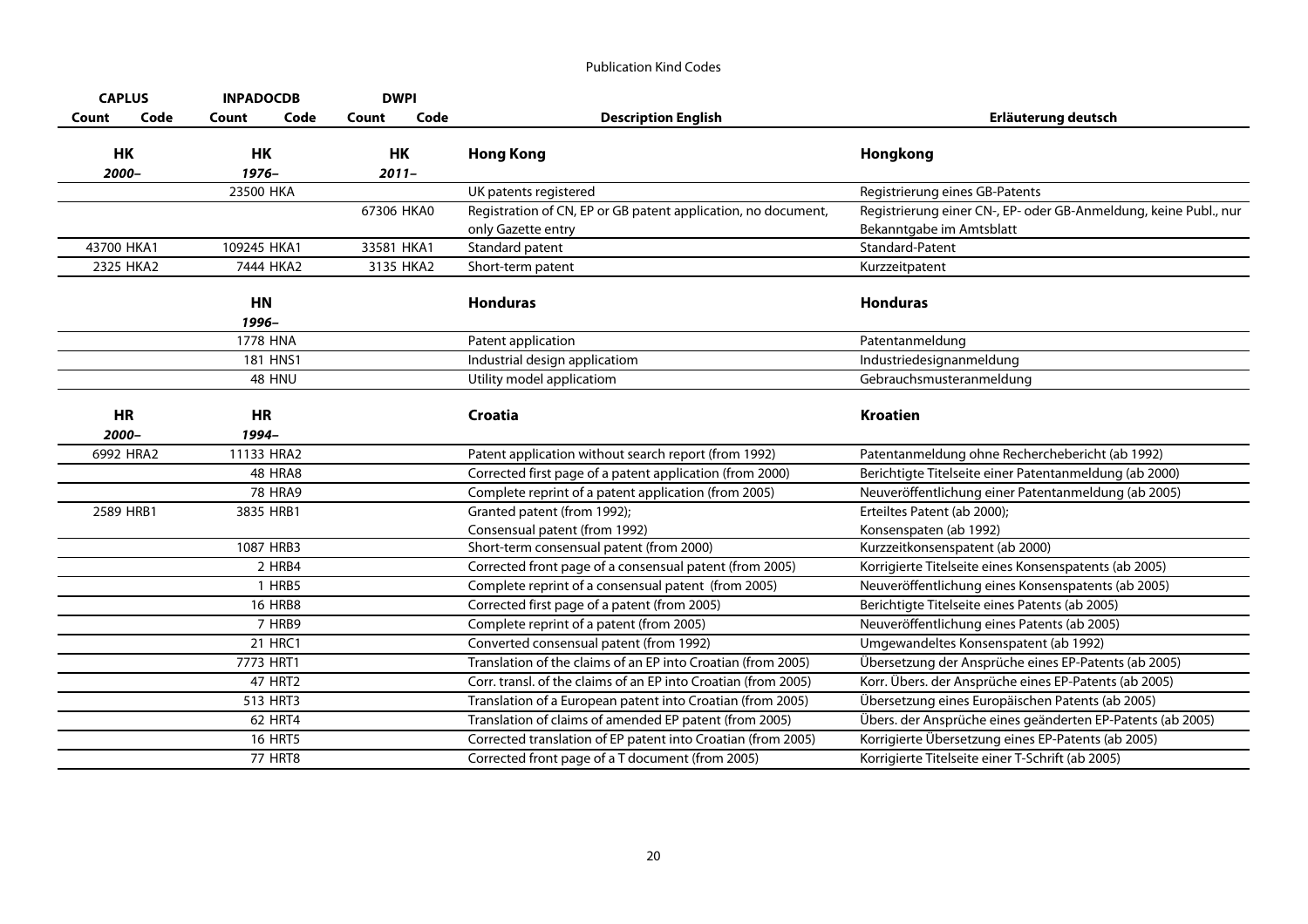| <b>CAPLUS</b> | <b>INPADOCDB</b> | <b>DWPI</b>    |                                                                                                                          |                                                                                                                |
|---------------|------------------|----------------|--------------------------------------------------------------------------------------------------------------------------|----------------------------------------------------------------------------------------------------------------|
| Code<br>Count | Code<br>Count    | Code<br>Count  | <b>Description English</b>                                                                                               | Erläuterung deutsch                                                                                            |
| HU<br>1970-   | HU<br>$1973-$    | HU<br>$1975 -$ | <b>Hungary</b>                                                                                                           | Ungarn                                                                                                         |
|               | 43707 HUA        | <b>468 HUA</b> | Patent not published at application stage (patent law 1995);<br>Patent application                                       | Patent, nicht als Anmeldung veröffentlicht (PatG 1995);<br>Patentanmeldung                                     |
| 654 HUA1      | 1112 HUA1        | 10065 HUA1     | Patent application with search report (patent law 1995);<br>Unexamined patent appl., deferred examination (from 1982-06) | Patentanmeldung mit Recherchebericht (PatG 1995);<br>Ungeprüfte Patentanm., aufgeschobene Prüfung (ab 1982-06) |
| 56572 HUA2    | 33737 HUA2       | 23735 HUA2     | Patent application without search report (patent law 1995);<br>Examined patent application (from 1982-06)                | Patentanmeldung ohne Recherchebericht (PatG 1995);<br>Geprüfte Patentanmeldung (ab 1982-06)                    |
| 15456 HUA3    | 19701 HUA3       |                | Search report (patent law 1995);<br>Imported patent application (from 1982-06)                                           | Recherchebericht (PatG 1995);<br>Import-Patentanmeldung (ab 1982-06)                                           |
|               | 726 HUA9         |                | Transitional (pipeline) patent application (filing date 1994-07-01<br>to 1995-07-01)                                     | Übergangs- (Pipeline-) Patentanmeldung (Anmeldung 1994-07-01<br>bis 1995-07-01)                                |
| 27524 HUB     | 57274 HUB        | 13253 HUB      | Patent with search report (from 1982-06);<br>Patent, 2nd publication (before 1982-06)                                    | Patent mit Recherchebericht (ab 1982-06);<br>Patent, 2. veröffentlichung (vor 1982-06)                         |
| 6768 HUB1     | 9883 HUB1        | 9972 HUB1      | Patent without previous publication (patent law 1995)                                                                    | Patent ohne vorherige Veröffentlichung (PatG 1995)                                                             |
|               | 43539 HUD0       |                | Filing application (from 1982-06)                                                                                        | Patentanmeldung eingereicht (ab 1982-06)                                                                       |
|               |                  | 1948 HUH       | Application open for public inspection (old law, from DW 1992-23) Veröff. Patentanmeldung (altes PatG, ab DW 1992-23)    |                                                                                                                |
|               | 169 HUI1         |                | Supplementary protection certificate application (from 2004-05)                                                          | Anmeldung einers Schutzzertifikat (SPC) (ab2004-05)                                                            |
|               | 1 HUP            |                | Plant patent application (from 2003-01)                                                                                  | Anmeldung eines Pflanzenpatents (ab 2003-01)                                                                   |
|               |                  | 65970 HUT      | Examined patent application (old law, from DW 1992-23)                                                                   | Geprüfte Patentanmeldung (altes PatG, ab DW 1992-23)                                                           |
|               | 7 HUT1           |                | Translation of claims of EP application (from 2003-01)                                                                   | Übersetzung der Ansprüche einer EP-Anmeldung (ab2003-01)                                                       |
|               | 6294 HUT2        |                | Translation of text of EP patent (from 2003-01)                                                                          | Übersetzung des Textes eines EP-Patents (ab 2003-01)                                                           |
|               | <b>11 HUT4</b>   |                | Corrected translation of text of EP patent (from 2003-01)                                                                | Berichtigte Übersetzung des Textes eines EP-Patents (ab 2003-01)                                               |
|               | 6 HUT5           |                | Translation of amended EP patent (from 2003-01)                                                                          | Übersetzung eines geänderten EP-Patents (ab 2003-01)                                                           |
|               | 2 HUT6           |                | Translation of amended text of EP patent (from 2003-01)                                                                  | Übersetzung des geänd. Textes eines EP-Patents (ab 2003-01)                                                    |
|               | 4626 HUU         |                | Utility model application (from 1982-06)                                                                                 | Gebrauchsmusteranmeldung (ab 1982-06)                                                                          |
|               | 5627 HUV0        |                | Utility model application filed (from 1982-06)                                                                           | Anmeldung für Gebrauchsmuster eingereicht (ab 1982-06)                                                         |
|               | ID<br>1993-2002  | ID<br>$2010 -$ | Indonesia                                                                                                                | Indonesien                                                                                                     |
|               | 14348 IDA        | 31093 IDA      | Patent application                                                                                                       | Patentanmeldung                                                                                                |
|               | 238 IDB          |                | Patent                                                                                                                   | Patent                                                                                                         |
|               | 53 IDS           | 1178 IDS       | Simple Patent                                                                                                            | Einfach-Patent                                                                                                 |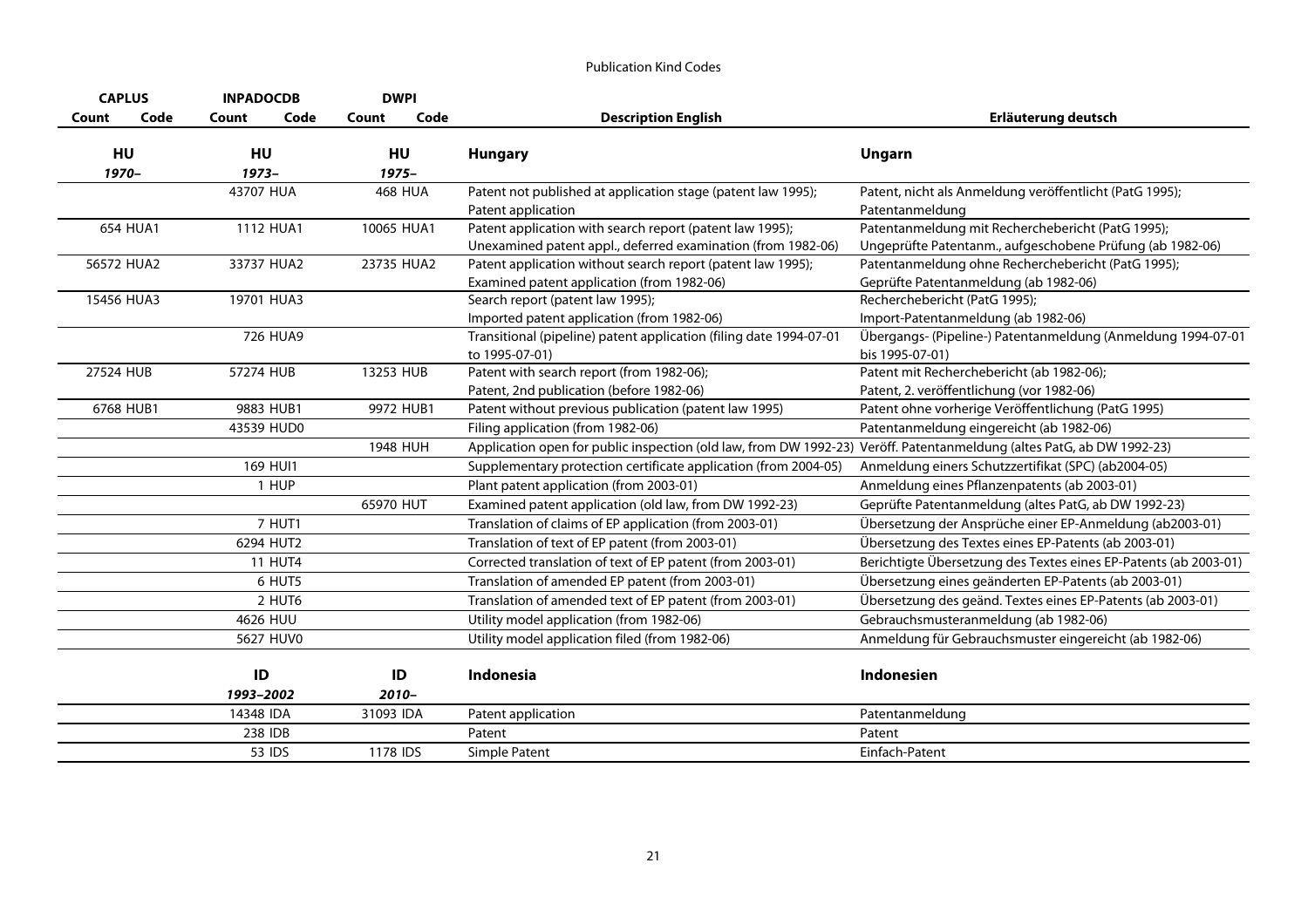| <b>CAPLUS</b> | <b>INPADOCDB</b> | <b>DWPI</b>            |                                                          |                                                            |
|---------------|------------------|------------------------|----------------------------------------------------------|------------------------------------------------------------|
| Code<br>Count | Code<br>Count    | Code<br>Count          | <b>Description English</b>                               | Erläuterung deutsch                                        |
|               |                  |                        |                                                          |                                                            |
| IE<br>2002-   | IE               | IE<br>1963-1969, 1995- | <b>Ireland</b>                                           | <b>Irland</b>                                              |
|               | 1930-            | 2660 IEA               | Patent specification (1963 to 1969)                      | Patentschrift (1963 bis 1969)                              |
| 1532 IEA1     | 13970 IEA1       |                        | Patent application                                       | Patentanmeldung                                            |
| 1687 IEA2     | 4606 IEA2        |                        | Short-term patent application                            | Anmeldung für Patent mit verkürzter Laufzeit               |
|               | 36477 IEB1       | 8967 IEB               | Patent specification, 20 years                           | Patentschrift, 20 Jahre                                    |
|               | 2116 IEB2        | 3780 IEB3              | Short-term patent, 10 years                              | Patent mit verkürzter Laufzeit, 10 Jahre                   |
|               | 62933 IEL        |                        | Abstract published                                       | Zusammenfassung                                            |
|               |                  |                        |                                                          |                                                            |
| IL            | IL               | IL                     | <b>Israel</b>                                            | <b>Israel</b>                                              |
| 1966-         | 1968-            | 1975-                  |                                                          |                                                            |
| 89544 ILA     | 98982 ILA        | 112060 ILA             | Application of patent for invention                      | Anmeldung eines Erfindungpatents                           |
|               |                  | 5118 ILA1              | Application of patent for invention                      | Anmeldung eines Erfindungpatents                           |
|               | 191455 ILD0      |                        | Patent application filed                                 | Patentanmeldung eingereicht                                |
|               |                  |                        |                                                          |                                                            |
| IN            | IN               | IN                     | India                                                    | Indien                                                     |
| 1948-         | 1975-2009        | 2000-                  |                                                          |                                                            |
| 284567 INA    | 27182 INA        | 437439 INA             | Patent application                                       | Patentanmeldung                                            |
| 72947 INA1    | 54571 INB        | 91135 INB              | Patent                                                   | Patent                                                     |
|               |                  | 41951 INI1             | Application, filed in Delhi                              | Patentanmeldung, angemeldet in Delhi                       |
|               |                  | 18813 INI2             | Application, filed in Kolkata (Calcutta)                 | Patentanmeldung, angemeldet in Kalkutta                    |
|               |                  | 30443 INI3             | Application, filed in Mumbai (Bombay)                    | Patentanmeldung, angemeldet in Mumbai (Bombay)             |
|               |                  | 43248 INI4             | Application, filed in Chennai (Madras)                   | Patentanmeldung, angemeldet in Chennai (Madras)            |
|               |                  | 102369 INP1            | PCT application, national phase, in Delhi                | PCT-Anmeldung, nat. Phase, in Delhi                        |
|               |                  | 49458 INP2             | PCT application, national phase, in Kolkata (Calcutta)   | PCT-Anmeldung, nat. Phase, in Kalkutta                     |
|               |                  | 28625 INP3             | PCT application, national phase, in Mumbai (Bombay)      | PCT-Anmeldung, nat. Phase, in Mumbai (Bombay)              |
|               |                  | 88862 INP4             | PCT application, national phase, in Chennai (Madras)     | PCT-Anmeldung, nat. Phase, in Chennai (Madras)             |
|               |                  |                        |                                                          |                                                            |
|               | IS               |                        | Iceland                                                  | Island                                                     |
|               | $1925 -$         |                        |                                                          |                                                            |
|               | 4573 ISA         |                        | Patent application (from 1991, ≥3799)                    | Patentanmeldung (ab 1991, ≥3799)                           |
|               | 2864 ISA7        |                        | Patent application (1923 to 1990, 1-3798)                | Patentanmeldung (1923 bis 1990, 1-3798)                    |
|               | 1474 ISB         |                        | Patent specification (from 1992, ≥1478)                  | Patentschrift (ab 1992, ≥1478)                             |
|               | 3 ISB2           |                        | Amended patent spec. after opposition (from 1992, ≥1478) | Geänderte Patentschrift nach Einspruch (ab 1992, ≥1478)    |
|               | 3 ISB3           |                        | Amended patent spec. after limitation (from 2004; ≥1478) | Geänderte Patentschrift nach Beschränkung (ab 2004; ≥1478) |
|               | 1445 ISB6        |                        | Patent specification (1924 to 1991, 1-1477)              | Patentschrift (1924 bis 1991, 1-1477)                      |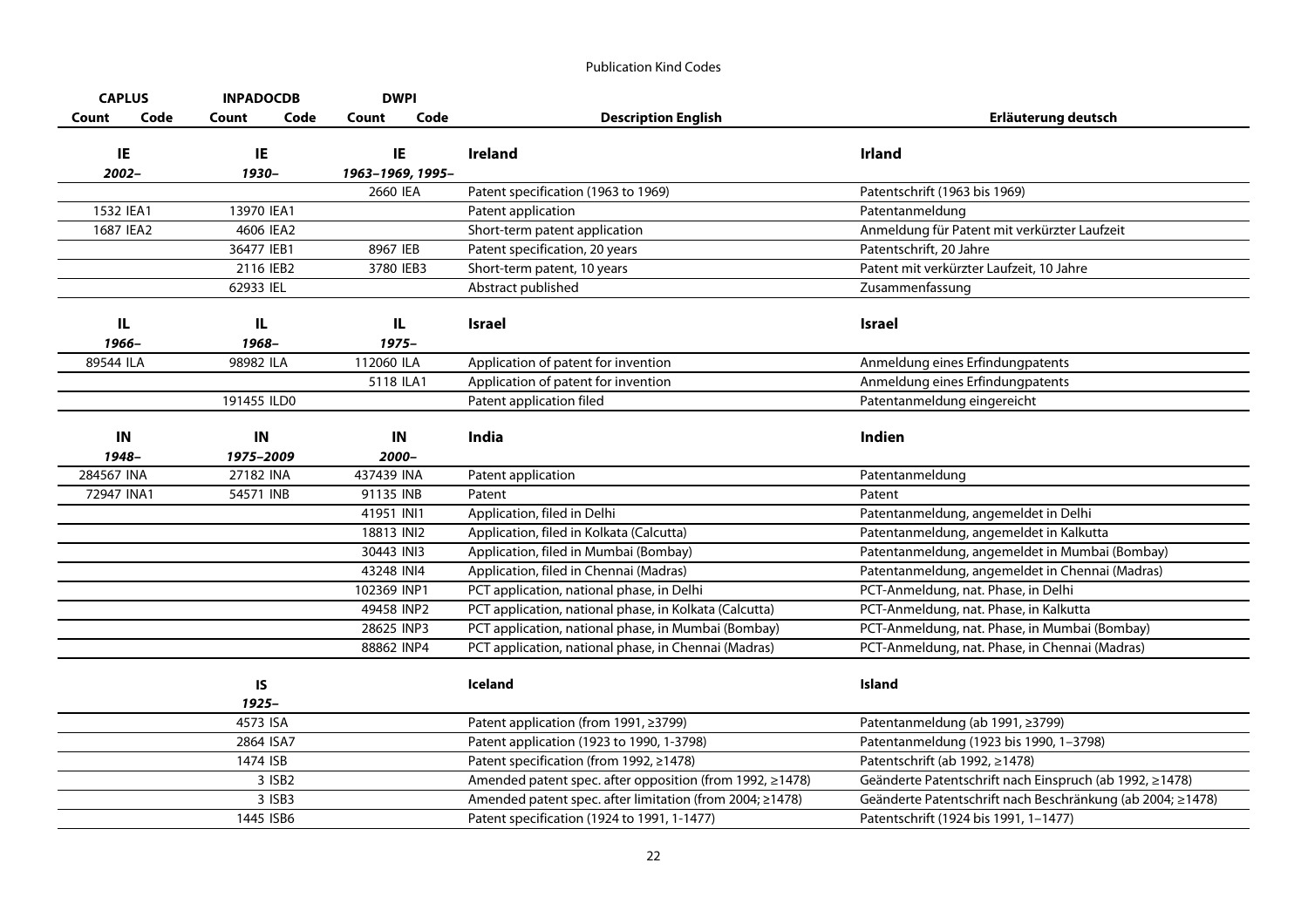| <b>CAPLUS</b>                         |      | <b>INPADOCDB</b>     | <b>DWPI</b>            |                                                                                                                             |                                                                                                                    |
|---------------------------------------|------|----------------------|------------------------|-----------------------------------------------------------------------------------------------------------------------------|--------------------------------------------------------------------------------------------------------------------|
| Count                                 | Code | Count<br>Code        | Code<br>Count          | <b>Description English</b>                                                                                                  | Erläuterung deutsch                                                                                                |
| IT                                    |      | <b>IT</b>            | $\mathsf{I}\mathsf{T}$ | <b>Italy</b>                                                                                                                | <b>Italien</b>                                                                                                     |
| 1913-14, 19, 25-27,<br>1945-72, 1999- |      | 1935-43, 46-         | 1967-1969, 1977-       |                                                                                                                             |                                                                                                                    |
|                                       |      | 3555 ITA             | <b>14 ITA</b>          | Patent application                                                                                                          | Patentanmeldung                                                                                                    |
| 17352 ITA1                            |      | 218869 ITA1          |                        | Patent application                                                                                                          | Patentanmeldung                                                                                                    |
|                                       |      | 670 ITA3             |                        | Patent application also filed as utility model application                                                                  | Patentanmeldung, gleichzeitig Gebrauchsmusteranmeldung                                                             |
|                                       |      | 8 ITA4               |                        | Application transformed                                                                                                     | Umgewandelte Anmeldung                                                                                             |
| 21310 ITB                             |      | 331304 ITB           | 404578 ITB             | Unexamined granted patent                                                                                                   | Ungeprüft erteiltes Patent                                                                                         |
| 28946 ITB1                            |      | 61798 ITB1           |                        | Patent                                                                                                                      | Patent                                                                                                             |
|                                       |      | 245898 ITD0          |                        | Patent application filed                                                                                                    | Patentanmeldung eingereicht                                                                                        |
|                                       |      | $3$ ITT1             |                        | Translated published patent application                                                                                     | Übersetzte Patentanmeldung                                                                                         |
|                                       |      | $1$ ITT <sub>2</sub> |                        | Translated granted patent                                                                                                   | Übersetzung eines Patents                                                                                          |
|                                       |      | $2$ ITT $3$          |                        | Translated utility model application                                                                                        | Übersetzung einer Gebrauchsmusteranmeldung                                                                         |
|                                       |      | 71307 ITU1           |                        | Utility model application                                                                                                   | Gebrauchmusteranmeldung                                                                                            |
|                                       |      | 869 ITU3             |                        | Utility model application also filed as patent application                                                                  | Gebrauchsmusteranmeldung, gleichzeitig Patentanmeldung                                                             |
|                                       |      | 828 ITU4             |                        | Application transformed                                                                                                     | Umgewandelte Anmeldung                                                                                             |
|                                       |      | 97131 ITV0           |                        | Utility model application                                                                                                   | Gebrauchsmusteranmeldung                                                                                           |
|                                       |      | 24931 ITY1           |                        | Utility model                                                                                                               | Gebrauchsmuster                                                                                                    |
|                                       |      | 20050 ITZ2           |                        | Utility model                                                                                                               | Gebrauchsmuster                                                                                                    |
|                                       |      | <b>JO</b>            |                        | Jordan                                                                                                                      | Jordanien                                                                                                          |
|                                       |      | 1978-                |                        |                                                                                                                             |                                                                                                                    |
|                                       |      | 2102 JOB             |                        | <b>Granted Patent</b>                                                                                                       | <b>Erteiltes Patent</b>                                                                                            |
|                                       |      |                      |                        |                                                                                                                             |                                                                                                                    |
| <b>JP</b>                             |      | <b>JP</b>            | <b>JP</b>              | Japan                                                                                                                       | Japan                                                                                                              |
| $1916 -$                              |      | 1936-                | $1963 -$               |                                                                                                                             |                                                                                                                    |
| 3743073 JPA                           |      | 12998864 JPA         | 9205723 JPA            | Unexaminded patent application (from 1971-07);                                                                              | Ungeprüfte Patentanmeldung (ab 1971-07);                                                                           |
|                                       |      |                      |                        | Unexaminded patent application (based on international                                                                      | Ungeprüfte Patentanmeldung (aufgrund Internationaler                                                               |
|                                       |      | 191421 JPA1          |                        | application (from 1979-07)<br>Domestic re-publication of PCT application (from 1979-08)                                     | Anmeldung) (ab 1979-07)<br>Nat. Neuveröffentlichung einer PCT-Anmeldung (ab 1979-08)                               |
|                                       |      |                      |                        |                                                                                                                             |                                                                                                                    |
| 439286 JPB                            |      |                      | 545718 JPB             | Examined patent application (CA: 1916 to 91; else from 1971)                                                                | Geprüfte Patentanmeldung (CA: 1916 bis 91; sonst ab 1971)                                                          |
| 22718 JPB1                            |      | 244624 JPB1          | 57190 JPB1             | Examined patent application, 1st publ. (1921 to 1996-03);<br>Patent, 1st publ. (CA: from 1991; else from 1996-03, >2500000) | Geprüfte Anmeldung, 1. Veröff. (1921 bis 1996-03);<br>Patent, 1. Veröff. (CA: ab 1991; sonst ab 1996-03, >2500000) |
| 1410158 JPB2                          |      | 4894964 JPB2         | 3112167 JPB2           | Examined patent application, 2nd publ. (1971 to 1996-03);                                                                   | Geprüfte Anmeldung, 2. Veröff. (1971 bis 1996-03);                                                                 |
|                                       |      |                      |                        | Patent, 2nd publ. (from 1996-03, >2500000)                                                                                  | Patent, 2. Veröff. (CA: ab 1991; sonst ab 1996-03, >2500000)                                                       |
|                                       |      | $2$ JPC1             |                        | Patent, 1st publ. (1885 to 1956)                                                                                            | Patent, 1. Veröff. (1885 bis 1956)                                                                                 |
|                                       |      |                      |                        |                                                                                                                             |                                                                                                                    |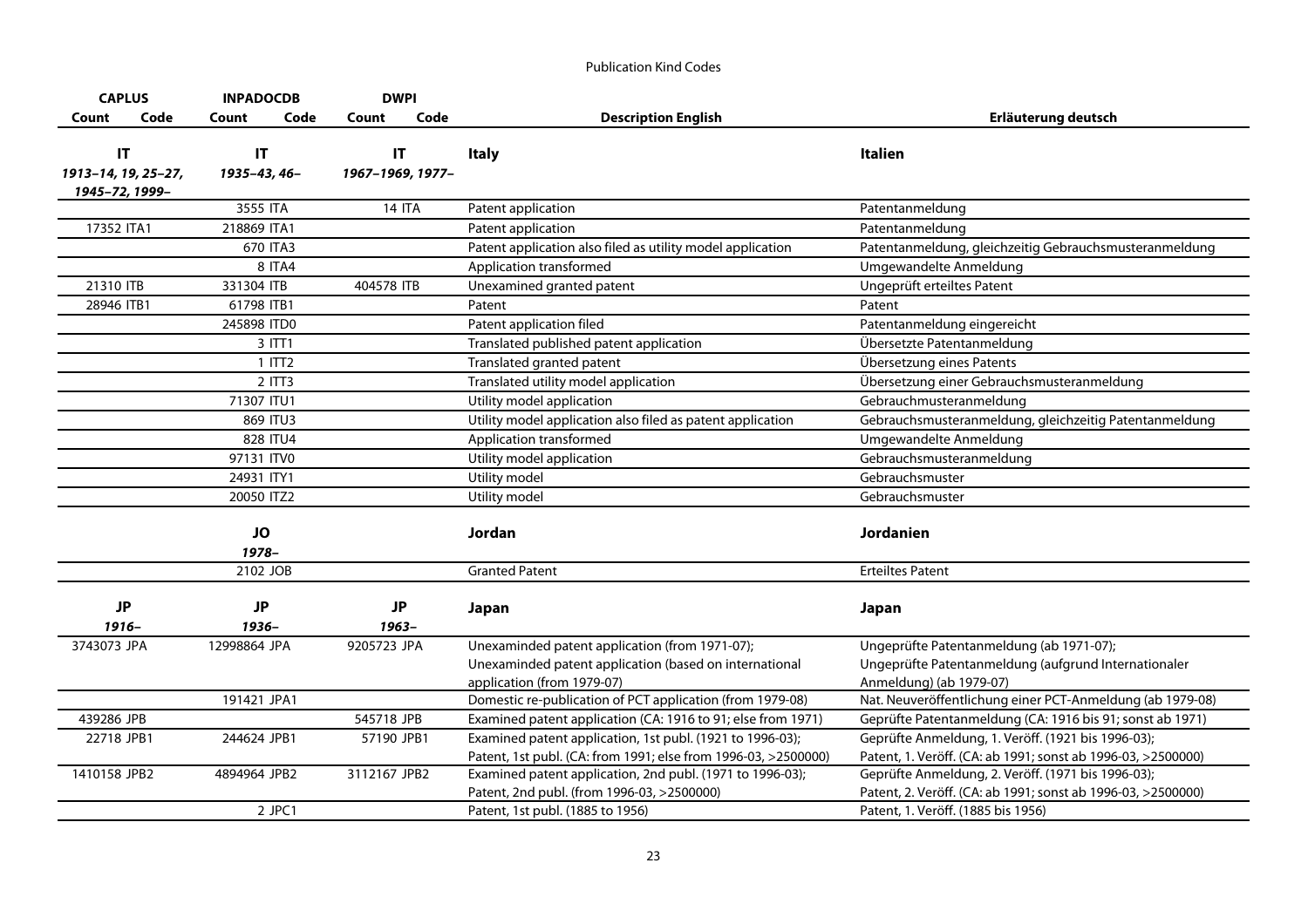|            | <b>CAPLUS</b> | <b>INPADOCDB</b> |               | <b>DWPI</b> |        |                                                                           |                                                                          |
|------------|---------------|------------------|---------------|-------------|--------|---------------------------------------------------------------------------|--------------------------------------------------------------------------|
| Count      | Code          | Count            | Code          | Count       | Code   | <b>Description English</b>                                                | Erläuterung deutsch                                                      |
|            |               |                  | 16 JPC2       |             |        | Patent, 2nd publ. (1921 to 1956)                                          | Patent, 2. Veröff. (1921 bis 1956)                                       |
|            |               | 2476 JPK1        |               |             |        | Non-official translation of JP-A, not issued by patent office             | Nichtoffizielle Übersetzung eines JP-A                                   |
|            |               |                  | 54 JPK2       |             |        | Non-official translation of JP-B, not issued by patent office             | Nichtoffizielle Übersetzung eines JP-B                                   |
|            |               |                  | 230 JPK4      |             |        | Non-official translation of JP-U, not issued by patent office             | Nichtoffizielle Übersetzung eines JP-U                                   |
|            |               |                  | 24 JPK5       |             |        | Non-official translation of JP-Y, not issued by patent office             | Nichtoffizielle Übersetzung eines JP-Y                                   |
|            |               | 67435 JPS        |               |             |        | Registered design (from 1889)                                             | Eingetragenes Design (ab 1889)                                           |
|            |               |                  | 13 JPS3       |             |        | Publication of disagreed consultation on design application (from         | Veröffentlichung eines Widerspruchs zu Designanmeldung (ab               |
|            |               |                  |               |             |        | $2002-10$                                                                 | $2002 - 10$                                                              |
| 491239 JPT |               |                  |               | 772488 JPT  |        | Unexamined patent application based on foreign application<br>(from 1971) | Ungeprüfte Anmeldung aufgrund einer ausländischen<br>Anmeldung (ab 1971) |
| 21350 JPU  |               | 3931113 JPU      |               | 72700 JPU   |        | Unexamined utility model application (from 1971-09);                      | Ungeprüfte Gebrauchsmusteranmeldung (ab 1971-09);                        |
|            |               |                  |               |             |        | Unexamined utility model application, based on international              | Ungeprüfte Gebrauchsmusteranmeldung aufgrund                             |
|            |               |                  |               |             |        | application (1971-10 to 1998-11);                                         | Internationaler Anmeldung (1971-10 bis 1998-11);                         |
|            |               |                  |               |             |        | Registered utility model (from 1994-04, >3.000.000)                       | Eingetragenes Gebrauchsmuster (ab 1994-04, >3.000.000)                   |
|            | 46 JPU6       |                  |               |             |        | Correction to registered utility model application                        | Berichtigung einer eingetragenen Gebrauchsmusteranmeldung                |
|            |               |                  |               | 772488 JPW  |        | PCT transfer, origin abroad                                               | PCT-Transfer, ausländische Herkunft                                      |
|            |               |                  |               | 210389 JPX  |        | PCT transfer, origin Japan                                                | PCT-Transfer, Herkunft Japan                                             |
|            |               |                  |               | 134 JPY     |        | PCT transfer to utility model, origin abroad                              | PCT-Transfer in Gebrauchsmuster, ausländische Herkunft                   |
|            |               | 349034 JPY1      |               |             |        | Examined utility model appl., 1st publ. (1922 to 1996-03);                | Geprüfte Gebrauchsmusteranm., 1. Veröff. (1922 bis 1996-03);             |
|            |               |                  |               |             |        | Utility model registration (from 1996-06)                                 | Eingetragenes Gebrauchsmuster (ab 1996-06)                               |
|            |               | 1148581 JPY2     |               |             |        | Examined utility model appl., 2nd publ. (1971 to 1996-03);                | Geprüfte Gebrauchsmusteranm., 1. Veröff. (1922 bis 1996-03);             |
|            |               |                  |               |             |        | Utility model registration, 2nd publ. (from 1996-06)                      | Eingetragenes Gebrauchsmuster, 2. Veröff. (ab 1996-06)                   |
|            |               |                  |               |             | 15 JPZ | PCT transfer to utility model, origin Japan                               | PCT-Transfer in Gebrauchsmuster, Herkunft Japan                          |
|            |               |                  | 4 JPZ1        |             |        | Registered utility model, 1st publ. (1905 to 1956)                        | Eingetragenes Gebrauchsmuster, 1. Veröff. (1905 bis 1956)                |
|            |               |                  | 5 JPZ2        |             |        | Registered utility model, 2nd publ. (1922 to 1956)                        | Eingetragenes Gebrauchsmuster, 2. Veröff. (1922 bis 1956)                |
|            |               | KE<br>1975-1989  |               |             |        | Kenya                                                                     | Kenia                                                                    |
|            |               | 1336 KEA         |               |             |        | Patent                                                                    | Patent                                                                   |
|            |               |                  | <b>16 KED</b> |             |        | Patent (1 number for 2 applications)                                      | Patent (1 Nr. für 2 Anmeldungen)                                         |
|            |               | KG<br>2003-2011  |               |             |        | Kyrgyzstan                                                                | Kirgisistan                                                              |
|            |               |                  | 6 KGC1        |             |        | Patent for Invention                                                      | Erfindungspatent                                                         |
|            |               |                  |               |             |        |                                                                           |                                                                          |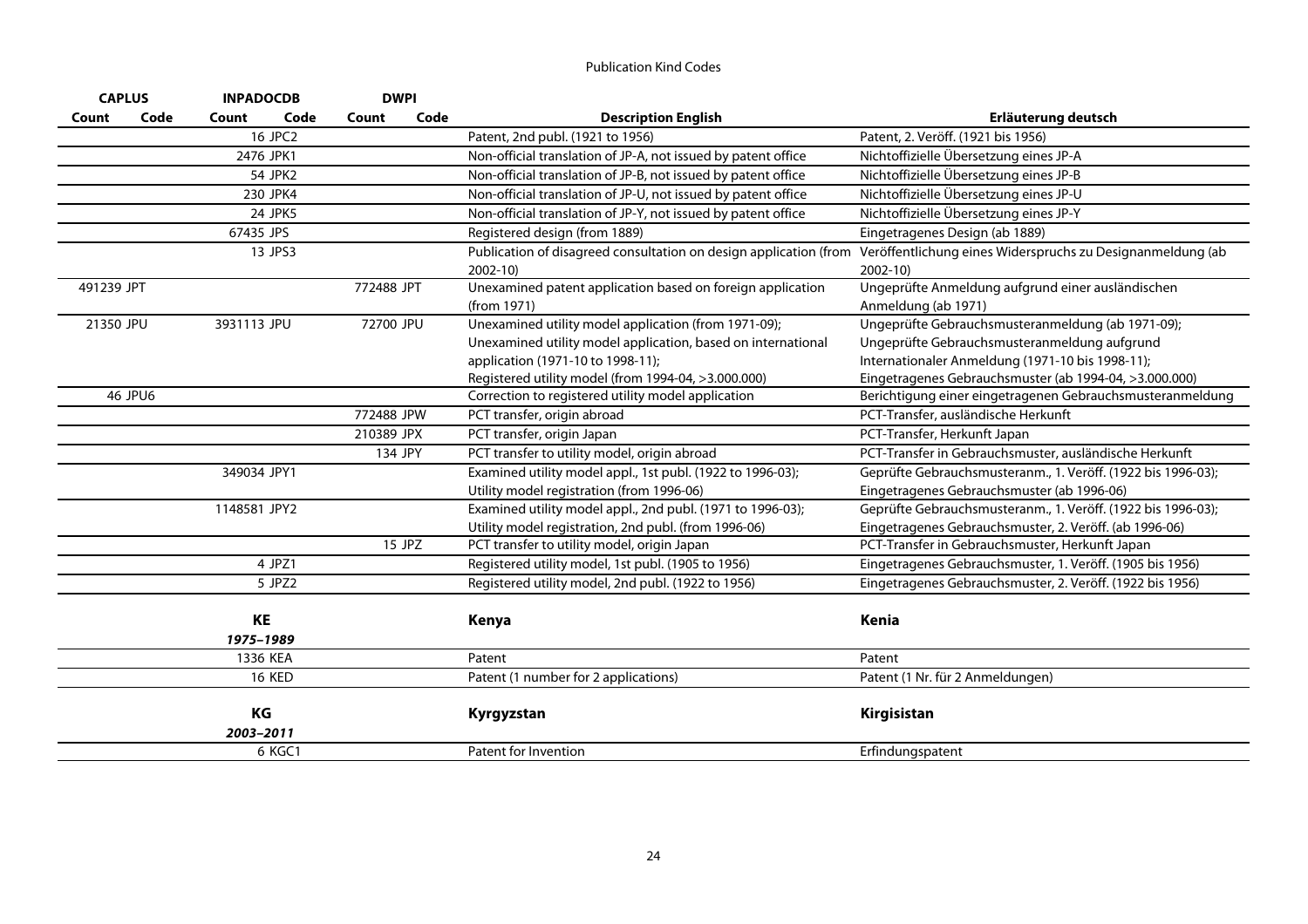| <b>CAPLUS</b>   | <b>INPADOCDB</b>   | <b>DWPI</b>   |                                                                 |                                                           |
|-----------------|--------------------|---------------|-----------------------------------------------------------------|-----------------------------------------------------------|
| Code<br>Count   | Code<br>Count      | Code<br>Count | <b>Description English</b>                                      | Erläuterung deutsch                                       |
| <b>KR</b>       | <b>KR</b>          | <b>KR</b>     | Korea, Republic of                                              | <b>Republik Korea</b>                                     |
| 1996, 1999-     | 1978-              | 1986-         |                                                                 |                                                           |
| 998391 KRA      | 2182987 KRA        | 2390505 KRA   | Patent application,                                             | Patentanmeldung,                                          |
|                 |                    |               | Official gazette of the unexamined patents                      | Amtsblatt ungeprüfter Patente                             |
|                 |                    | 243390 KRB    | Examined patent specification                                   | Geprüfte Patentschrift                                    |
| 570955 KRB1     | 1656999 KRB1       | 1390267 KRB1  | Examined patent specification                                   | Geprüfte Patentschrift                                    |
|                 | <b>87 KRK1</b>     |               | Non-official translation of KR-A, not issued by patent office   | Nichtoffizielle Übersetzung eines KR-A                    |
|                 | <b>32 KRK2</b>     |               | Non-official translation of KR-B, not issued by patent office   | Nichtoffizielle Übersetzung eines KR-B                    |
|                 | 4 KRK5             |               | Non-official translation of KR-Y, not issued by patent office   | Nichtoffizielle Übersetzung eines KR-Y                    |
|                 | <b>10 KRS</b>      |               | Design                                                          | Design                                                    |
| <b>1119 KRU</b> | 138208 KRU         | 79195 KRU     | Unexamined utility model,                                       | Ungeprüftes Gebrauchsmuster,                              |
|                 |                    |               | Official gazette of the unexamined utility models               | Amtsblatt ungeprüfter Gebrauchsmuster                     |
| 939 KRY1        | 397505 KRY1        | 43730 KRY1    | Exmined utility model                                           | Geprüftes Gebrauchsmuster                                 |
|                 | KZ<br>1993-2012    |               | Kazakhstan                                                      | Kasachstan                                                |
|                 | 37 KZA             |               | Description of invention                                        | Erfindungsbeschreibung                                    |
|                 | 24 KZA4            |               | Innovative patent                                               | Innovationspatent                                         |
|                 | <b>11 KZB</b>      |               | Patent                                                          | Patent                                                    |
| LT<br>1994-     | <b>LT</b><br>1992- |               | Lithuania                                                       | Litauen                                                   |
|                 | 3799 LTA           |               | Patent application                                              | Patentanmeldung                                           |
| 2045 LTB        | 4073 LTB           |               | Patent (from 1994-08-25)                                        | Patent (ab 1994-08-25)                                    |
|                 | 50 LTI1            |               | Supplementary protection certificate application (from 2002-06) | Anmeldung eines Zus. Schutzzertifikats (SPC) (ab 2002-06) |
|                 | 42 LTI2            |               | Supplementary protection certificate (from 2002-12)             | Zusätzliches Schutzzertifikat (SPC) (ab 2002-12)          |
|                 | 1570 LTT           |               | Translated claims of EP patent                                  | Übersetzung der Ansprüche eines EP-Patents                |
| LU<br>$2001 -$  | LU<br>1945-        | LU<br>1984-   | Luxembourg                                                      | Luxemburg                                                 |
|                 |                    | 4809 LUA      | Unexamined granted patent                                       | Ungeprüftes Patent                                        |
| 685 LUA1        | 60493 LUA1         |               | Patent application with search report (from 1994-09);           | Patentanmeldung mit Recherchebericht (ab 1994-09);        |
|                 |                    |               | Patent application (1989-1998)                                  | Patentanmeldung (1989 - 1998)                             |
| <b>110 LUA2</b> | 325 LUA2           |               | Patent application without search report (from 1998-10)         | Patentanmeldung ohne Recherchebericht (ab 1998-10)        |
|                 | 30 LUA7            |               | Certificate of addition (1947-1999)                             | Zusatzzertifikat (1947 - 1999)                            |
|                 | 13 LUB1            |               | Granted patent (from 2017-01)                                   | Erteiltes Patent (ab 2017-01)                             |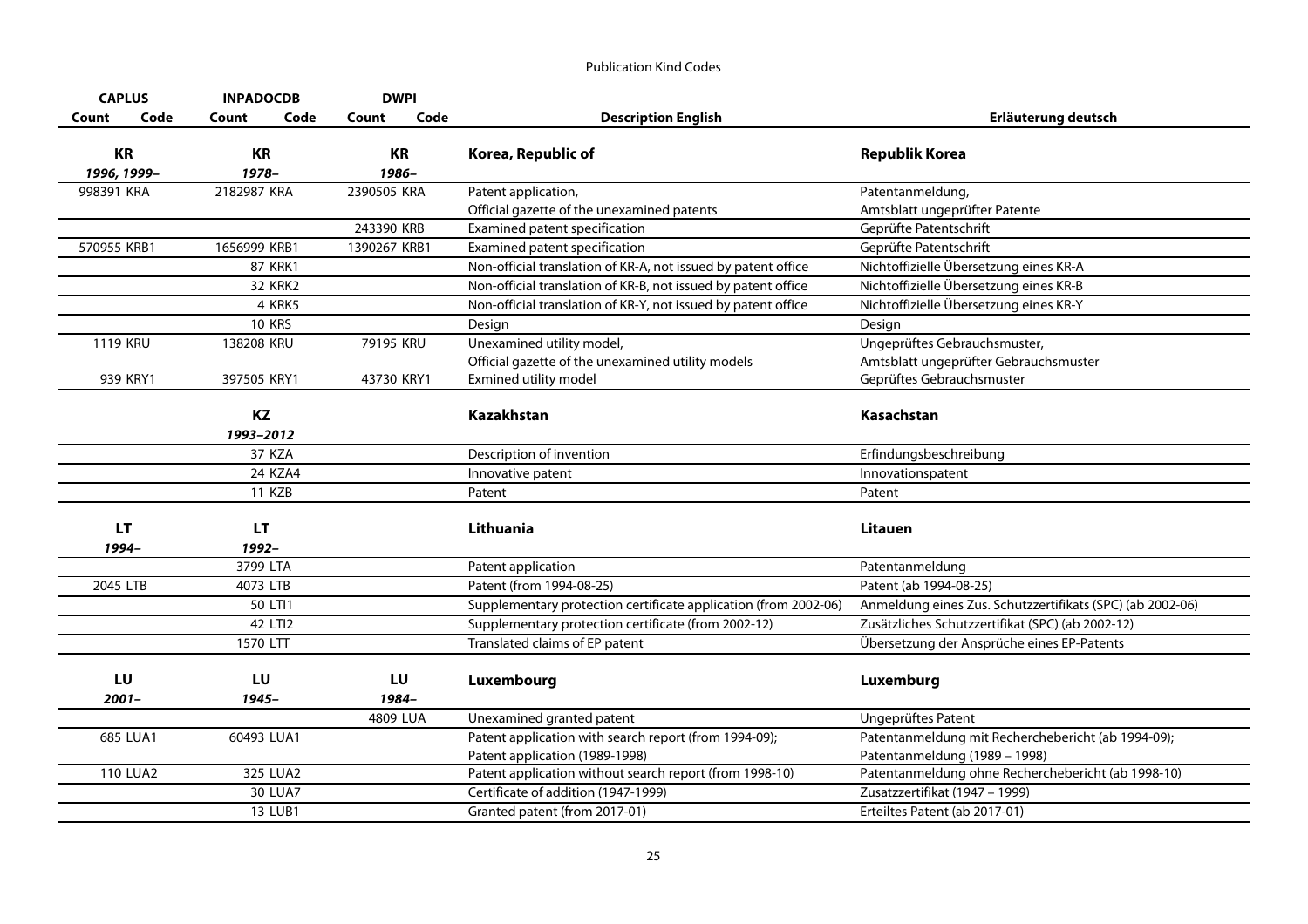| <b>CAPLUS</b>      | <b>INPADOCDB</b>      | <b>DWPI</b> |                                                                                                                       |                                                                                                                    |
|--------------------|-----------------------|-------------|-----------------------------------------------------------------------------------------------------------------------|--------------------------------------------------------------------------------------------------------------------|
| Count              | Code<br>Count<br>Code | Count       | Code<br><b>Description English</b>                                                                                    | Erläuterung deutsch                                                                                                |
|                    | <b>15 LUD</b>         |             | Patent application (1 number for 2 applications)                                                                      | Patentanmeldung (1 Nr. für 2 Anmeldungen)                                                                          |
|                    | 956 LUI2              |             | Supplementary protection certificate (from 1992-06)                                                                   | Zusätzliches Schutzzertifikat (SPC) (ab 1992-06)                                                                   |
| LV<br>1994-        | LV<br>1993-           |             | Latvia                                                                                                                | Lettland                                                                                                           |
|                    | 4226 LVA              |             | Patent application                                                                                                    | Patentanmeldung                                                                                                    |
|                    | 712 LVA3              |             | Reregistration of SU patent                                                                                           | Registrierung eines SU-Patents                                                                                     |
|                    | 116 LVA4              |             | Patent application under LV-US agreement                                                                              | Patentanmeldung unter LV-US-Vertrag                                                                                |
| 2701 LVB           | 4781 LVB              |             | Patent publication                                                                                                    | Patentveröffentlichung                                                                                             |
|                    | 115 LVB4              |             | Patent under LV-US agreement                                                                                          | Patent unter LV-US-Vertrag                                                                                         |
|                    |                       |             |                                                                                                                       |                                                                                                                    |
|                    | MA<br>1979-           |             | <b>Morocco</b>                                                                                                        | <b>Marokko</b>                                                                                                     |
|                    | 11073 MAA1            |             | Patent of invention (1974 to 2006);                                                                                   | Erfindungspatent (1974 bis 2006);                                                                                  |
|                    |                       |             | Patent application (from 2015)                                                                                        | Patentanmeldung (ab 2015)                                                                                          |
|                    | 27 MAA2               |             | Patent application without search report (from 2015)                                                                  | Patentanmeldung ohne Recherchebericht (ab 2015)                                                                    |
|                    | 3 MAA3                |             | Separately published search report (from 2015)                                                                        | Separat publizierter Recherchebericht (ab 2015)                                                                    |
|                    | 7674 MAB1             |             | Granted patent (from 2007)                                                                                            | Erteiltes Patent (ab 2007)                                                                                         |
| MC<br>2000-        | МC<br>$1957 -$        |             | <b>Monaco</b>                                                                                                         | <b>Monaco</b>                                                                                                      |
| 60 MCA             | 2659 MCA              |             | Patent of invention                                                                                                   | Erfindungspatent                                                                                                   |
|                    | 99 MCE                |             | Certificate of addition                                                                                               | Zusatzzertifikat                                                                                                   |
| <b>MD</b><br>2000- | <b>MD</b><br>1994-    |             | Moldova, Republic of                                                                                                  | <b>Republik Moldavien</b>                                                                                          |
| 258 MDA            | 1268 MDA              |             | Non-examined patent application (1992 to 2010-06)                                                                     | Ungeprüfte Patentanmeldung (1992 bis 2010-06)                                                                      |
| 1 MDA0             | 3 MDA0                |             | Patent appl. published before 18 months (from 2010-07)                                                                | Patentanm., veröff. vor Ablauf von 18 Monaten (ab 2010-07)                                                         |
| 1 MDA1             | 2 MDA1                |             | Patent application with search report (from 2010-07)                                                                  | Patentanmeldung mit Recherchebericht (ab 2010-07)                                                                  |
| 299 MDA2           | 391 MDA2              |             | Patent application without search report (from 2010-07)                                                               | Patentanmeldung ohne Recherchebericht (ab 2010-07)                                                                 |
| 5 MDA3             | 4 MDA3                |             | Search report (from 2010-07)                                                                                          | Recherchebericht (ab 2010-07)                                                                                      |
| 2 MDA9             | 2 MDA9                |             | Modified complete specification (from 2006-02)                                                                        | Geänderte Schrift (ab 2006-02)                                                                                     |
| 412 MDB1           | 1283 MDB1             |             | Examined patent application, 1st publ. (1994 to 2010-06);                                                             | Geprüfte Patentanmeldung, 1. Veröff. (1994 bis 2010-06);                                                           |
|                    |                       |             | Granted patent (from 2010-07)                                                                                         | Erteiltes Patent (ab 2010-07)                                                                                      |
| 127 MDB2           | 464 MDB2              |             | Examined patent application, 2nd publ. (1994 to 2010-06);<br>Patent amended after opposition or appeal (from 2010-07) | Geprüfte Patentanmeldung, 2. Veröff. (1994 bis 2010-06);<br>Patent geändert nach Einspruch/Beschwerde (ab 2010-07) |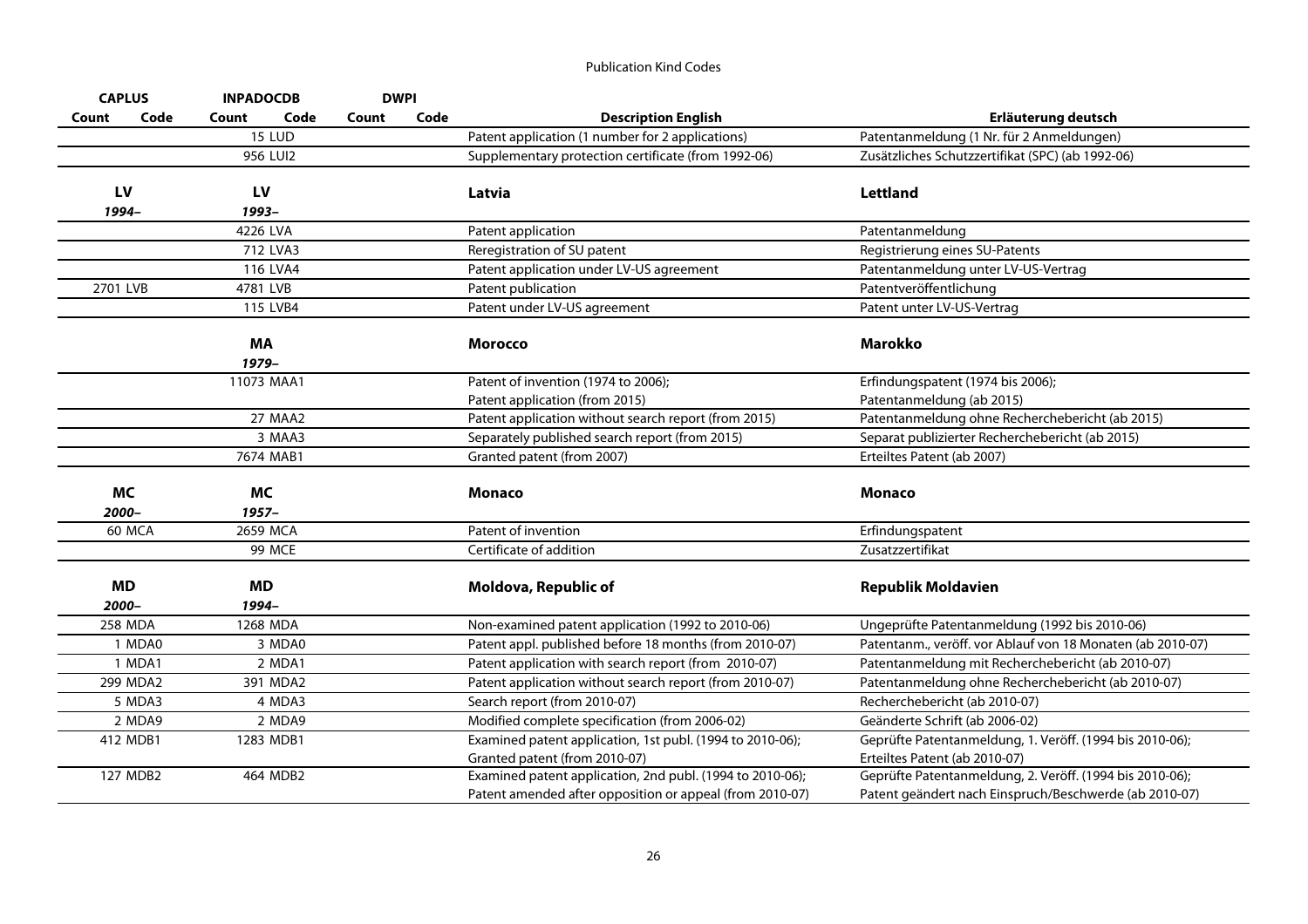| <b>CAPLUS</b> | <b>INPADOCDB</b> | <b>DWPI</b> |      |                                                                 |                                                                   |
|---------------|------------------|-------------|------|-----------------------------------------------------------------|-------------------------------------------------------------------|
| Code<br>Count | Code<br>Count    | Count       | Code | <b>Description English</b>                                      | Erläuterung deutsch                                               |
| 222 MDC1      | 381 MDC1         |             |      | Patent spec. not preceeded by B1 or B2 (1994 to 2010-06);       | Patentschrift ohne vorheriges B1/B2 (1994 bis 2010-06);           |
|               |                  |             |      | Issued patent (from 2010-07)                                    | Ausgegebenes Patent (ab 2010-07)                                  |
| 4 MDC2        | 6 MDC2           |             |      | Patent spec. preceeded by B1 or B2 (1994 to 2010-06);           | Patent mit vorherigem B1 oder B2 (1994 bis 2010-06);              |
|               |                  |             |      | Amended patent after opposition or appeal (from 2010-07)        | Geändertes Patent nach Einspruch/Beschwerde (ab 2010-07)          |
|               | <b>89 MDE</b>    |             |      | Unexamined plant variety patent application (from 1998)         | Ungeprüfte Pflanzensorten-Anmeldung (ab 1998)                     |
| 826 MDF1      | 2171 MDF1        |             |      | Notice of grant of unexamined patent under applicant's          | Bekanntgabe der Erteilung eines ungeprüften Patents in            |
|               |                  |             |      | responsibility, without A publ. (1994 to 2010-06)               | Verantwortung des Anmelders, ohne A-Pub. (1994 bis 2010-06)       |
| 112 MDF2      | 282 MDF2         |             |      | Notice of grant of unexamined patent under applicant's          | Bekanntgabe der Erteilung eines ungeprüften Patents in            |
|               |                  |             |      | responsibility, with A publ. (1994 to 2010-06)                  | Verantwortung des Anmelders, mit A-Publ. (1994 bis 2010-06)       |
|               | 10 MDF3          |             |      | Examined plant variety patent application (from 1998)           | Geprüfte Pflanzensorten-Anmeldung (ab 1998)                       |
| 1 MDG2        | 3 MDG2           |             |      | Unexamined patent spec. granted under applicant's               | Ungeprüfte Patentschrift, erteilt in Verantwortung des Anmelders, |
|               |                  |             |      | responsibility, with F publ. (1994 to 2010-06)                  | mit F-Publ. (1994 bis 2010-06)                                    |
| 5 MDU         | <b>56 MDU</b>    |             |      | Unexamined utility model application (1992 to 2010-06)          | Ungeprüfte Gebrauchsmusteranmeldung (1992 bis 2010-06)            |
| 1 MDU0        | 3 MDU0           |             |      | Short-term patent application (from 2010-07)                    | Anmeldung eines Kutzzeitpatents (ab 2010-07)                      |
| 8 MDW1        | 110 MDW1         |             |      | Notice of registration of unexamined utility model under        | Eintragung eines ungeprüften Gebrauchsmusters in                  |
|               |                  |             |      | applicant's reponsiblity, without U publ. (1994 to 2010-06)     | Verantwortung des Anmelders, ohne U-Publ. (1994 bis 2010-06)      |
| 3 MDW2        | 38 MDW2          |             |      | Notice of registration of unexamined utility model under        | Eintragung eines ungeprüften Gebrauchsmusters in                  |
|               |                  |             |      | applicant's reponsiblity, with U publ. (1994 to 2010-06)        | Verantwortung des Anmelders, mit U-Publ. (1994 bis 2010-06)       |
| 335 MDY       | 1146 MDY         |             |      | Granted short-term patent for invention (from 2008-10)          | Erteiltes Kurzzeit-Erfindungspatent (ab 2008-10)                  |
| 5 MDY1        | 33 MDY1          |             |      | Examined utility model application, without U publication (1994 | Geprüfte Gebrauchsmusteranmeldung, ohne U-Publikation (1994       |
|               |                  |             |      | to 2010-06)                                                     | bis 2010-06)                                                      |
| 2 MDY2        | 24 MDY2          |             |      | Examined utility model application, with U publication (1994 to | Geprüfte Gebrauchsmusteranmeldung, mit U-Publikation (1994        |
|               |                  |             |      | 2010-06)                                                        | bis 2010-06)                                                      |
| 260 MDZ       | 870 MDZ          |             |      | Issued short-term patent for invention (from 2008-10)           | Ausgegebenes Kurzzeit-Erfindungspatent (ab 2008-10)               |
|               | 1 MDZ2           |             |      | Registered utility model, with Y1 or Y2 (1994 to 2010-06)       | Eingetragenes Gebrauchsmuster, mit Y1/Y2 (1994 bis 2010-06)       |
|               |                  |             |      |                                                                 |                                                                   |
|               | <b>ME</b>        |             |      | Montenegro                                                      | Montenegro                                                        |
|               | $2010 - 11$      |             |      |                                                                 |                                                                   |
|               | 553 MEA          |             |      | Patent application                                              | Patentanmeldung                                                   |
|               |                  |             |      |                                                                 |                                                                   |
|               | <b>MN</b>        |             |      | Mongolia                                                        | Mongolei                                                          |
|               | 1972-89          |             |      |                                                                 |                                                                   |
|               | <b>154 MNA6</b>  |             |      | Inventor's certificate                                          | Urheberschein                                                     |
|               | 79 MNA8          |             |      | Inventor's certificate of addition                              | Zusatzurheberschein                                               |
|               |                  |             |      |                                                                 |                                                                   |
|               | <b>MT</b>        |             |      | <b>Malta</b>                                                    | <b>Malta</b>                                                      |
|               | 1967-92          |             |      |                                                                 |                                                                   |
|               | 545 MTA          |             |      | Patent                                                          | Patent                                                            |
|               |                  |             |      |                                                                 |                                                                   |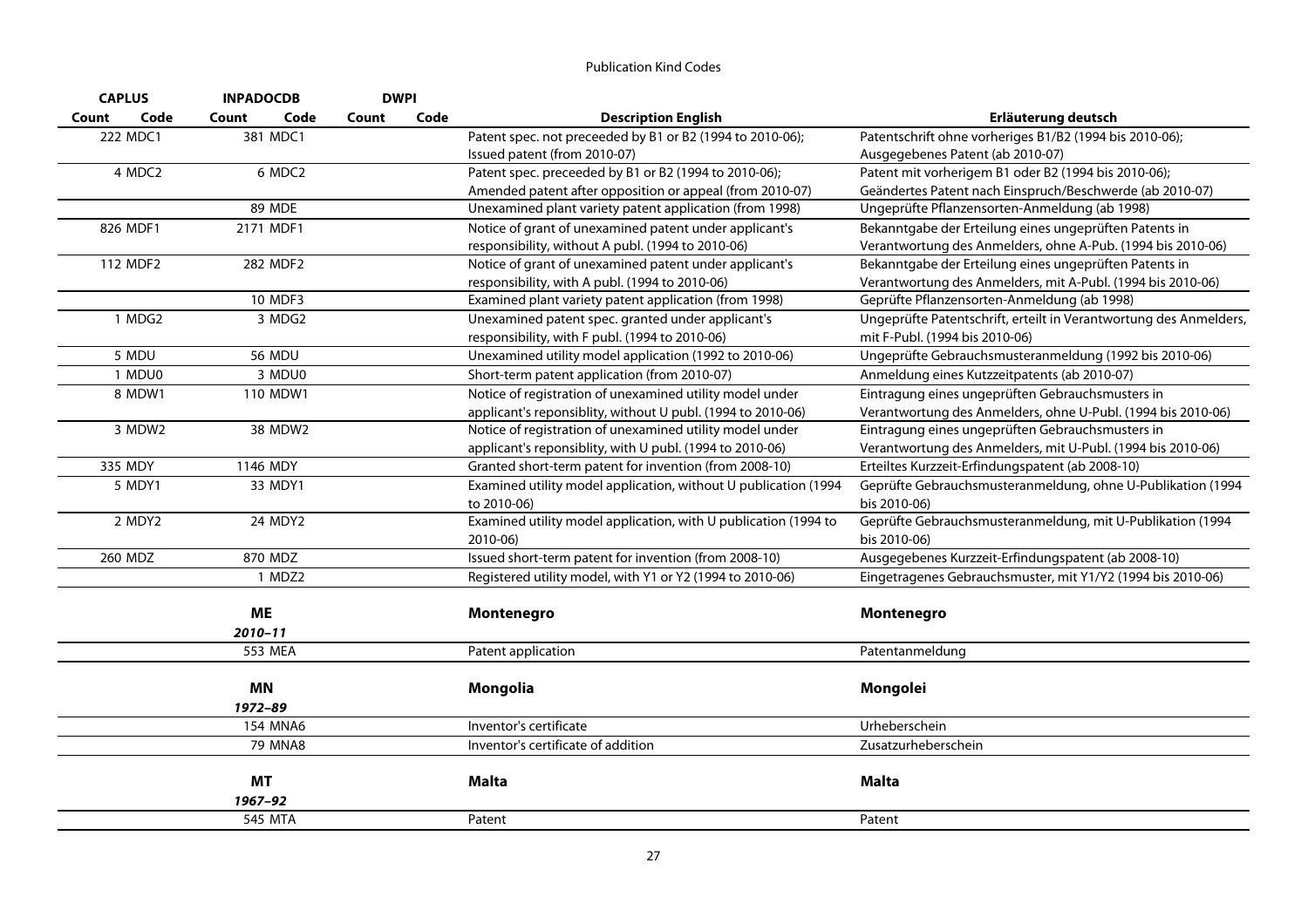| <b>CAPLUS</b>                  | <b>INPADOCDB</b>       | <b>DWPI</b>           |                                                                                                                                              |                                                                                                                                               |
|--------------------------------|------------------------|-----------------------|----------------------------------------------------------------------------------------------------------------------------------------------|-----------------------------------------------------------------------------------------------------------------------------------------------|
| Code<br>Count                  | Count<br>Code          | Code<br>Count         | <b>Description English</b>                                                                                                                   | Erläuterung deutsch                                                                                                                           |
|                                | <b>MW</b><br>1973-94   |                       | Malawi                                                                                                                                       | <b>Malawi</b>                                                                                                                                 |
|                                | 732 MWA1               |                       | Patent application                                                                                                                           | Patentanmeldung                                                                                                                               |
| <b>MX</b><br>1956, 1958, 2000- | МX<br>1980-            | МX<br>1997-           | Mexico                                                                                                                                       | Mexiko                                                                                                                                        |
| 166899 MXA                     | 258753 MXA             | 1114 MXA              | Patent application (patent law 1991);<br>Patent of invention (from 1976)                                                                     | Patentanmeldung (PatG 1991);<br>Erfindungspatent (ab 1976)                                                                                    |
|                                |                        | 253155 MXA1           | Patent application                                                                                                                           | Patentanmeldung                                                                                                                               |
|                                |                        | 728 MXA2              | Patent application, published earlier than 18 months                                                                                         | Patentanmeldung, vor Ablauf von 18 Monaten veröffentlicht                                                                                     |
|                                |                        | 292 MXA4              | Regional filing, Jalisco (JL)                                                                                                                | Regionale Anmeldung, Jalisco (JL)                                                                                                             |
|                                |                        | 402 MXA5              | Regional filing, Nuevo Leon (NL)                                                                                                             | Regionale Anmeldung, Nuevo Leon (NL)                                                                                                          |
|                                |                        | 47 MXA6               | Regional filing, Yucatan (YU)                                                                                                                | Regionale Anmeldung, Yucatan (YU)                                                                                                             |
|                                |                        | 85 MXA7               | Regional filing, Guanajuato (GT)                                                                                                             | Regionale Anmeldung, Guanajuato (GT)                                                                                                          |
|                                | 23397 MXB              | 150844 MXB            | Granted patent (patent law 1991);<br>Granted utility model (patent law 1991)                                                                 | Patent (PatG 1991);<br>Gebrauchsmuster (PatG 1991)                                                                                            |
|                                | 4770 MXE               |                       | Certificate of invention                                                                                                                     | Erfindungszertifikat                                                                                                                          |
| <b>MY</b><br>2008-             | <b>MY</b><br>1953-     | <b>MY</b><br>$2010 -$ | <b>Malaysia</b>                                                                                                                              | <b>Malaysia</b>                                                                                                                               |
| 15814 MYA                      | 49366 MYA              | 28418 MYA             | UK patent registered (until 1986-09);<br>Application for patent/utility model (from 1986-10);<br>Granted patent/utility model (from 1990-09) | Registriertes GB-Patent (bis 1986-09);<br>Anmeldung für Patent/Gebrauchsmuster (ab 1986-10);<br>Erteiltes Patent/Gebrauchsmuster (ab 1990-09) |
|                                | <b>NI</b><br>2003-2009 |                       | <b>Nicaragua</b>                                                                                                                             | <b>Nicaragua</b>                                                                                                                              |
|                                | <b>197 NIA</b>         |                       | Patent of invention                                                                                                                          | Erfindungspatent                                                                                                                              |
| <b>NL</b><br>1912-             | <b>NL</b><br>$1913 -$  | <b>NL</b><br>$1963 -$ | <b>Netherlands</b>                                                                                                                           | <b>Niederlande</b>                                                                                                                            |
| 87612 NLA                      | 368240 NLA             | 201612 NLA            | Patent application                                                                                                                           | Patentanmeldung                                                                                                                               |
| 1877 NLA1                      | 5934 NLA1              | <b>10 NLA1</b>        | Registered specification (>1000000, patent law 1995)                                                                                         | Registrierte Beschreibung (>1000000, PATG 1995)                                                                                               |
| 16352 NLB                      | 57176 NLB              | 61119 NLB             | Examined patent application                                                                                                                  | Geprüfte Patentanmeldung                                                                                                                      |
|                                | 3266 NLB1              | 277 NLB1              | Granted patent (from 2015-09)                                                                                                                | Erteiltes Patent (ab 2015-09)                                                                                                                 |
|                                | <b>20 NLB9</b>         |                       | Complete re-print of a B-document (from 2015-09)                                                                                             | Kompletter Neudruck eines B-Dokuments (ab 2015-09)                                                                                            |
| 16971 NLC                      | 172707 NLC             | 12027 NLC             | Patent                                                                                                                                       | Patent                                                                                                                                        |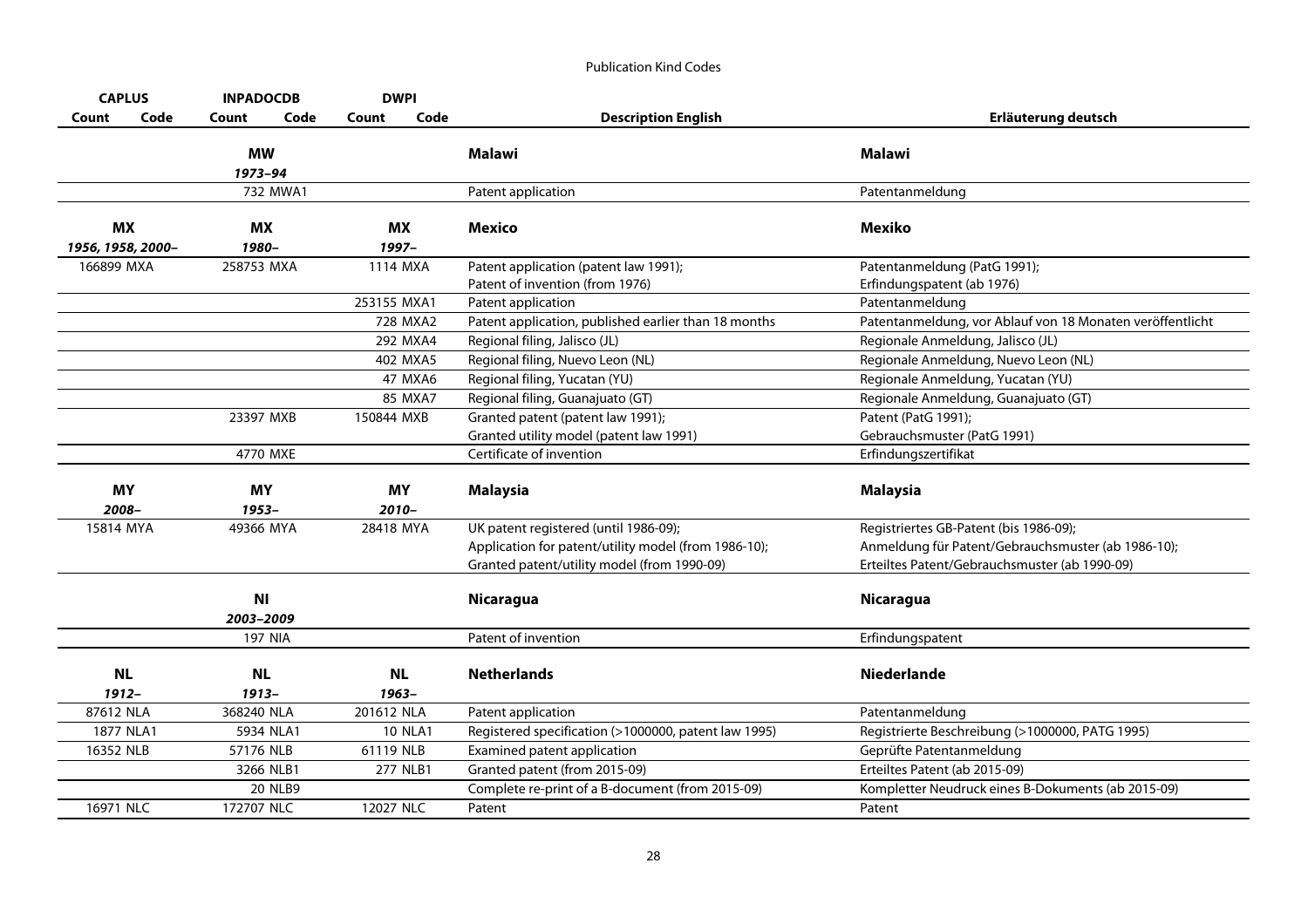| <b>CAPLUS</b>      | <b>INPADOCDB</b>      | <b>DWPI</b>        |                                                                                                                               |                                                                |
|--------------------|-----------------------|--------------------|-------------------------------------------------------------------------------------------------------------------------------|----------------------------------------------------------------|
| Code<br>Count      | Count<br>Code         | Code<br>Count      | <b>Description English</b>                                                                                                    | Erläuterung deutsch                                            |
| 351 NLC1           | 7776 NLC1             | 7804 NLC6          | Patent without search report, 6 years (>1000000, patent law 1995) Patent ohne Recherchebericht, 6 Jahre (>1000000, PatG 1995) |                                                                |
| 4759 NLC2          | 23950 NLC2            | 22691 NLC2         | Patent with search report, 20 years (>1000000, patent law 1995)                                                               | Patent mit Recherchebericht, 20 Jahre (>1000000, PatG 1995)    |
|                    | 9 NLC8                |                    | Modified first page (>1000000, patent law 1995)                                                                               | Geänderte Titelseite (>1000000, PatG 1995)                     |
|                    | 935 NLI1              |                    | Supplementary protection certificate application (>1000000,                                                                   | Zusatzschutzzertifikat- (SPC-) Anmeldung (>1000000, PatG 1995) |
|                    |                       |                    | patent law 1995)                                                                                                              |                                                                |
|                    | 780 NLI2              |                    | Supplementary protection certificate (>1000000, patent law 1995) Zusatzschutzzertifikat (SPC) (>1000000, PatG 1995)           |                                                                |
|                    | 2 NLK1                |                    | Non-official translation of NL-A, not issued by patent office                                                                 | Nichtoffizielle Übersetzung eines NL-A                         |
| <b>NO</b>          | <b>NO</b>             | <b>NO</b>          | <b>Norway</b>                                                                                                                 | Norwegen                                                       |
| 1907, 1909-        | 1966-                 | $1974 -$           |                                                                                                                               |                                                                |
| 85271 NOA          | 167575 NOA            | 170807 NOA         | Patent application                                                                                                            | Patentanmeldung                                                |
|                    | 6516 NOA1             |                    | Patent application (complete application) (from 2011-01)                                                                      | Patentanmeldung, Offenlegung (Volltext) (ab 2011-01)           |
| 22090 NOB          | 65745 NOB             | 9425 NOB           | Examined patent application (115001-300000)                                                                                   | Geprüfte Patentanmeldung, Auslegeschrift (115001-300000)       |
| 18453 NOB1         | 40387 NOB1            | 38770 NOB1         | Granted patent (patent law 1997, >300000)                                                                                     | Erteiltes Patent (PatG 1997, >300000)                          |
|                    | 62 NOB2               |                    | Granted after opposition (>300000)                                                                                            | Erteiltes Patent nach Einspruch (>300000)                      |
|                    | <b>56 NOB3</b>        |                    | Granted with admin. limitation (>300000)                                                                                      | Erteiltes Patent mit amtlicher Beschränkung (>300000)          |
| 17829 NOC          | 49875 NOC             |                    | Patent; Granted patent (2841-113574)                                                                                          | Patent; Erteiltes Patent (2841 - 113574)                       |
|                    | 104665 NOD0           |                    | Patent application filed                                                                                                      | Patentanmeldung eingereicht                                    |
|                    | 303 NOI1              |                    | Supplementary protection certificate application                                                                              | Zusatzschutzzertifikat- (SPC-) Anmeldung                       |
|                    | 244 NOI2              |                    | Supplementary protection certificate                                                                                          | Zusatzschutzzertifikat (SPC)                                   |
|                    | 758 NOL               |                    | Abstract                                                                                                                      | Zusammenfassung                                                |
| <b>NZ</b><br>2000– | <b>NZ</b><br>$1978 -$ | <b>NZ</b><br>1992- | <b>New Zealand</b>                                                                                                            | <b>Neuseeland</b>                                              |
| 49573 NZA          | 130522 NZA            | 87991 NZA          | Patent application                                                                                                            | Patentanmeldung                                                |
|                    |                       | 331 NZA1           | Patent application (new law, from 2016)                                                                                       | Patentanmeldung, Offenlegung (neues PatG, ab 2016)             |
|                    |                       |                    | <b>African Organization</b>                                                                                                   | <b>Afrikanische Organisation</b>                               |
|                    | <b>OA</b>             |                    | of Intellectual Property (OAPI)                                                                                               | für Geistiges Eigentum (OAPI)                                  |
|                    | 1966-2007             |                    |                                                                                                                               |                                                                |
|                    | 13280 OAA             |                    | Patent of invention                                                                                                           | Erfindungspatent                                               |
|                    | <b>152 OAE</b>        |                    | Addition for patent of invention                                                                                              | Zusatzpatent                                                   |
|                    |                       |                    |                                                                                                                               |                                                                |
|                    | PA                    |                    | Panama                                                                                                                        | Panama                                                         |
|                    | 1996-2010             |                    |                                                                                                                               |                                                                |
|                    | 2385 PAA1             |                    | Patent application                                                                                                            | Patentanmeldung                                                |
|                    | 1 PAA2                |                    | Divisional patent application                                                                                                 | Teilungsanmeldung                                              |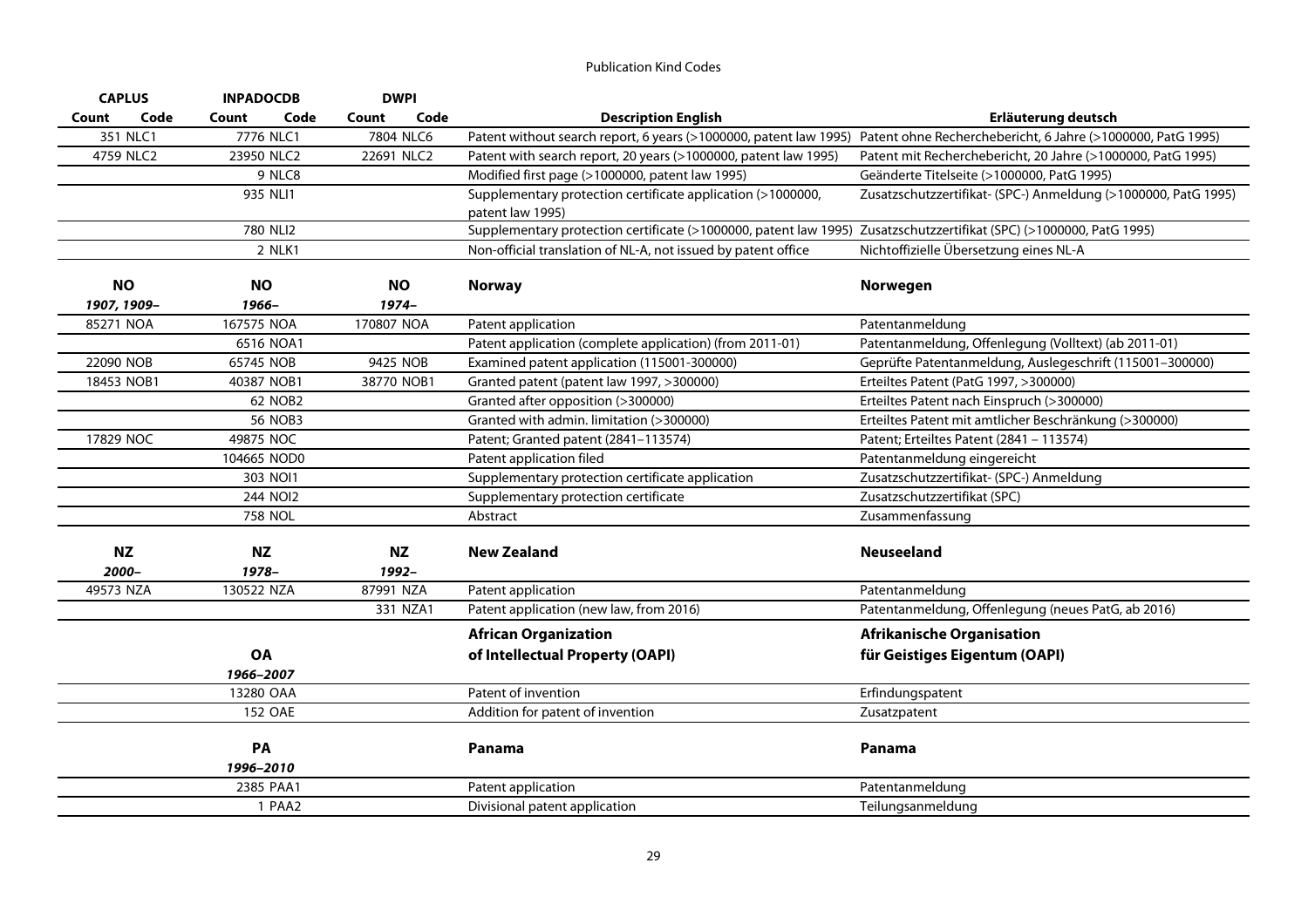| <b>CAPLUS</b>  | <b>INPADOCDB</b> |      | <b>DWPI</b> |         |                                                                  |                                                               |
|----------------|------------------|------|-------------|---------|------------------------------------------------------------------|---------------------------------------------------------------|
| Code<br>Count  | Count            | Code | Count       | Code    | <b>Description English</b>                                       | Erläuterung deutsch                                           |
|                | <b>PE</b>        |      |             |         | Peru                                                             | Peru                                                          |
|                | 1992-            |      |             |         |                                                                  |                                                               |
|                | 20588 PEA1       |      |             |         | Patent application                                               | Patentanmeldung                                               |
|                | 1516 PEZ         |      |             |         | Utility model application                                        | Gebrauchsmusteranmeldung                                      |
|                |                  |      |             |         |                                                                  |                                                               |
| PH             | PH               |      | PH          |         | <b>Philippines</b>                                               | Philippinen                                                   |
| $2001 -$       | $1975 -$         |      | 1992-       |         |                                                                  |                                                               |
|                | 19972 PHA        |      |             |         | Patent for invention, 1st & only publication (until 1999-06)     | Erfindungspatent, 1. u. einzige Publ. (bis 1999-06)           |
| 2941 PHA       |                  |      | 11021 PHA   |         | Patent application                                               | Patentanmeldung                                               |
|                | 8880 PHA1        |      | 12677 PHA1  |         | Patent application                                               | Patentanmeldung                                               |
|                |                  |      | 342 PHB     |         | Granted patent (new law)                                         | Patent (neues PatG)                                           |
| 7045 PHB1      | 912 PHB1         |      | 19289 PHB1  |         | <b>Granted patent</b>                                            | Patent                                                        |
|                | 1566 PHU1        |      |             |         | Utility model application, 1st level (from 1999-07)              | Gebrauchsmusteranmeldung, 1. Publikation (ab 1999-07)         |
|                |                  |      | 510 PHU1    |         | Utility model (from 2012-03)                                     | Gebrauchsmuster (ab 2012-03)                                  |
|                | 1718 PHY1        |      |             |         | Granted utility model, 2nd level (from 1999-07)                  | Eingetragenes Gebrauchsmuster, 2. Publ. (ab 1999-07)          |
| 1519 PHZ       |                  |      |             |         | Utility model application (from 2012-12)                         | Gebrauchsmusteranmeldung (ab 2012-12)                         |
|                | 2859 PHZ         |      |             |         | Patent for utility model, 1st & only publication (until 1999-06) | Patent für Gebrauchsmuster, 1. u. einzige Publ. (bis 1999-06) |
|                |                  |      | 922 PHZ     |         | Utility model (granted, old law) (from 2010)                     | Gebrauchsmuster (erteilt, altes Gesetz) (ab 2010)             |
|                |                  |      |             |         |                                                                  |                                                               |
| <b>PL</b>      | <b>PL</b>        |      | <b>PL</b>   |         | <b>Poland</b>                                                    | Polen                                                         |
| $1957 -$       | $1973-$          |      | $2011 -$    |         |                                                                  |                                                               |
|                | 183308 PLA1      |      | 23380 PLA1  |         | Application                                                      | Patentanmeldung                                               |
|                | 13749 PLA2       |      |             |         | Application for provisional patent (from 1980)                   | Anmeldung für ein vorläufiges Patent (ab 1980)                |
|                | 1817 PLA3        |      | 109 PLA3    |         | Application for additional patent (from 1980)                    | Anmeldung für ein Zusatzpatent (ab 1980)                      |
|                | 181 PLA4         |      |             |         | Application for additional provisional patent (from 1980)        | Anmeldung für ein vorläufiges Zusatzpatent (ab 1980)          |
| 1183 PLA5      |                  |      |             |         | Specification of principle inventor's certificate (1976-1979)    | Beschreibung zu Haupturheberschein (1976 - 1979)              |
| 21 PLA6        | 257 PLA6         |      |             |         | Specification of addition to inventor's certificate (1976-1979)  | Beschreibung zu Zusatzurheberschein (1976 - 1979)             |
| 47955 PLB1     | 140141 PLB1      |      | 16990 PLB1  |         | Patent (from 1980);                                              | Patent (ab 1980);                                             |
|                |                  |      |             |         | Specification of principle patent (1976-1979)                    | Hauptpatentschrift (1976 - 1979)                              |
| 2698 PLB2      | 14782 PLB2       |      |             |         | Provisional patent (from 1980)                                   | Vorläufiges Patent (ab 1980)                                  |
| 525 PLB3       | 1539 PLB3        |      |             | 74 PLB3 | Additional patent (from 1980);                                   | Zusatzpatent (ab 1980);                                       |
|                |                  |      |             |         | Specification of patent of addition (1976-1979)                  | Zusatzpatentschrift (1976 - 1979)                             |
| <b>40 PLB4</b> | 165 PLB4         |      |             |         | Provisional additional patent (from 1980)                        | Vorläufiges Zusatzpatent (ab 1980)                            |
|                | 10948 PLT3       |      |             |         | Polish translation of EP patent (from 2005-06)                   | Polnische Übersetzung eines EP-Patents (ab 2005-06)           |
|                | 32 PLT4          |      |             |         | Corrected Polish translation of EP patent (from 2006-12)         | Berichtigte Übersetzung eines EP-Patents (ab 2006-12)         |
|                | 71 PLT5          |      |             |         | Polish translation of EP patent after opposition (from 2006-12)  | Übersetzung eines EP-Patents nach Einspruch (ab 2006-12)      |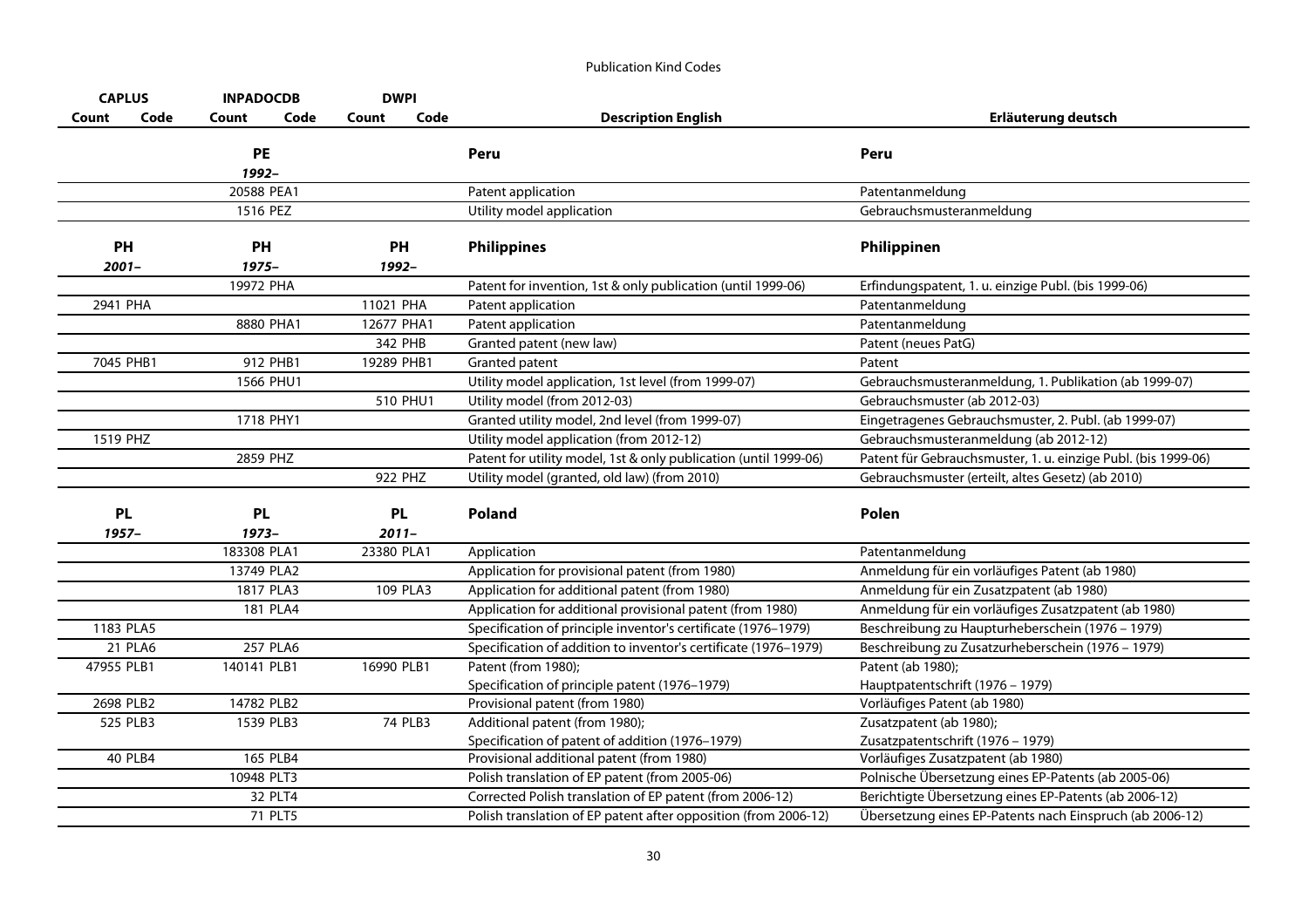| <b>CAPLUS</b>  |      | <b>INPADOCDB</b> | <b>DWPI</b>             |                                                                 |                                                                 |
|----------------|------|------------------|-------------------------|-----------------------------------------------------------------|-----------------------------------------------------------------|
| Count          | Code | Code<br>Count    | Code<br>Count           | <b>Description English</b>                                      | Erläuterung deutsch                                             |
|                |      | 5 PLT6           |                         | Polish translation of EP patent limited by amendment requested  | Polnische Übersetzung eines aufgrund Antrags des Anmelders      |
|                |      |                  |                         | by applicant (from 2006-12)                                     | beschränkten EP-Patents (ab 2006-12)                            |
|                |      | 19635 PLU1       | 5440 PLU1               | Application for utility model (from 1980)                       | Gebrauchsmusteranmeldung (ab 1980)                              |
|                |      | 85 PLU3          |                         | Application for additional utility model (from 1980)            | Anmeldung für Zusatzgebrauchsmuster (ab 1980)                   |
|                |      | 15183 PLY1       | 3654 PLY1               | Specification for utility model (from 1980)                     | Gebrauchsmusterschrift (ab 1980)                                |
|                |      | 28 PLY3          |                         | Specification for additional utility model (from 1980)          | Zusatzgebrauchsmusterschrift (ab 1980)                          |
|                |      |                  |                         |                                                                 |                                                                 |
| PT             |      | PT               | PT                      | Portugal                                                        | <b>Portugal</b>                                                 |
| 2000-          |      | $1976 -$         | $1974-$                 |                                                                 |                                                                 |
| 1261 PTA       |      | 40677 PTA        | 41163 PTA               | Application for Patent of invention                             | Patentanmeldung                                                 |
|                |      | 35 PTA1          |                         | Application for certificate of addition to patent of invention  | Zusatzpatentanmeldung                                           |
|                |      |                  | 3051 PTA1               | Patent application (from DW 2002-38)                            | Patentanmeldung (ab DW 2002-38)                                 |
| 770 PTB        |      | 27331 PTB        |                         | Patent of invention                                             | Erfindungspatent                                                |
|                |      | 21 PTB1          |                         | Certificate of addition to patent of invention                  | Zusatzpatent                                                    |
|                |      | 1 PTD            |                         | Application (1 number for 2 applications)                       | Anmeldung (1 Nummer für 2 Anmeldungen)                          |
| 42175 PTE      |      | 66420 PTE        |                         | Availability of national translation of European patent         | Übersetzung eines Europäischen Patents                          |
|                |      | 6325 PTT         |                         | Translation of EP patent (from 2016-07);                        | Übersetzung eines EP-Patents (ab 2016-07);                      |
|                |      |                  |                         | Application for a utility model (1992 to 2016-06)               | Gebrauchsmusteranmeldung (1992 - 2016-06)                       |
|                |      | 2308 PTU         |                         | Application for a utility model (from 2016-07);                 | Gebrauchsmusteranmeldung (ab 2016-07);                          |
|                |      |                  |                         | Granted utility model (1992 to 2016-06);                        | Erteiltes Gebrauchsmuster (1992 - 2016-06);                     |
|                |      |                  |                         | Application for a utility model (1940-1991)                     | Gebrauchsmusteranmeldung (1940-1991)                            |
|                |      | 4 PTU1           |                         | Modified application for utility model (from 2016-07)           | Geänderte Gebrauchsmusteranmeldung (ab 2016-07)                 |
|                |      | 69 PTW           |                         | Granted PCT patent valid in PT (1996-10 to 2002-06)             | PT-Patent aus PCT-Anmeldung (1996-10 - 2002-06)                 |
|                |      | 476 PTY          |                         | Granted utility model (from 2016-07);                           | Erteiltes Gebrauchsmuster (ab 2016-07);                         |
|                |      |                  |                         | Granted PCT patent valid in PT as utility model (from 2004);    | Gebrauchsmuster aus PCT-Patentanmeldung (ab 2004);              |
|                |      |                  |                         | Granted national utility model (1940-1991)                      | Erteiltes Gebrauchsmuster (1940 - 1991)                         |
|                |      |                  |                         |                                                                 |                                                                 |
|                |      |                  | <b>RD</b>               | <b>Research Disclosure</b>                                      | Forschungsveröffentlichungen                                    |
|                |      |                  | 1978-                   |                                                                 |                                                                 |
|                |      |                  | 40221 RDA               | Scientific literature disclosure                                | Wissenschaftliche Literatur                                     |
|                |      |                  |                         |                                                                 | Rumänien                                                        |
| <b>RO</b>      |      | <b>RO</b>        | <b>RO</b>               | <b>Romania</b>                                                  |                                                                 |
| 1962-63, 1966- |      | $1973-$          | 1975-                   |                                                                 |                                                                 |
|                |      | 10800 ROA        |                         | Patent application without search report (1906 to 2006)         | Patentanmeldung (1906 bis 2006)                                 |
|                |      |                  | 45227 ROA               | Examined granted patent (1974 law)                              | Geprüftes erteiltes Patent (PatG 1974)                          |
| 1016 ROA0      |      | 1832 ROA0        | $^{\wedge}2143$<br>ROA0 | Unexamined application, published before 18 months from         | Ungeprüfte Anmeldung, veröffentlicht eher als 18 Monate nach    |
|                |      |                  |                         | application/priority or before 6 months after entering national | Anmeldung/Priorität oder eher als 6 Monate nach Eintritt in die |
|                |      |                  |                         | phase (from 2007)                                               | nationale Phase (ab 2007)                                       |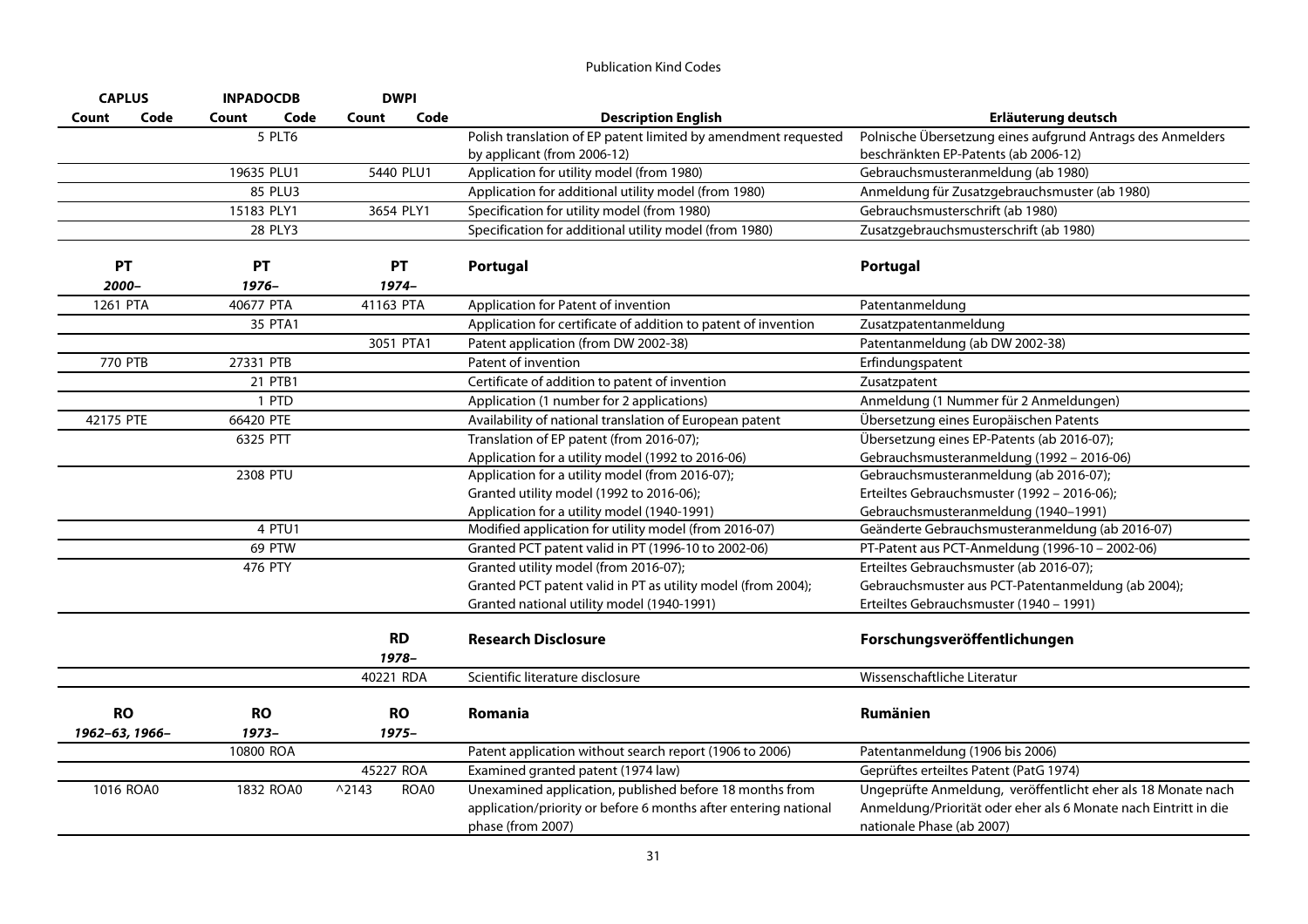| <b>CAPLUS</b>      | <b>INPADOCDB</b>   | <b>DWPI</b>        |                                                               |                                                          |
|--------------------|--------------------|--------------------|---------------------------------------------------------------|----------------------------------------------------------|
| Code<br>Count      | Count<br>Code      | Code<br>Count      | <b>Description English</b>                                    | Erläuterung deutsch                                      |
| 5852 ROA1          | 62 ROA1            | 74 ROA1            | Description of an invention (before 1992-01-21);              | Erfindungsbeschreibung (vor 1992-01-21);                 |
|                    |                    |                    | Patent application with search report (from 2007)             | Patentanmeldung mit Recherchebericht (ab 2007)           |
| 11319 ROA2         | 31101 ROA2         | 4695 ROA2          | Inventor's certificate (before 1992-01-21);                   | Urheberschein (vor 1992-01-21);                          |
|                    |                    |                    | Patent application without search report (from 2007)          | Patentanmeldung ohne Recherchebericht (ab 2007)          |
| 441 ROA3           | 857 ROA3           | <b>98 ROA3</b>     | Addition to inventor's certificate (before 1992-01-21);       | Zusatzurheberschein (vor 1992-01-21);                    |
|                    |                    |                    | Separately published search report (from 2007)                | Getrennt veröffentlichter Recherchebericht (ab 2007)     |
|                    | 6 ROA4             | 7 ROA4             | Patent application published after secrecy ceased (from 2007) | Patentanm., deren Geheimhaltung aufgehoben ist (ab 2007) |
| <b>80 ROA7</b>     | 83 ROA7            |                    | Complementary description of invention (before 1992-01-21)    | Zusatz-Erfindungsbeschreibung (vor 1992-01-21)           |
|                    | 215 ROA8           | 189 ROA8           | Corrected front page (from 2007)                              | Korrigierte Titelseite (ab 2007)                         |
|                    | 1 ROA9             | 1 ROA9             | Corrected patent application (from 2007)                      | Korrigierte Patentanmeldung (ab 2007)                    |
| 891 ROB            | 5800 ROB           | 3568 ROB           | Patent specification (1906 to 2009-10);                       | Patentschrift (1906 bis 2009-10);                        |
|                    |                    |                    | Patent, 2nd publication (patent law 1991, from 1992-01-21)    | Patent, 2. Veröffentlichung (PatG 1991, ab 1992-01-21)   |
| 10066 ROB1         | 36123 ROB1         | 16208 ROB1         | Patent, 1st publication (patent law 1991, from 1992-01-21)    | Patent, 1. Veröffentlichung (PatG 1991, ab 1992-01-21)   |
| 2 ROB <sub>2</sub> | 3 ROB <sub>2</sub> | 3 ROB <sub>2</sub> | Patent amended after revocation procedure                     | Patent geändert nach Nichtigkeitsverfahren               |
| 7 ROB3             |                    |                    | Description of an invention                                   | Erfindungsbeschreibung                                   |
|                    | 49 ROB8            | <b>54 ROB8</b>     | Modified first page of granted patent (from 2004)             | Berichtigte Titelseite eines erteilten Patents (ab 2004) |
| 5 ROB9             | 6 ROB9             | 8 ROB9             | Modified complete specification (from 2010-01)                | Berichtigte Patentschrift (ab 2004)                      |
|                    | 215 ROU1           |                    | Utility model certificate with search report (from 2009)      | Gebrauchsmusterschrift mit Recherchebericht (ab 2009)    |
|                    | 34 ROU2            |                    | Utility model certificate without search report (from 2009)   | Gebrauchsmusterschrift ohne Recherchebericht (ab 2009)   |
|                    | <b>10 ROU3</b>     |                    | Search report for utility model (from 2009)                   | Recherchebericht zu Gebrauchsmuster (ab 2009)            |
|                    | 4 ROU8             |                    | Utility model with corrected first page (from 2009)           | Gebrauchsmuster mit berichtiger Titelseite (ab 2009)     |
|                    | <b>RS</b>          |                    | <b>Serbia</b>                                                 | <b>Serbien</b>                                           |
|                    | 2006-              |                    |                                                               |                                                          |
|                    | 2662 RSA           |                    | Laid open patent application (2006-09 to 2011)                | Offenlegungsschrift (2006-09 bis 2011)                   |
|                    | 569 RSA1           |                    | Patent application with search report (from 2012)             | Patentanmeldung mit Recherchebericht (ab 2012)           |
|                    | 155 RSA2           |                    | Patent application without search report (from 2012)          | Patentanmeldung ohne Recherchebericht (ab 2012)          |
|                    | 122 RSA3           |                    | Separately published search report (from 2012)                | Getrennt veröffentlichter Recherchebericht (ab 2012)     |
|                    | 3983 RSB           |                    | Patent specification (2006-09 to 2015-02)                     | Patentschrift (2006-09 bis 2015-02)                      |
|                    | 2193 RSB1          |                    | Granted patent (from 2015-02)                                 | Erteiltes Patent (ab 2015-02)                            |
|                    | 597 RSU            |                    | Petty patent (2006-09 to 2015-02)                             |                                                          |
|                    |                    |                    |                                                               | Gebrauchsmuster (2006-09 bis 2015-02)                    |
|                    | 99 RSU1            |                    | Granted petty patent (from 2015-02)                           | Erteiltes Gebrauchsmuster (ab 2015-02)                   |
| <b>RU</b>          | <b>RU</b>          | <b>RU</b>          | <b>Russian Federation</b>                                     | <b>Russische Föderation</b>                              |
| 1908, 11-14, 18,   | 1992-              | 1993-              |                                                               |                                                          |
| 20-40, 63-64, 93-  |                    |                    |                                                               |                                                          |
|                    | 331409 RUA         | 166709 RUA         | Application for invention (from 1992-10-14)                   | Anmeldung einer Erfindung (ab 1992-10-14)                |
|                    |                    |                    |                                                               |                                                          |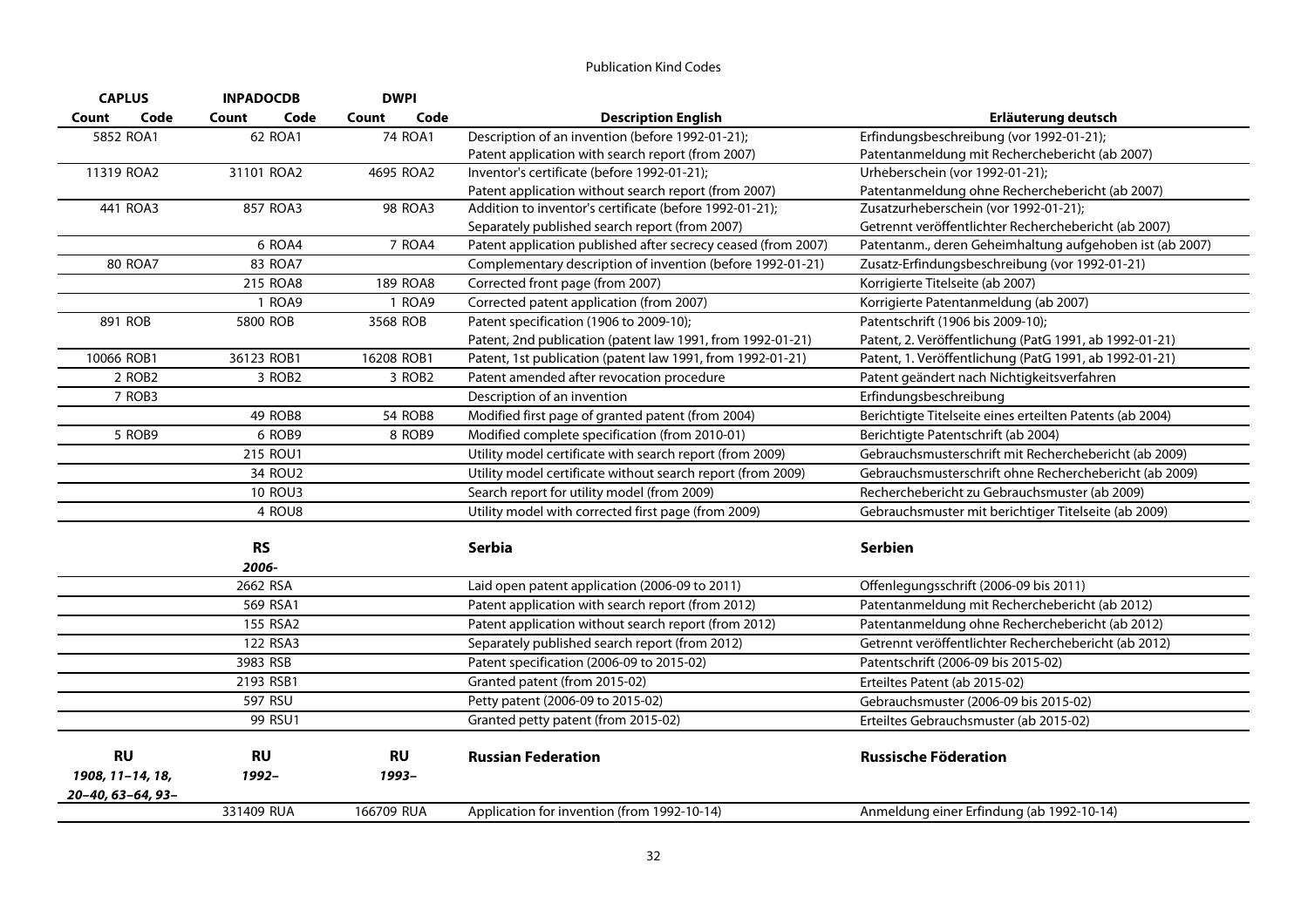| <b>CAPLUS</b> |                | <b>INPADOCDB</b> | <b>DWPI</b>    |                                                                           |                                                                        |
|---------------|----------------|------------------|----------------|---------------------------------------------------------------------------|------------------------------------------------------------------------|
| Count         | Code           | Code<br>Count    | Code<br>Count  | <b>Description English</b>                                                | Erläuterung deutsch                                                    |
|               |                | 4 RUA8           | 1 RUA8         | Modified first page application for invention (from 2005)                 | Geänderte Titelseite einer Patentanmeldung (ab 2005)                   |
|               |                | 77876 RUC        | 2909 RUC       | Patent, treated according to SU patent law (<2000000)                     | Patent, behandelt nach SU-PatG (<2000000)                              |
| 192623 RUC1   |                | 396636 RUC1      | 386583 RUC1    | Patent for invention (>2000000)                                           | Erfindungspatent (>2000000)                                            |
| 121521 RUC2   |                | 219557 RUC2      | 213240 RUC2    | Patent for invention, 2nd publication (>2000000)                          | Erfindungspatent, 2. Veröffentlichung (>2000000)                       |
|               |                | <b>13 RUC8</b>   | <b>13 RUC8</b> | Modified first page granted patent                                        | Geänderte Titelseite eines Patents                                     |
|               |                | 1417 RUC9        | 1324 RUC9      | Reprint of granted patent                                                 | <b>Berichtigtes Patent</b>                                             |
|               |                | 3 RUK1           |                | Non-official translation of RU-A, not issued by patent office             | Nichtoffizielle Übersetzung eines RU-A                                 |
|               |                | <b>30 RUK3</b>   |                | Non-official translation of RU-C, not issued by patent office             | Nichtoffizielle Übersetzung eines RU-C                                 |
|               |                | 7 RUS            |                | Design patent                                                             | Designpatent                                                           |
|               |                | 171470 RUU1      | 76573 RUU1     | Certificate for utility model (from 1992-10-14)                           | Gebrauchsmusterschrift (ab 1992-10-14)                                 |
|               |                | 646 RUU8         | 423 RUU8       | Modified first page utility model                                         | Geänderte Titelseite eines Gebrauchsmusters                            |
|               |                | SA               |                | Saudi Arabia                                                              | Saudi-Arabien                                                          |
|               |                | 1995-            |                |                                                                           |                                                                        |
|               |                | 3253 SAB1        |                | Granted Patent (from 1995-12)                                             | Erteiltes Patent (ab 1995-12)                                          |
|               | <b>SE</b>      | <b>SE</b>        | <b>SE</b>      | Sweden                                                                    | <b>Schweden</b>                                                        |
| 1908-         |                | 1888-            | $1974-$        |                                                                           |                                                                        |
| 36195 SEA     |                | 42276 SEA        | 157897 SEA     | Patent application                                                        | Patentanmeldung                                                        |
|               | <b>15 SEA0</b> | 859 SEA0         |                | Patent application filed                                                  | Patentanmeldung eingereicht                                            |
| 3428 SEA1     |                | 9121 SEA1        | 8560 SEA1      | Patent application (from 2010-04)                                         | Patentanmeldung (ab 2010-04)                                           |
|               | 20 SEA2        | 64 SEA2          | 35 SEA2        | Corrected patent application) (from 2010-04)                              | Korrigierte Patentanmeldung (ab 2010-04)                               |
|               |                | 3 SEA3           |                | Patent application for provisional protection (from 2014-07)              | Patentanmeldung zum vorläufigen Schutz (ab 2014-07)                    |
| 30380 SEB     |                | 170554 SEB       | 24518 SEB      | Examined application (from 1968, 300001 to 480000)                        | Auslegeschrift (ab 1968, 300001 - 480000)                              |
| 17091 SEC     |                | 1523 SEC         | 9 SEC          | Patent specification (from 1968, 300001 to 480000)                        | Patentschrift (ab 1968, 300000 - 480000)                               |
|               |                | 227892 SEC1      | 1 SEC1         | Patent (1885 to 1978, 1 to 227869)                                        | Patent (1885 bis 1978, 1 - 227869)                                     |
|               | 9450 SEC2      | 39330 SEC2       | 35961 SEC2     | Patent specification (from 1994, >500000)                                 | Patentschrift (ab 1994, >500000)                                       |
|               | 71 SEC3        | 318 SEC3         |                | Corrected patent specification (>500000)                                  | Korrigierte Patentschrift (>500000)                                    |
|               |                | 3 SEC5           |                | Corrected patent specification (300001-480000)                            | Korrigierte Patentschrift (300001 - 480000)                            |
|               |                | 123 SEC8         |                | Corrected first page of patent specification (>500000)                    | Berichtigte Titelseite einer Patentschrift (>500000)                   |
|               |                | 107318 SED0      |                | Patent application filed                                                  | Patentanmeldung wurde eingereicht                                      |
|               |                | 140 SEE          |                | Amended patent specification (from 1995, >500000)                         | Geänderte Patentschrift (ab 1995, >500000)                             |
|               |                | 1 SEE1           |                | Amended patent specification (of E) (from 1995, >500000);                 | Geänderte Patentschrift (nach E) (ab 1995, >500000);                   |
|               |                |                  |                | Amended patent specification (of C2) (from 2014-07)                       | Geänderte Patentschrift (nach C2) (ab 2014-07)                         |
|               |                | 15 SEE5          |                | Limited patent specification (from 2007, >500000)                         | Beschränkte Patentschrift (ab 2007, >500000)                           |
|               |                | 9 SEE8           |                | Limited patent specification, corrected first page (from 2007,<br>>500000 | Beschränkte Patentschrift, berichtigte Titelseite (ab 2007,<br>>500000 |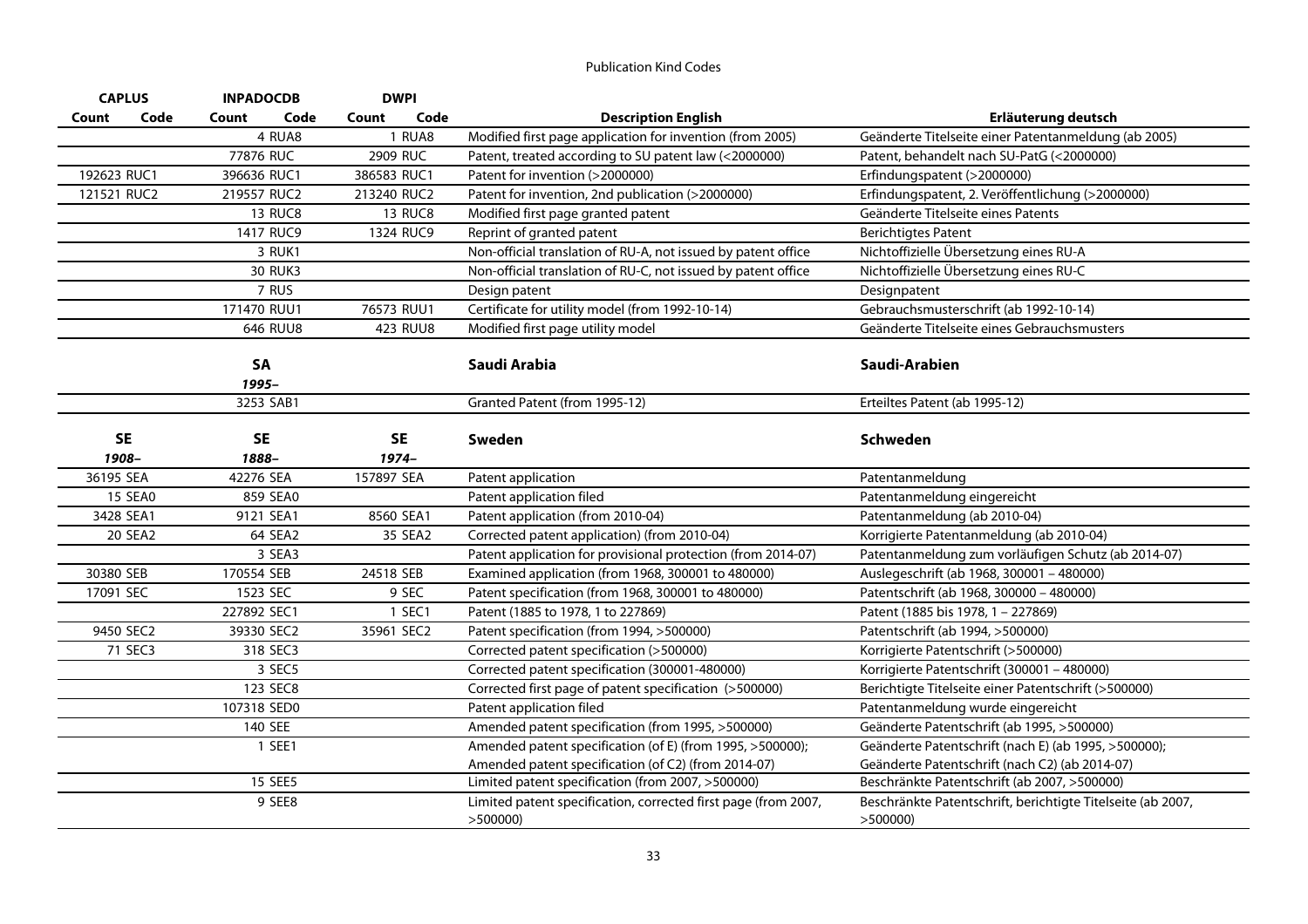| <b>CAPLUS</b> | <b>INPADOCDB</b> | <b>DWPI</b>   |                                                               |                                                            |
|---------------|------------------|---------------|---------------------------------------------------------------|------------------------------------------------------------|
| Code<br>Count | Count<br>Code    | Code<br>Count | <b>Description English</b>                                    | Erläuterung deutsch                                        |
|               | 2 SEE9           |               | Corrected limited patent specification (from 2007, >500000)   | Berichtigte beschränkte Patentschrift (ab 2007, >500000)   |
|               | 1 SEK3           |               | Non-official translation of SE-C, not issued by patent office | Nichtoffizielle Übersetzung eines SE-C                     |
|               | 139237 SEL       |               | Abstract (1971 to 2010)                                       | Zusammenfassung (1971 bis 2010)                            |
|               | 1 SEL1           |               | Amendment of abstract (from 2000-01)                          | Änderung des Abstracts (ab 2000-01)                        |
|               | 39 SET3          |               | Translation of EP patent                                      | Übersetzung eines EP-Patents                               |
|               | 1 SET4           |               | Translation of amended EP patent                              | Übersetzung eines geänderten EP-Patents                    |
|               | 43 SET5          |               | Corrected translation of EP patent                            | Berichtigte Übersetzung eines EP-Patents                   |
|               | 139237 SEL       |               | Abstract (1971 to 2010)                                       | Zusammenfassung (1971 bis 2010)                            |
| SG<br>2000-   | SG<br>1983-      | SG<br>1995-   | <b>Singapore</b>                                              | <b>Singapur</b>                                            |
|               | 31931 SGA        |               | Patent application, PCT in national phase (from 2014-03)      | Patentanmeldung, PCT-Anm. in nationaler Phase (ab 2014-03) |
| 22879 SGA1    | 63047 SGA1       | 120744 SGA1   | Patent application (1996-06 to 2014-02)                       | Patentanmeldung (1996-06 - 2014-02)                        |
|               | 2 SGA2           |               | Transitional patent application (from 1995)                   | Übergangsanmeldung (ab 1995)                               |
|               | 10499 SGG        | 1287 SGA      | Registration of UK or UK/EP patent                            | Registrierung eines GB- oder GB/EP-Patents                 |
|               |                  | 60170 SGB     | Granted patent                                                | <b>Erteiltes Patent</b>                                    |
| SI<br>2000-   | SI<br>1992-      |               | <b>Slovenia</b>                                               | <b>Slovenien</b>                                           |
| 2014 SIA      | 7763 SIA         |               | Patent                                                        | Patent                                                     |
|               | 33 SIA1          |               | Patent of addition                                            | Zusatzpatent                                               |
| 99 SIA2       | 656 SIA2         |               | Short-term patent                                             | Patent mit verkürzter Laufzeit                             |
|               | 520 SIA8         |               | Conversion patent (former YU patent)                          | Überleitungspatent (ehem. YU-Patent)                       |
|               | 773 SIB          |               | Amended claims                                                | Geänderte Ansprüche                                        |
|               | 26710 SIT1       |               | Translation of the claims of an EP patent                     | Übersetzung der Ansprüche eines EP-Patents                 |
|               | 339 SIT2         |               | Translation of the amended claims of an EP patent             | Übersetzung der gänderten Ansprüche eines EP-Patents       |
| <b>SK</b>     | <b>SK</b>        | <b>SK</b>     | <b>Slovak Republic</b>                                        | <b>Slovakische Republik</b>                                |
| 1994-         | 1993-            | 1993-         | (cf, CS)                                                      | $(vgl. CS)$                                                |
|               | 22762 SKA3       | 22507 SKA3    | Patent application, law 527/90 (from 1993)                    | Patentanmeldung, Gesetz 527/90 (ab 1993)                   |
| 7445 SKB6     | 10784 SKB6       | 10394 SKB6    | Patent, law 527/90 (from 1993)                                | Patent, Gesetz 527/90 (ab 1993)                            |
|               | 1 SKU            |               | Registered utility model (1993 to 2007)                       | Registriertes Gebrauchsmuster (1993 bis 2007)              |
|               | 3008 SKU1        |               | Utility model application (from 2008)                         | Gebrauchmusteranmeldung (ab 2008)                          |
|               | 2773 SKY1        |               | Registered utility model, unamended (from 2008)               | Eingetragenes Gebrauchsmuster, ungeändert (ab 2008)        |
|               | 16 SKY2          |               | Registered utility model, changed (from 2008)                 | Eingetragenes Gebrauchsmuster, geändert (ab 2008)          |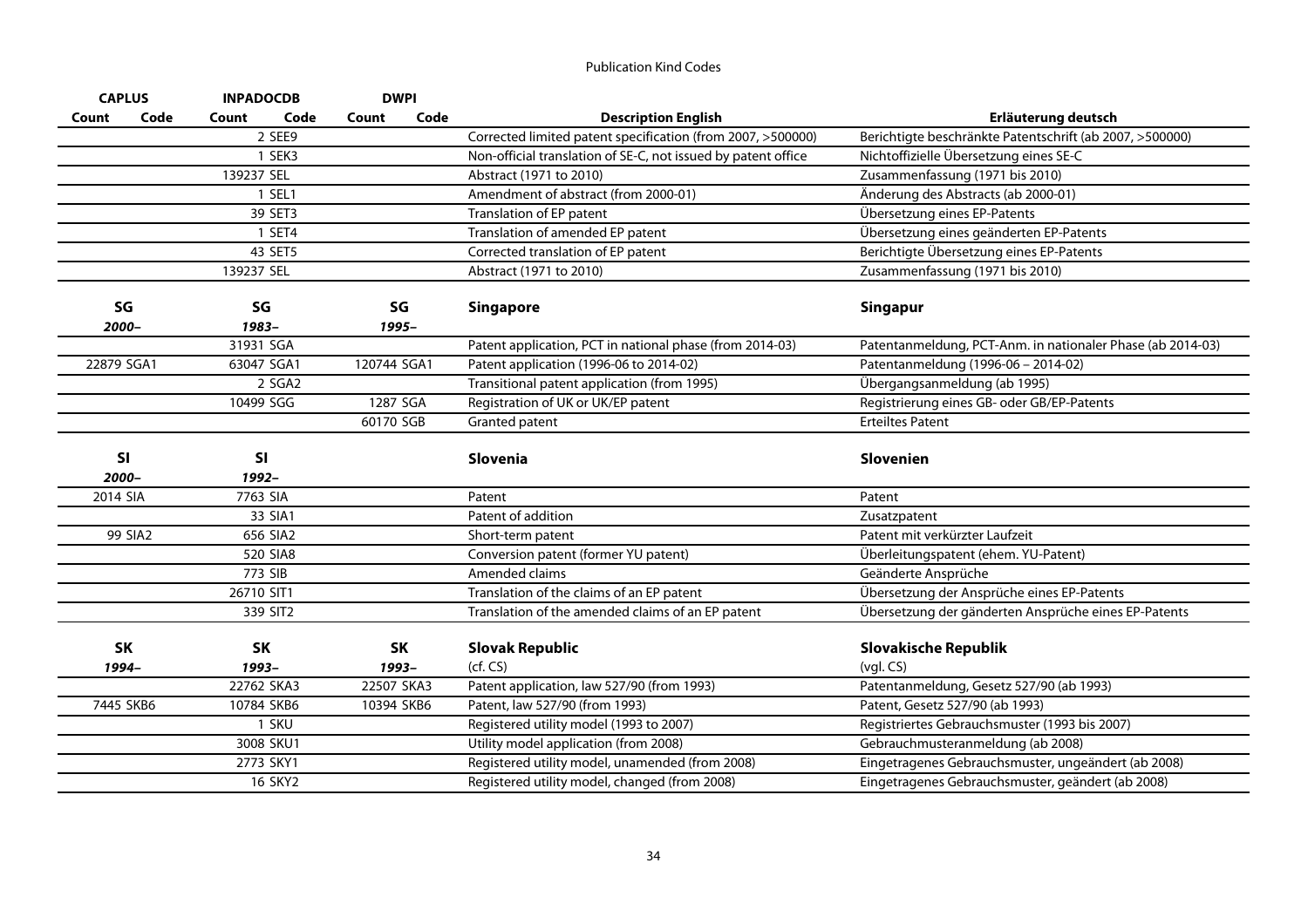| <b>CAPLUS</b>    | <b>INPADOCDB</b> | <b>DWPI</b>   |                                                               |                                                    |
|------------------|------------------|---------------|---------------------------------------------------------------|----------------------------------------------------|
| Code<br>Count    | Code<br>Count    | Code<br>Count | <b>Description English</b>                                    | Erläuterung deutsch                                |
|                  | SM               |               | <b>San Marino</b>                                             | <b>San Marino</b>                                  |
|                  | 2000–            |               |                                                               |                                                    |
|                  | 687 SMA          |               | Application / Application for PCT transfer                    | Patentanmeldung / Anmeldung für PCT-Transfer       |
|                  | 1871 SMB         |               | Granted patent / Granted patent for PCT/EP transfer           | Patent / Patent für PCT/EP-Transfer                |
|                  | 57 SMS           |               | Application of design/model, 1st publication                  | Design-Anmeldung, 1. Veröffentlichung              |
|                  | 42 SMS1          |               | Granted design/model, 2nd publication                         | Erteilung Design, 2. Veröffentlichung              |
|                  | 242 SMS2         |               | Application of design/model (multiple application), 1st pub.  | Design-Anmeldung (mehrfache Anmeldung), 1. Veröff. |
|                  | 235 SMS3         |               | Granted design/model (multiple application), 2nd pub.         | Erteilung Design (mehrfache Anmeldung), 2. Veröff. |
|                  | 2 SMS4           |               | Revalidation design/model                                     | Revalidierung Design                               |
| <b>SU</b>        | <b>SU</b>        | SU            | <b>U.S.S.R.</b>                                               | <b>UdSSR</b>                                       |
| 1940, 43, 45-47, | 1924-2011        | 1963-1994     |                                                               |                                                    |
| 49-50, 52, 55-99 |                  |               |                                                               |                                                    |
|                  | 1480 SUA         | 853211 SUA    | Patent                                                        | Patent                                             |
| 127009 SUA1      | 1132752 SUA1     | 138189 SUA1   | Inventor's certificate                                        | Urheberschein                                      |
| 1085 SUA2        | 58161 SUA2       | 4799 SUA2     | Addition to inventor's certificate                            | Zusatzurheberschein                                |
| 16705 SUA3       | 32121 SUA3       | 14808 SUA3    | Patent                                                        | Patent                                             |
| 37 SUA4          | 108 SUA4         | 32 SUA4       | Additional patent                                             | Zusatzpatent                                       |
|                  |                  | 172907 SUB    | Reissued patent                                               | Wiederausgegebenes Patent                          |
|                  |                  | 3 SUC         | Patent replacing inventor's certificate (from 1981)           | Patent anstelle eines Urheberscheins (ab 1981)     |
|                  | 35 SUK1          |               | Non-official translation of SU-A, not issued by patent office | Nichtoffizielle Übersetzung eines SU-A             |
|                  | 7 SUT            |               | <b>Translated dokument</b>                                    | Übersetzung                                        |
|                  | <b>SV</b>        |               | <b>El Salvadore</b>                                           | <b>El Salvador</b>                                 |
|                  | $1971 -$         |               |                                                               |                                                    |
|                  | 1636 SVA         |               | Patent application                                            | Patentanmeldung                                    |
|                  | <b>TH</b>        | <b>TH</b>     | <b>Thailand</b>                                               | <b>Thailand</b>                                    |
|                  | 2010, 2012       | 2010-         |                                                               |                                                    |
|                  | 12 THA           | 6045 THA      | Examined patent application                                   | Geprüfte Patentanmeldung                           |
|                  |                  | 5920 THRO     | Registration number                                           | Registrierungsnummer                               |
|                  | TJ.              |               | Tajikistan                                                    | <b>Tadschikistan</b>                               |
|                  | 1990-2005        |               |                                                               |                                                    |
|                  | 174 TJA          |               | Patent application (from 1996-01)                             | Patentanmeldung (ab 1996-01)                       |
|                  | 230 TJB          |               | Patent, 2nd level (from 1996-07)                              | Patent (ab 1996-07)                                |
|                  |                  |               |                                                               |                                                    |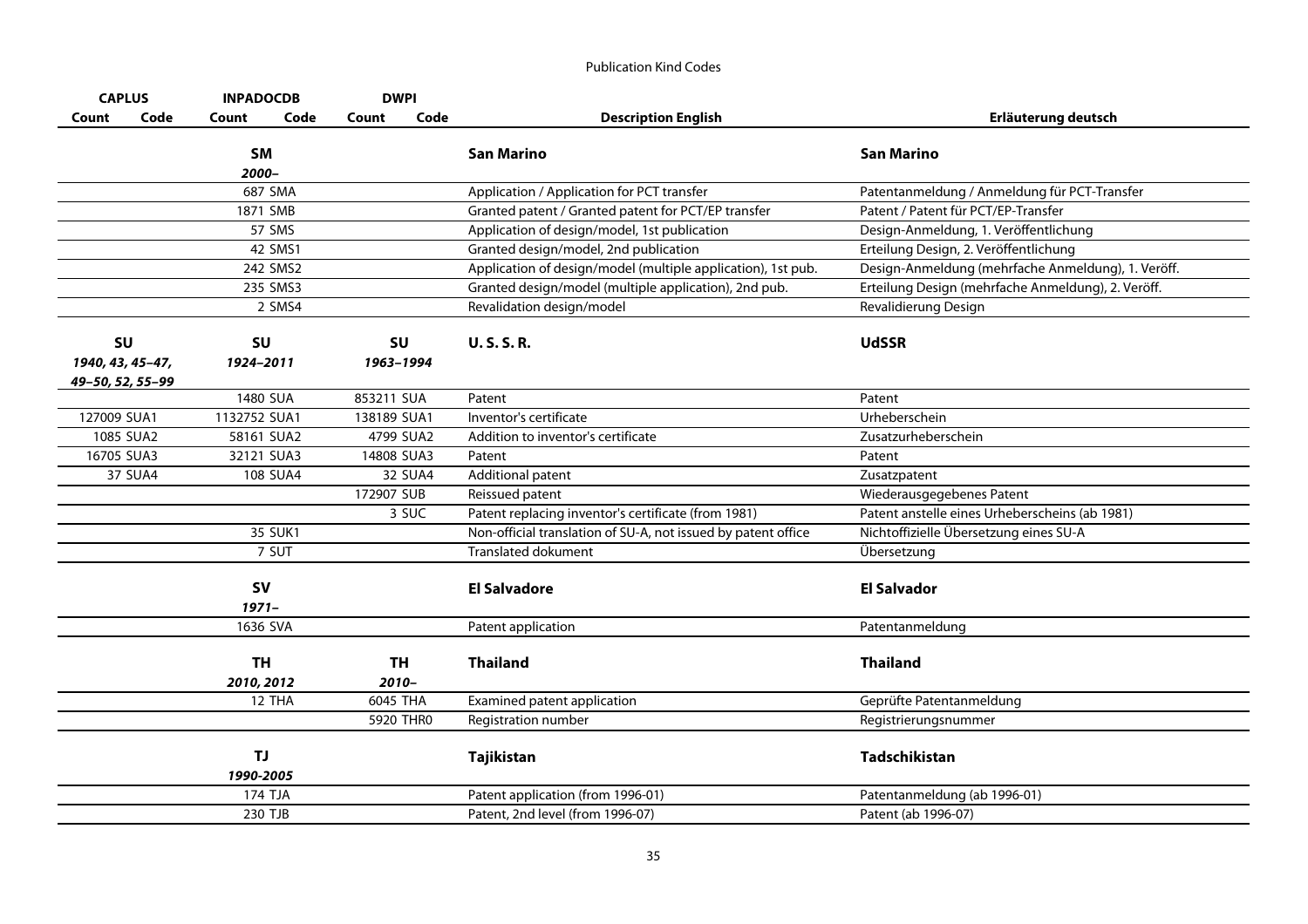| <b>CAPLUS</b>            |          | <b>INPADOCDB</b>       |         | <b>DWPI</b>           |        |                                                                 |                                                          |
|--------------------------|----------|------------------------|---------|-----------------------|--------|-----------------------------------------------------------------|----------------------------------------------------------|
| Count                    | Code     | Count                  | Code    | Count                 | Code   | <b>Description English</b>                                      | Erläuterung deutsch                                      |
|                          |          |                        | 1 TJC   |                       |        | Patent, 3rd level (from 1996-07)                                | Patent, 3. Publikation (ab 1996-07)                      |
|                          |          |                        | 35 TJR3 |                       |        | Reregistration of SU patent (until 1994-12)                     | Erneute Eintragung eines SU-Patents (bis 1994-12)        |
|                          |          | 21 TJU                 |         |                       |        | Utility model (from 1996-01)                                    | Gebrauchsmuster (ab 1996-01)                             |
|                          |          |                        | 75 TJY3 |                       |        | Petty patent (from 2004-02)                                     | Gebrauchsmuster (ab 2004-02)                             |
|                          |          | TN                     |         |                       |        | <b>Tunisia</b>                                                  | <b>Tunesien</b>                                          |
|                          |          | 1990-2005              |         |                       |        |                                                                 |                                                          |
|                          |          | 6096 TNA1              |         |                       |        | Application for a patent of invention                           | Patentanmeldung                                          |
|                          |          |                        |         | <b>TP</b>             |        | <b>International Technical Disclosure</b>                       | Internationale technische Veröffentlichungen             |
|                          |          |                        |         | 1984-1993<br>532 TPA  |        | Scientific literature disclosure                                | Wissenschaftliche Literatur                              |
| <b>TR</b><br>2000-       |          | <b>TR</b><br>1973-2013 |         | <b>TR</b><br>$2015 -$ |        | <b>Turkey</b>                                                   | Türkei                                                   |
|                          |          | 12304 TRA              |         |                       |        | Specification of invention for patent                           | Erfindungsbeschreibung für Patent                        |
|                          |          |                        |         | 11380 TRA             |        | Patent application                                              | Patentanmeldung                                          |
| 1057 TRA1                |          | 1201 TRA1              |         |                       |        | Patent application with search report (from 1995)               | Patentanmeldung mit Recherchebericht (ab 1995)           |
| 4659 TRA2                |          | 11663 TRA2             |         |                       |        | Patent application without search report (from 1995)            | Patentenmeldung ohne Recherchebericht (ab 1995)          |
|                          | 739 TRA3 | 1773 TRA3              |         |                       |        | Search report (from 1995)                                       | Recherchebericht (ab 1995)                               |
| <b>1804 TRB</b>          |          |                        | 1 TRB   |                       |        | Patent                                                          | Patent                                                   |
| 1407 TRT1                |          | 2665 TRT1              |         |                       |        | Translation of WO application with search report (from 1995)    | Übersetzung WO-Anmeldung mit Recherchebericht (ab 1995)  |
| 5299 TRT2                |          | 9966 TRT2              |         |                       |        | Translation of WO application without search report (from 1995) | Übersetzung WO-Anmeldung ohne Recherchebericht (ab 1995) |
|                          | 144 TRT3 | 110 TRT3               |         |                       | 3 TRT3 | Translation of EP claims (from 1995)                            | Übersetzung von EP-Ansprüchen (ab 1995)                  |
|                          |          | 984 TRT4               |         |                       | 3 TRT4 | Translation of EP patent (from 1995)                            | Übersetzung eines EP-Patents (ab 1995)                   |
|                          |          | 23126 TRU              |         | 6871 TRU              |        | Utility model (from 1995)                                       | Gebrauchsmuster (ab 1995)                                |
|                          |          |                        | 31 TRU1 |                       |        | Utility model application, WO route, phase 1 (from 1995)        | Gebrauchsmusteranmeldung, WO-Route, Phase 1 (ab 1995)    |
|                          |          |                        | 8 TRU2  |                       |        | Utility model application, WO route, phase 2 (from 1995)        | Gebrauchsmusteranmeldung, WO-Route, Phase 2 (ab 1995)    |
|                          |          |                        | 4 TRY   |                       |        | Utility model (from 1995)                                       | Gebrauchsmuster (ab 1995)                                |
|                          |          | <b>TT</b><br>1994-1995 |         |                       |        | <b>Trinidad and Tobago</b>                                      | <b>Trinidad und Tobago</b>                               |
|                          |          |                        | 3 TTB   |                       |        | Patent                                                          | Patent                                                   |
|                          |          |                        |         |                       |        |                                                                 |                                                          |
| <b>TW</b><br>1958, 2000- |          | <b>TW</b><br>1993-     |         | <b>TW</b><br>1993-    |        | <b>Taiwan</b>                                                   | <b>Taiwan</b>                                            |
|                          |          | 618165 TWA             |         |                       |        | Patent application (from 2003-05)                               | Patentanmeldung (ab 2003-05)                             |
|                          |          |                        |         |                       |        |                                                                 |                                                          |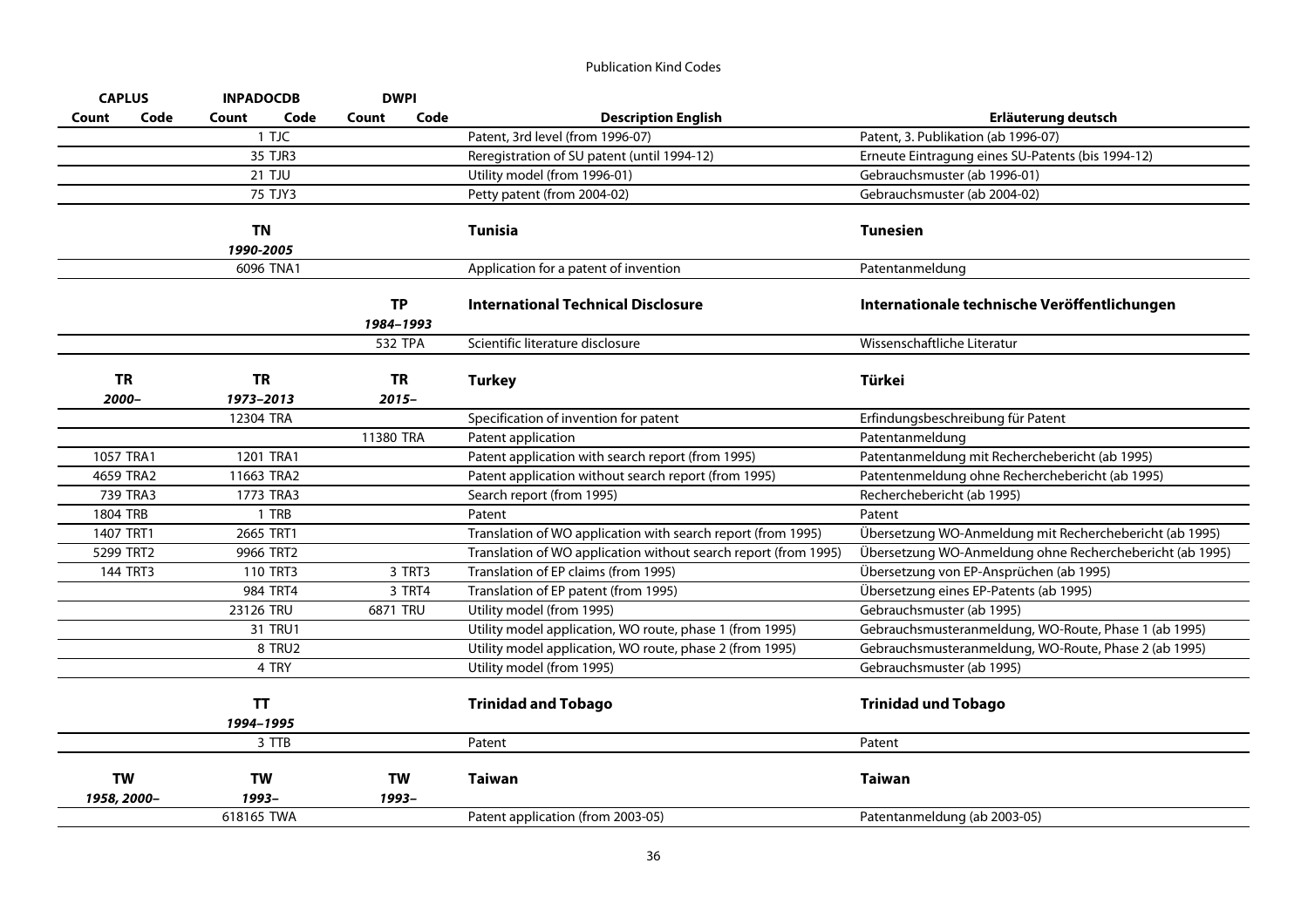| <b>CAPLUS</b><br><b>INPADOCDB</b> |           | <b>DWPI</b>      |                |               |                                                                     |                                                                 |
|-----------------------------------|-----------|------------------|----------------|---------------|---------------------------------------------------------------------|-----------------------------------------------------------------|
| Count                             | Code      | Count            | Code           | Code<br>Count | <b>Description English</b>                                          | Erläuterung deutsch                                             |
|                                   |           |                  |                | 597777 TWA    | Patent application (new law, from 2005);                            | Patentanmeldung (neues PatG, ab 2005);                          |
|                                   |           |                  |                |               | Examined patent application (old law, until 2004-07)                | Geprüfte Patentanmeldung (altes PatG, bis 2004-07)              |
| 233979 TWB                        |           | 508705 TWB       |                |               | Patent                                                              | Patent                                                          |
|                                   |           |                  |                | 495562 TWB1   | Examined patent application (new law)                               | Geprüfte Patentanmeldung (neues PatG)                           |
|                                   |           |                  | 10 TWK1        |               | Non-official translation of TW-A, not issued by patent office       | Nichtoffizielle Übersetzung eines TW-A                          |
|                                   |           |                  | 7 TWK2         |               | Non-official translation of TW-B, not issued by patent office       | Nichtoffizielle Übersetzung eines TW-B                          |
|                                   |           |                  | 2 TWK4         |               | Non-official translation of TW-U, not issued by patent office       | Nichtoffizielle Übersetzung eines TW-U                          |
|                                   |           |                  | 3 TWS          |               | Registered industrial design (from 1950)                            | Registriertes Industriedesign (ab 1950)                         |
|                                   |           | 412991 TWU       |                | 403199 TWU    | Utility model                                                       | Gebrauchsmuster                                                 |
|                                   |           | <b>UA</b>        |                |               | <b>Ukraine</b>                                                      | <b>Ukraine</b>                                                  |
|                                   |           | 1987-1992, 1998- |                |               |                                                                     |                                                                 |
|                                   |           | 8488 UAA         |                |               | Declarative patent spec. for invention                              | Erfindungsbeschreibung                                          |
|                                   |           |                  | <b>95 UAA1</b> |               | Patent granted after re-registration of USSR inventor's certificate | Patent erteilt nach Eintragung eines UdSSR-Urheberscheins       |
|                                   |           |                  | 1 UAC1         |               | Patent granted upon positive decision of USSR                       | Patent, erteilt aufgrund positiver Entscheidung aus UdSSR       |
|                                   |           | 45785 UAC2       |                |               | Patent granted upon USSR application for which no positive          | Patent für UdSSR-Anmeldung, für die noch kein Beschluss vorlag, |
|                                   |           |                  |                |               | decision made; granted upon basis of national application           | erteilt auf Basis einer nationalen Anmeldung                    |
|                                   |           | 108643 UAU       |                |               | Utility model specification                                         | Gebrauchsmusterschrift                                          |
|                                   | <b>US</b> | US               |                | <b>US</b>     | <b>United States of America</b>                                     | Vereinigte Staaten von Amerika                                  |
|                                   | 1828-     | 1836-            |                | 1963-         |                                                                     |                                                                 |
| 721057 USA                        |           | 6149676 USA      |                | 2376680 USA   | Patent (until 2000)                                                 | Patent (bis 2000)                                               |
|                                   | 6326 USA0 |                  |                | 7742 USA0     | Patent application, NTIS (from 1974)                                | Patentanmeldung, NTIS (ab 1974)                                 |
| 1912747 USA1                      |           | 4953644 USA1     |                | 4535917 USA1  | Patent application (from 2001);                                     | Patentanmeldung (ab 2001);                                      |
|                                   |           |                  |                |               | Patent application, trial program (1975-1976), CA                   | Patentanmeldung, Versuchsprogramm (1975 - 1976), CA             |
|                                   | 1134 USA2 | 1523 USA2        |                | 1479 USA2     | Republished patent application (from 2001);                         | Wiederveröffentlichte Patentanmeldung (ab 2001);                |
|                                   |           |                  |                |               | Patent application, trial program (1975-1976), CA                   | Patentanmeldung, Versuchsprogramm (1975 - 1976), CA             |
|                                   | 5832 USA9 | 6042 USA9        |                | 5880 USA9     | Corrected patent application (from 2001)                            | Korrigierte Patentanmeldung (ab 2001)                           |
|                                   |           |                  |                | 1929 USB      | Re-examination certificate (until 2000)                             | Reexaminationszertifikat (bis 2000)                             |
| 219832 USB1                       |           | 719730 USB1      |                | 699660 USB1   | Patent, 1st publication (from 2001);                                | Patent, 1. Veröffentlichung (ab 2001);                          |
|                                   |           |                  |                |               | Re-examination certificate, 1st reexamination (until 2000)          | Reexaminationszertifikat, 1. Reexamination (bis 2000)           |
| 1130488 USB2                      |           | 2793790 USB2     |                | 2582010 USB2  | Patent, 2nd publication (from 2001);                                | Patent, 2. Veröffentlichung (ab 2001);                          |
|                                   |           |                  |                |               | Re-examination certificate, 2nd reexamination (until 2000)          | Reexaminationszertifikat, 2. Reexamination (bis 2000)           |
|                                   | 3 USB3    |                  | 3 USB3         | 5 USB3        | Re-examination certificate, 3rd reexamination (until 2000)          | Reexaminationszertifikat, 3. Reexamination (bis 2000)           |
|                                   |           |                  |                | 1 USC         | Re-examination certificate (from 2001)                              | Reexaminationszertifikat (ab 2001)                              |
|                                   | 124 USC1  |                  | 359 USC1       | 6703 USC1     | Re-examination certificate, 1st reexamination (from 2001)           | Reexaminationszertifikat, 1. Reexamination (ab 2001)            |
|                                   | 6 USC2    |                  | 10 USC2        | 526 USC2      | Re-examination certificate, 2nd reexamination (from 2001)           | Reexaminationszertifikat, 2. Reexamination (from 2001)          |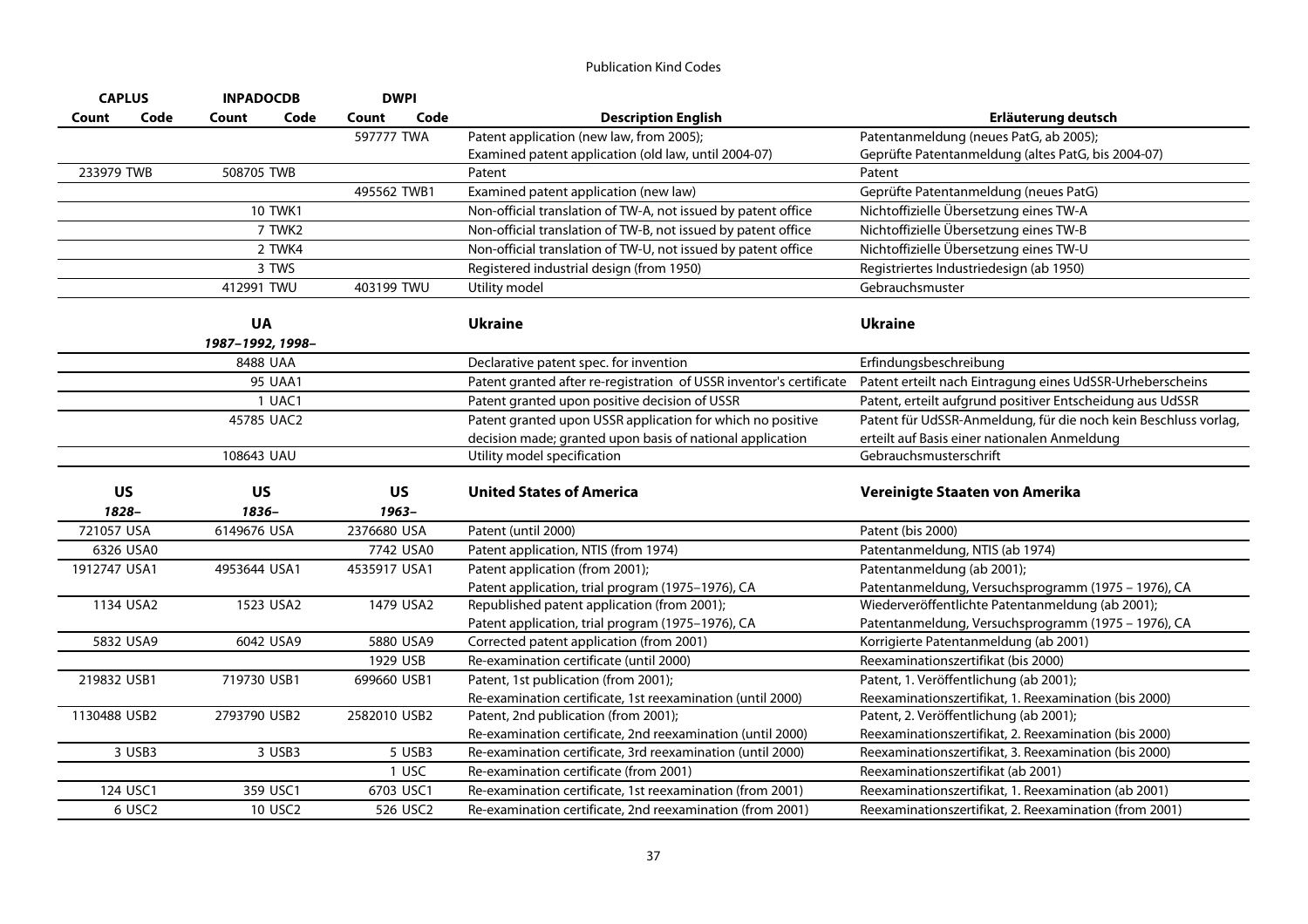| <b>CAPLUS</b>         | <b>INPADOCDB</b> | <b>DWPI</b>   |                                                             |                                                            |
|-----------------------|------------------|---------------|-------------------------------------------------------------|------------------------------------------------------------|
| Code<br>Count         | Count<br>Code    | Code<br>Count | <b>Description English</b>                                  | Erläuterung deutsch                                        |
|                       |                  | 46 USC3       | Re-examination certificate, 3rd reexamination (from 2001)   | Reexaminationszertifikat, 3. Reexamination (ab 2001)       |
|                       |                  | 8 USC4        | Re-examination certificate, 4th reexamination (from 2001)   | Reexaminationszertifikat, 4. Reexamination (ab 2001)       |
|                       |                  | 1 USC6        | Re-examination certificate, 6th reexamination (from 2001)   | Reexaminationszertifikat, 6. Reexamination (ab 2001)       |
| 2638 USE<br>31176 USE |                  | 16819 USE     | Reissue; Design reissue;                                    | Wiederausgabe; Wiederausgabe Design;                       |
|                       |                  |               | Plant reissue                                               | Wiederausgabe Pflanzenpatent                               |
| 3219 USE1             |                  |               | Reissue Patent (from 2001)                                  | Wiederausgabe (ab 2001)                                    |
|                       | 74 USF1          |               | Re-examination certificate, reissue                         | Reexaminationszertifikat, Wiederausgabe                    |
|                       | 1 USF2           |               | Re-examination certificate, reissue                         | Reexaminationszertifikat, Wiederausgabe                    |
| 798 USH               | 2254 USH         | 3412 USH      | Statutory Invention Registration (S.I.R.) (until 2000);     | Statutory Invention Registration (SIR) (bis 2000);         |
|                       |                  |               | Statutory Invention Registration for Design;                | Statutory Invention Registration für Design;               |
|                       |                  |               | Statutory Invention Registration for Plant patent;          | Statutory Invention Registration für Pflanzenpatent;       |
|                       |                  |               | S.I.R. not issued                                           | S.I.R. nicht veröffentlicht                                |
| 171 USH1              |                  |               | Statutory Invention Registration (S.I.R.) (from 2001))      | Statutory Invention Registration (S.I.R.) (ab 2001))       |
|                       | 4 USI1           |               | Patent pre-1836                                             | Patent vor 1836                                            |
|                       | $1$ USI $3$      |               | Add. improvement (1838-1868)                                | Zusätzliche Verbesserung (1838 - 1868)                     |
| 261 USI4              | 1877 USI4        |               | Defensive publication                                       | Defensivveröffentlichung                                   |
| 1010 USI5             | 2201 USI5        | 922 USI5      | Patent application published within the TVPP (until 2000)   | Patentanmeldung, veröffentlicht unter TVPP (bis 2000)      |
|                       |                  | 7742 USN      | NTIS published invention application (1983-1996)            | Veröffentlichte Anmeldung einer NTIS-Erfindung (1983-1996) |
|                       | 7706 USP         |               | Plant patent (until 2000)                                   | Pflanzenpatent (bis 2000)                                  |
| 6520 USP1             | 6674 USP1        |               | Plant patent application (from 2001)                        | Anmeldung eines Pflanzenpatents (ab 2001)                  |
| 11629 USP2            | 11740 USP2       |               | Plant patent (no pre-grant publication) (from 2001)         | Pflanzenpatent (ohne vorherige Veröff.) (ab 2001)          |
| 4664 USP3             | 4685 USP3        |               | Plant patent (with previous pre-grant publ.) (from 2001)    | Pflanzenpatent (mit vorheriger Veröff.) (ab 2001)          |
| 1 USP9                | 1 USP9           |               | Plant patent application, corrected publication (from 2001) | Anm. eines Pflanzenpatents, berichtigte Veröff. (ab 2001)  |
|                       | 354682 USS       |               | Design patent                                               | Design-Patent                                              |
|                       |                  |               |                                                             |                                                            |
|                       | UY               |               | <b>Uruguay</b>                                              | <b>Uruguay</b>                                             |
|                       | 2000–            |               |                                                             |                                                            |
|                       | 4761 UYA         |               | Patent application (from 2009-10)                           | Patentanmeldung (ab 2009-10)                               |
|                       | 5797 UYA1        |               | Patent application, 1st level                               | Patentanmeldung, 1. Publikation                            |
|                       | 4 UYA2           |               | Divisional application                                      | Teilungsanmeldung                                          |
|                       | 1 UYA3           |               | Revalidation application                                    | Revalidationsanmeldung                                     |
|                       | 931 UYQ          |               | Industrial design application                               | Industriedesign-Anmeldung                                  |
|                       | 205 UYS          |               | Industrial design application (from 2009-10)                | Anmeldung eines Industriedesigns (ab 2009-10)              |
|                       | 569 UYU          |               | Utility model application                                   | Gebrauchsmusteranmeldung                                   |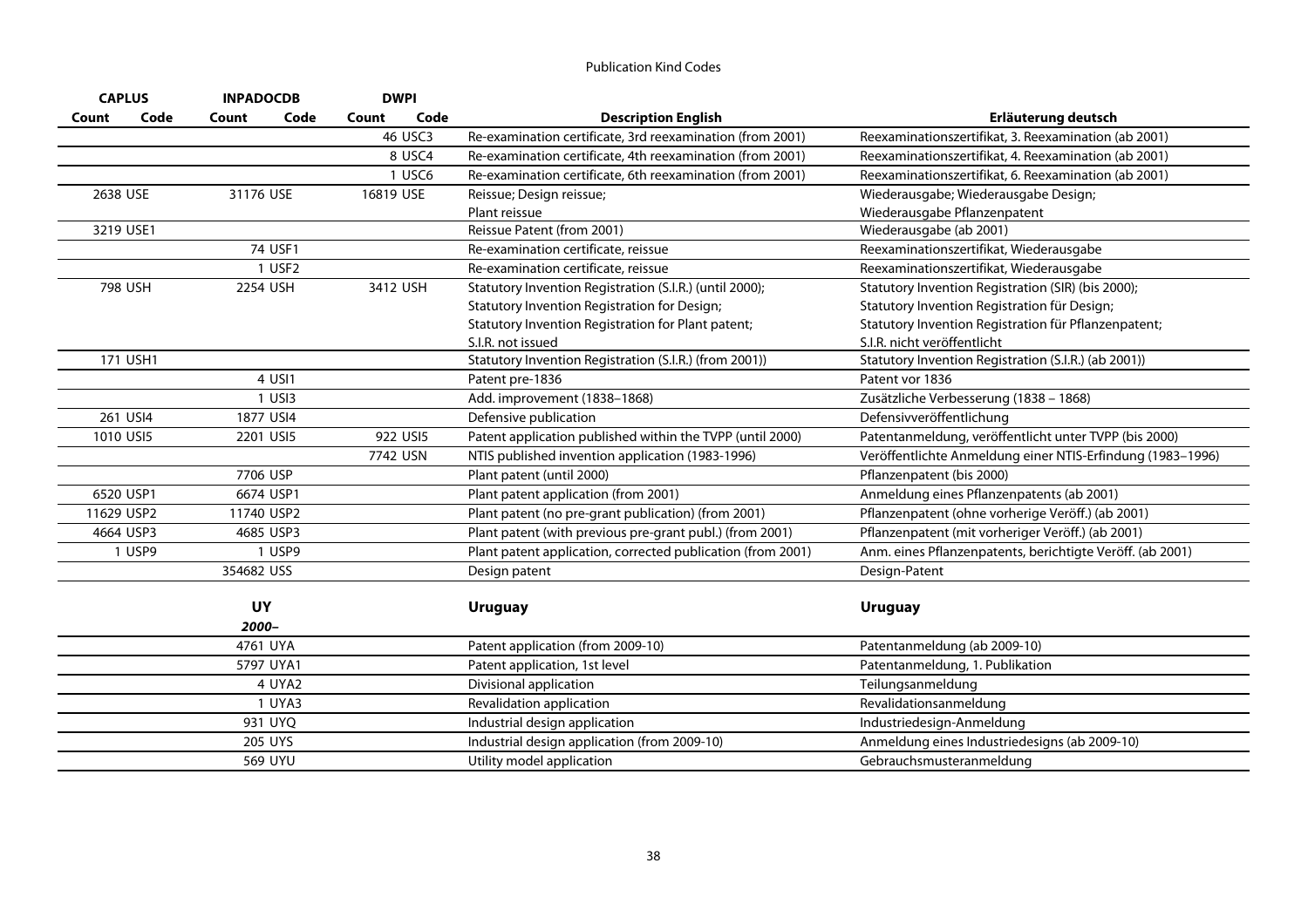| <b>CAPLUS</b> |                | <b>INPADOCDB</b> | <b>DWPI</b>  |                                                           |                                                                  |                                                              |
|---------------|----------------|------------------|--------------|-----------------------------------------------------------|------------------------------------------------------------------|--------------------------------------------------------------|
| Count         | Code           | Code<br>Count    | Count        | Code                                                      | <b>Description English</b>                                       | Erläuterung deutsch                                          |
|               |                | <b>UZ</b>        |              |                                                           | <b>Uzbekistan</b>                                                | <b>Usbekistan</b>                                            |
|               |                | 1997-            |              |                                                           |                                                                  |                                                              |
|               |                | 2 UZB<br>7 UZC   |              |                                                           | Preliminary patent                                               | Vorläufiges Patent                                           |
|               |                | 5 UZU            |              |                                                           | Patent                                                           | Patent<br>Gebrauchsmuster                                    |
|               |                |                  |              |                                                           | Utility model                                                    |                                                              |
|               |                | <b>VN</b>        | <b>VN</b>    |                                                           | <b>Viet Nam</b>                                                  | <b>Vietnam</b>                                               |
|               |                | 1984-            | $2010 -$     |                                                           |                                                                  |                                                              |
|               |                |                  | 28577 VNA    |                                                           | Application (from 2010-01)                                       | Anmeldung (ab 2010-01)                                       |
|               |                | <b>116 VNA1</b>  |              |                                                           | Patent                                                           | Patent                                                       |
|               |                | 49 VNA6          |              |                                                           | Inventor's certificate                                           | Urheberschein                                                |
|               |                |                  | 8019 VNB     |                                                           | Patent (from 2010-01)                                            | Patent (ab 2010-01)                                          |
|               |                | <b>52 VNU</b>    |              |                                                           | Utility model                                                    | Gebrauchsmuster                                              |
|               |                |                  |              |                                                           | <b>World Intellectual</b>                                        | Weltorganisation                                             |
| <b>WO</b>     |                | <b>WO</b>        | <b>WO</b>    |                                                           | <b>Property Organization (WIPO)</b>                              | für Geistiges Eigentum (WIPO)                                |
| 1978-         |                | $1978 -$         | 1978-        |                                                           |                                                                  |                                                              |
|               |                |                  | 109050 WOA   |                                                           | International application                                        | Internationale Anmeldung                                     |
| 1464881 WOA1  |                | 2515639 WOA1     | 2390083 WOA1 |                                                           | International application with international search report       | Internationale Anmeldung mit Recherchebericht                |
| 365960 WOA2   |                | 584315 WOA2      | 577082 WOA2  |                                                           | International application without search report                  | Internationalen Anmeldung ohne Recherchebericht              |
| 361874 WOA3   |                | 571627 WOA3      | 563055 WOA3  |                                                           | International search report                                      | Internationaler Recherchebericht                             |
|               |                | 10147 WOA4       | 9829 WOA4    |                                                           | Later publication of amended claims and/or statement (Article 19 | Nachträgliche Publikation von geänderten Ansprüchen und/oder |
|               |                |                  |              |                                                           | PCT), revised front page                                         | Eingabe (Art. 19 PCT), überarbeitete Titelseite              |
|               | <b>49 WOA8</b> | 46730 WOA8       | 46433 WOA8   |                                                           | Modified first page                                              | Geänderte Titelseite                                         |
| 24718 WOA9    |                | 37801 WOA9       | 37575 WOA9   |                                                           | Complete corrected document                                      | <b>Berichtigtes Dokument</b>                                 |
|               | 2900 WOB1      | 13584 WOB1       | 3124 WOB1    |                                                           | Amended claims                                                   | Geänderte Ansprüche                                          |
|               |                | 3 WOB8           |              |                                                           | Second modified 1st page                                         | Zweite geänderte Titelseite                                  |
|               |                | <b>48 WOK1</b>   |              |                                                           | Non-official translation of WO-A, not issued by patent office    | Nichtoffizielle Übersetzung eines WO-A                       |
|               |                | YU<br>1973-2006  |              |                                                           | Serbia and Montenegro; Yugoslavia                                | Serbien und Montenegro; Jugoslawien                          |
|               |                | 39466 YUA        |              |                                                           | Patent Application (1st level) (1921 to 2004-07-09);             | Patentanmeldung (1. Stufe) (1921 bis 2004-07-09);            |
|               |                |                  |              |                                                           | Application for Inventor's Certificate;                          | Anmeldung eines Erfinderzertifikats;                         |
|               |                |                  |              | Publication of Patent Application (Serbia and Montenegro) | Publikation einer Patentanmeldung (Serbien-Montenegro)           |                                                              |
|               |                | 16784 YUB        |              |                                                           | Patent Specification (2nd level) (1921 to 2004-07-09);           | Patentschrift (2. Stufe) (1921 bis 2004-07-09);              |
|               |                |                  |              |                                                           | Registered Patent (Serbia and Montenegro)                        | Eingetragenes Patent (Serbien-Montenegro)                    |
|               |                | 802 YUU          |              |                                                           | <b>Petty Patent</b>                                              | "Petty" Patent                                               |
|               |                |                  |              |                                                           |                                                                  |                                                              |